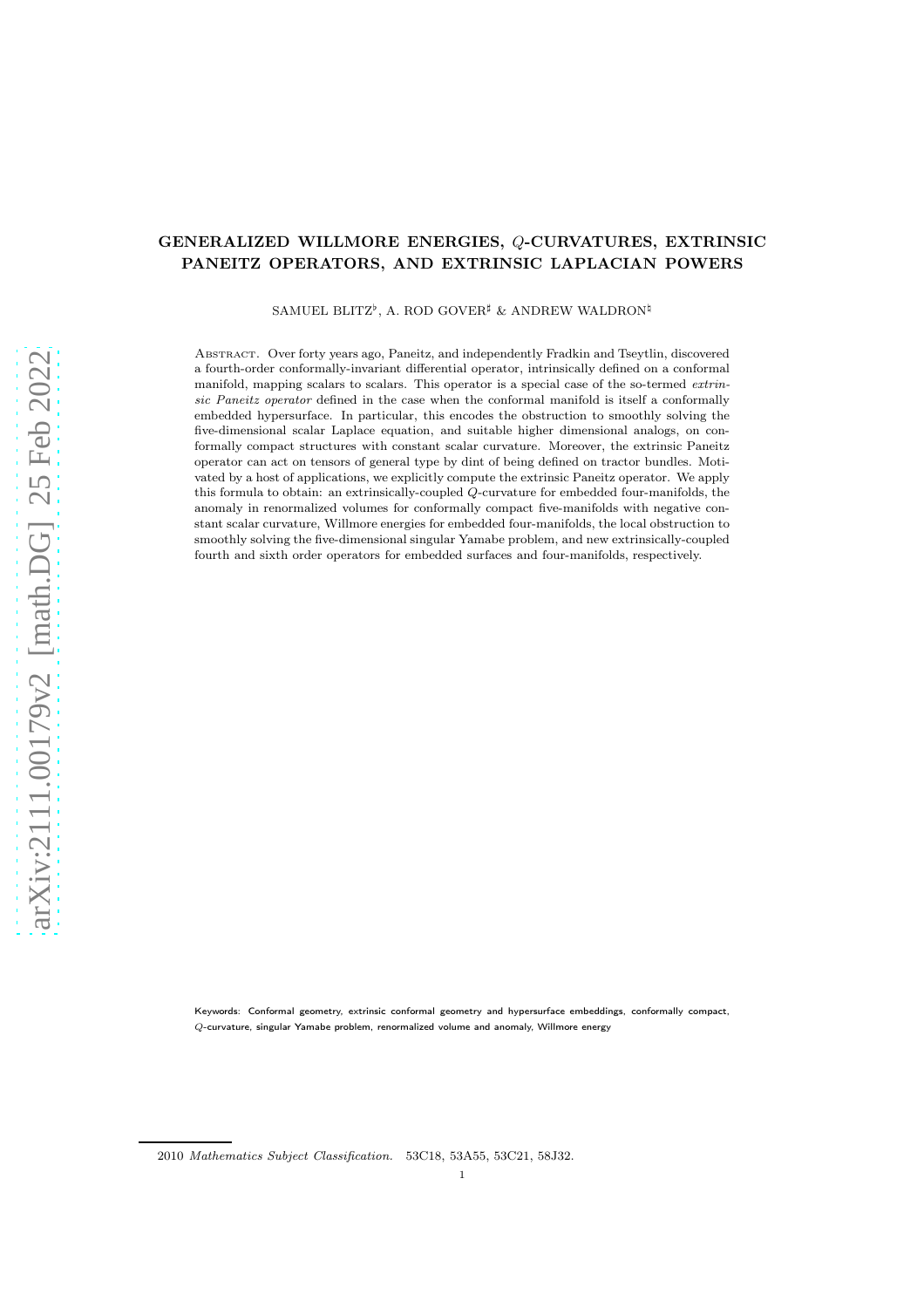#### 2 Blitz, Gover, & Waldron

#### CONTENTS

| Introduction                                                        | $\overline{2}$ |
|---------------------------------------------------------------------|----------------|
| Riemannian conventions                                              | 6              |
| Background<br>2.                                                    | $\overline{7}$ |
| Conformal embeddings<br>2.1.                                        | 11             |
| Hypersurface tractor calculus<br>2.2.                               | 12             |
| Renormalized volume anomaly<br>3.                                   | 13             |
| Willmore energies<br>4.                                             | 14             |
| Willmore functional gradients<br>5.                                 | 17             |
| Conformally invariant powers of the Laplacian: Existence<br>6.      | 18             |
| 6.1. Conformally invariant Laplacian squares in two dimensions      | 18             |
| 6.2. Conformally invariant Laplacian cubes in four dimensions       | 20             |
| Proofs<br>7.                                                        | 21             |
| 7.1. Consequences of Leibniz's failure                              | 21             |
| Boundary tractor formula for the extrinsic Paneitz operator<br>7.2. | 27             |
| 7.3. Proofs of Results 1.1, 4.1, 5.1, 5.2, and 6.2                  | 32             |
| Acknowledgements                                                    | 33             |
| References                                                          | 34             |

## 1. Introduction

<span id="page-1-0"></span>The Paneitz operator is the fourth-order, conformally covariant, squared-Laplacian operator on functions of an  $n \geqslant 3$  dimensional Riemannian manifold,

(1.1) 
$$
P_4 := \Delta^2 + \nabla_a \circ (4P^{ab} - (n-2)Jg^{ab}) \circ \nabla_b + \frac{n-4}{2} \mathcal{Q}_n(g) ,
$$

where (see Section [1.1](#page-5-0) for standard tensor definitions and conventions)

<span id="page-1-1"></span>
$$
\mathcal{Q}_n(g) := -\Delta J - 2P^2 + \frac{n}{2}J^2.
$$

It was discovered in independent contexts by Paneitz [\[54\]](#page-34-0) as well as Fradkin and Tseytlin [\[19\]](#page-33-1). Its perceived importance was elevated significantly by its connection to the conformal transformation of the local Riemannian 4-manifold invariant known as (Branson's) Q-curvature  $Q_4(g) := Q_4(g)$ . If  $\hat{g}$  and g are metrics conformally related by  $\hat{g} = e^{2\omega}g$ , for some smooth function  $\omega$ , then

(1.2) 
$$
e^{4\omega}Q_4(\hat{g}) = Q_4(g) + P_4\omega.
$$

In dimension four,  $P_4\omega$  is a divergence while the factor  $e^{4\omega}$  exactly balances the change in the metric measure arising from the conformal change, and so  $\int Q$  is a global conformal invariant of closed Riemanian four-manifolds. This curvature was introduced in [\[11\]](#page-33-2) to help understand Polyakov-type formulæ [\[55\]](#page-34-1) for the conformal variant of functional determinants. It and its higher dimensional analogs were subsequently found to also have applications in, for example, geometric scattering [\[41,](#page-34-2) [15\]](#page-33-3) and curvature prescription problems, see [\[10,](#page-33-4) [14,](#page-33-5) [13\]](#page-33-6) for reviews and further references.

Perhaps the greatest importance of the Paneitz operator, the Q-curvature, and their higher order analogs is through their links to (and origins in [\[8,](#page-33-7) [38\]](#page-34-3)) a class of problems that fall under the umbrella of geometric holography. For example, for the Q-curvature on a closed 4 manifold  $(\Sigma, g_{\Sigma})$ , the integral  $\int_{\Sigma} Q$  gives the log coefficient (the so-called anomaly term) in the volume asymptotics of the associated Poincaré-Einstein five-manifold that has  $\Sigma$  as the boundary at infinity [\[44,](#page-34-4) [45,](#page-34-5) [36\]](#page-34-6). On the other hand the functional gradient of this integral, with respect to metric variations, is the Bach tensor (which orginated in conformal gravity [\[4\]](#page-33-8)). The Bach tensor also arises as the obstruction to smoothly solving for a five-dimensional Poincaré-Einstein metric [\[16\]](#page-33-9), given some boundary data  $(\Sigma, g_{\Sigma})$ . So overall there is a rather beautiful and powerful picture.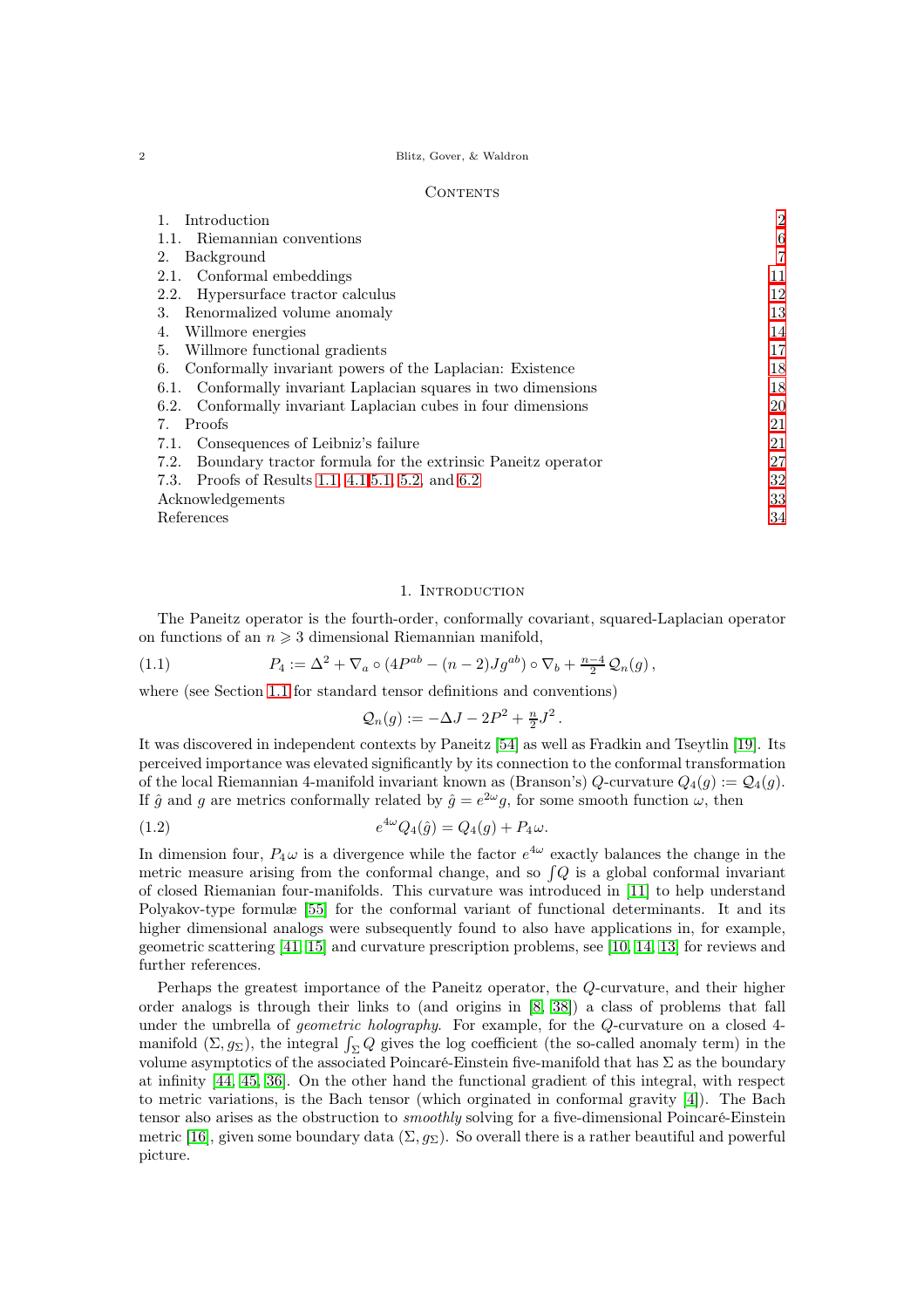From a geometric holography viewpoint this picture has a natural and rich extension which motivates the current work. This begins with dropping the restriction to Poincaré-Einstein manifolds. First recall that a conformal class c is an equivalence class of metrics where  $\hat{g} \sim g \in \mathbf{c}$ when  $\hat{g} = \Omega^2 g$  for some  $0 < \Omega \in C^{\infty}M$ . Then, given a general conformal manifold  $(M, c)$ , with boundary  $\Sigma$ , one might hope, in the spirit of the Poincaré–Einstein program just mentioned, to study the conformal geometry of the boundary including its extrinsic data  $\Sigma \hookrightarrow (M, c)$  by finding, from the conformal class  $c$  restricted to the manifold interior, a canonically determined metric  $g^o$ . In fact, we are interested in a version of this set-up for general hypersurfaces embedded in any conformal manifold  $(M, c)$ , where one then studies metrics  $g^o$  on  $M\backslash\Sigma$  for which  $\Sigma$  is a conformal infinity. Typically, there is no Einstein metric in the conformal class  $c$ . When  $c$  does contain an Einstein metric with conformal infinity  $\Sigma$ , the hypersurface embedding is necessarily totally umbilic [\[50,](#page-34-7) [24\]](#page-33-10) and satisfies further extremely restrictive related higher order conditions [\[6\]](#page-33-11). Thus instead it is natural to seek, from the conformal class on  $M\$  \Sigma, a metric that has constant scalar curvature and  $\Sigma$  as a conformal infinity. Since Einstein metrics have constant scalar curvature by dint of the Bianchi identities, this is strictly a weakening of the Poincaré–Einstein condition. By rough counting this singular Yamabe problem also has the right degrees of freedom—one positive function (the rescaling of the metric  $g^o$ ) fixes one scalar curvature quantity determined by the metric. The key question then is whether such metrics are uniquely determined by the embedding data  $\Sigma \hookrightarrow (M, c)$ . A result of Andersson, Chruściel and Friedrich [\[1\]](#page-33-12) shows that, at least to a certain order, asymptotics of  $g^o$  are uniquely and locally determined by the conformal embedding; see Theorem [2.1](#page-6-1) below.

In [\[31,](#page-33-13) [30\]](#page-33-14) it was demonstrated that the Andersson–Chruściel–Friedrich result could be employed to study conformal hypersurface embeddings. In particular, those studies yielded extrinsically-coupled analogs of the Paneitz operator and its higher Laplacian power counterparts which also extend to higher order operators on tensors [\[29,](#page-33-15) [34\]](#page-34-8). This extension was achieved by employing the natural invariant calculus on conformal manifolds and hypersurfaces known as tractor calculus [\[58,](#page-34-9) [5\]](#page-33-16). Fundamental objects therein are weight w tensor tractor bundles  $\mathcal{T}^{\Phi}M[w]$ . Tractor bundles are explained in Section [2.](#page-6-0) For any vector bundle  $VM$  over  $M$ , we denote the product  $VM \otimes \mathcal{E}M[w]$  by  $VM[w]$ , where  $\mathcal{E}M[w]$  is the bundle of weight w conformal densities. A section of  $\mathcal{E}M[w]$  is an equivalence class  $[g; \varphi]$  where  $(\hat{g}, \hat{\varphi}) \sim (g, \varphi) \in f$  when  $\hat{g} = \Omega^2 g$  and  $\hat{\varphi} = \Omega^w \varphi$  for some  $0 < \Omega \in C^{\infty}M$ ; again see Section [2.](#page-6-0)

Our central Theorem [7.12](#page-26-1) gives an explicit formula for the extrinsically-coupled Paneitz operator  $P_4^{\Sigma \hookrightarrow M}$  introduced in [\[29,](#page-33-15) [30,](#page-33-14) [34\]](#page-34-8) (see Section [7\)](#page-20-0) acting on general tractors:

<span id="page-2-0"></span>(1.3) 
$$
P_4^{\Sigma \hookrightarrow M} : \Gamma\left(\mathcal{T}^{\Phi} M\left[\frac{5-d}{2}\right]\Big|_{\Sigma}\right) \longrightarrow \Gamma\left(\mathcal{T}^{\Phi} M\left[\frac{-3-d}{2}\right]\Big|_{\Sigma}\right).
$$

This is a fourth order (Laplacian-squared type) operator defined along  $\Sigma$ , and uniquely determined by the conformal embedding  $\Sigma \hookrightarrow (M, c)$ . Importantly our formula is strongly invariant, in the sense that the above bundles can be tensored with any vector bundle over  $M$  equipped with a connection. Twisting the tractor connection appearing in  $P_4^{\Sigma \hookrightarrow M}$  with that connection still yields a conformally invariant operator. The same statement does not apply, for example, to the original Paneitz operator of Equation [\(1.1\)](#page-1-1)—indeed this could not be the case without violating known non-existence results for conformally invariant cubic Laplacian powers [\[35\]](#page-34-10) discussed in Section [6.](#page-17-0) Partly because of its strong invariance, our central result for the extrinsically-coupled Paneitz operator underpins a slew of applications, which we now describe.

Specializing to scalars, the extrinsic Paneitz operator can be expressed as a product of four degenerate Laplace-type operators: If  $\varphi^e$  is any smooth extension of  $\varphi \in C^{\infty} \Sigma$ , denoting by  $\Delta^o$  the Laplacian of the metric  $g^o = s^{-2}g$  for  $s \in C^{\infty}M$  any solution to conditions  $(i-iii)$  of Theorem [2.1](#page-6-1) then, surprisingly, the scalar quantity

$$
\left[\Delta^o + \frac{1}{4}(d-3)(d+1)\right] \left[\Delta^o + \frac{1}{4}(d-1)^2\right] \left[\Delta^o + \frac{1}{4}(d+1)(d-3)\right] \left[\Delta^o + \frac{1}{4}(d+3)(d-5)\right] \varphi^e,
$$

defined along  $M\setminus\Sigma$ , continues smoothly to  $\Sigma$ . Indeed its restriction to  $\Sigma$  is independent of the choice of extension  $\varphi^e$ , defines  $P_4^{\Sigma \hookrightarrow M} \varphi$ , and moreover only depends on the conformal embedding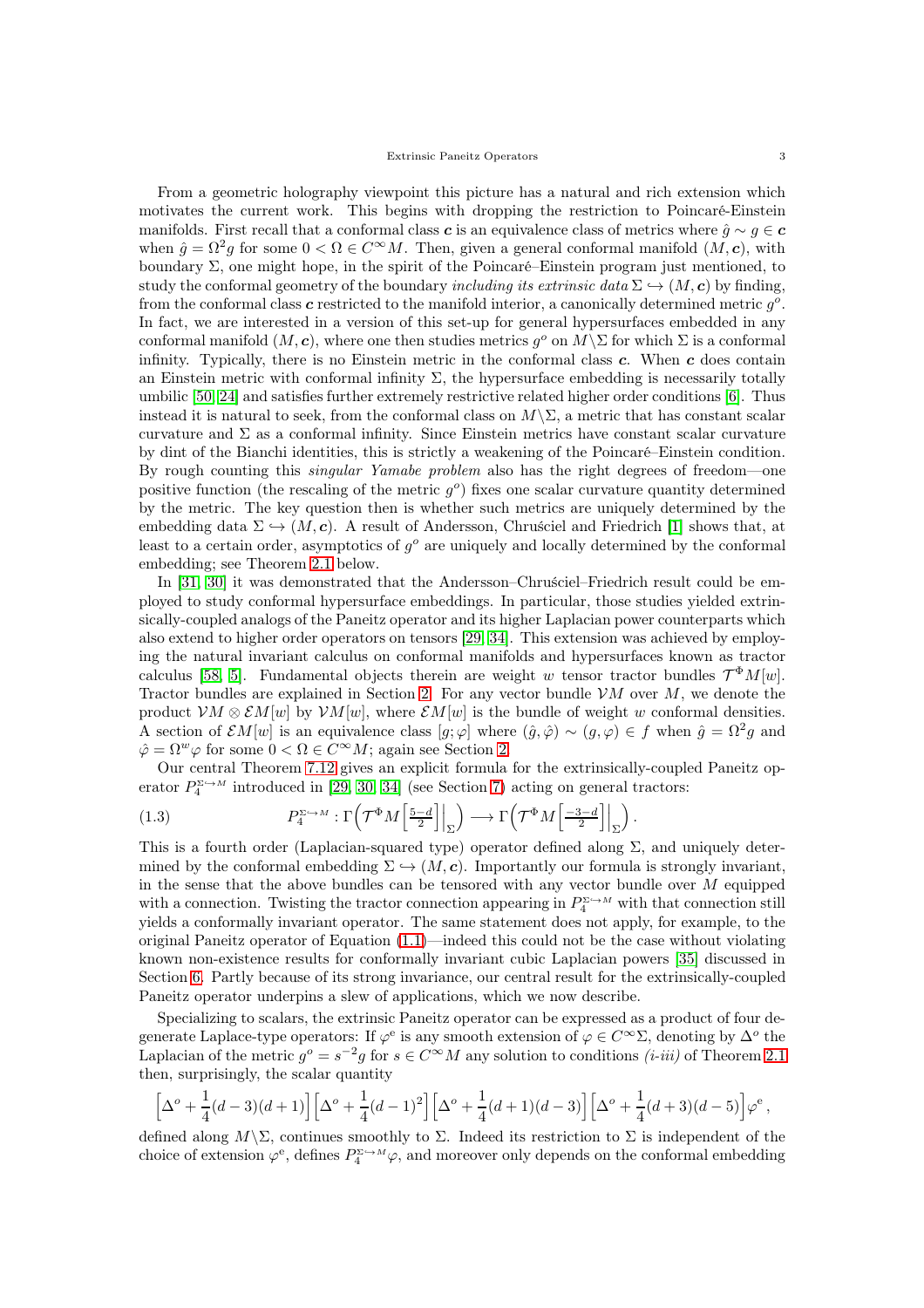#### 4 Blitz, Gover, & Waldron

data. Its conformal covariance property is

<span id="page-3-2"></span>
$$
\Omega^{\frac{d+3}{2}}\Big(P_4^{\Sigma\hookrightarrow M}(\Omega^2g)\Big)\big(\Omega^{\frac{5-d}{2}}\varphi\big)=\Big(P_4^{\Sigma\hookrightarrow M}(g)\Big)(\varphi)\,.
$$

Another interesting application of the extrinsically coupled Paneitz operator, and its general-ization given in [\[29,](#page-33-15) Theorem 4.1], to *conformally compact structures*  $(M, s, g^o)$  (where  $s^2g^o$  is a Riemannian metric on M and s obeys Condition [\(i\)](#page-6-2) of Theorem [2.1\)](#page-6-1) is to asymptotic solutions of the five-dimensional Laplace equation

$$
\Delta^o f = 0 \, .
$$

Here the function  $f \in C^{\infty}M$  has prescribed Dirichlet data  $f|_{\partial M} =: \overline{f}$ . When  $g^o$  has constant negative scalar curvature, the formal solution to this problem beyond order  $s^3$  in f is obstructed by the extrinsic Paneitz operator acting on  $\bar{f}$ , or more generally its conformally compact analog given in [\[29\]](#page-33-15). In fact this picture generalizes to Laplace-type equations for higher tensors and tractors in general dimensions.

Our first appplication of Theorem [7.12](#page-26-1) expresses the extrinsic Paneitz operator acting on scalars as the sum of the intrinsic Paneitz operator of Equation [\(1.1\)](#page-1-1) and hypersurface operators:

<span id="page-3-0"></span>Corollary 1.1. Let  $d \geq 5$ . Acting on conformal densities of weight  $\frac{5-d}{2}$  along  $\Sigma$ , the extrinsic Paneitz operator is given by

$$
P_4^{\Sigma \hookrightarrow M} = \bar{\Delta}^2 + \bar{\nabla}^a \circ (4\bar{P}_{ab} - (d-3)\bar{J}\bar{g}_{ab} + 8\mathring{\rm{1}}_{ab}^2 + \frac{d^2 - 4d - 1}{2(d-1)(d-2)} K\bar{g}_{ab} + 4(d-2)\mathring{F}_{ab}) \circ \bar{\nabla}^b - \frac{5-d}{2} \mathcal{Q}_{d-1}^{\Sigma \hookrightarrow M}(g) ,
$$

where the multiplication operator

<span id="page-3-1"></span>
$$
\mathcal{Q}_{d-1}^{\Sigma \hookrightarrow M}(g) := -\bar{\Delta}\bar{J} - 2\bar{P}^{2} + \frac{d-1}{2}\bar{J}^{2} \n+ \frac{2}{d-1}\mathring{\mathrm{II}} \cdot (\bar{\Delta}\mathring{\mathrm{II}}) \n+ \frac{1}{d-4}\left\{ 2(d-2)\bar{\nabla}\cdot\bar{\nabla}\cdot\mathring{F} + \frac{3d^{2}-9d+4}{2(d-1)(d-2)}\bar{\Delta}K + 4\bar{\nabla}^{a}(\mathring{\mathrm{II}}_{a}\cdot\bar{\nabla}\cdot\mathring{\mathrm{II}}) \right.\n(1.5) \qquad -2(d-2)\mathring{\mathrm{II}}\cdot C_{n}^{\top} - \frac{6(d-2)}{d-1}\mathring{\mathrm{II}}^{ab}\bar{\nabla}^{c}W_{cab\hat{n}}^{\top} \n- 2(d-2)(d-5)\mathring{F}\cdot\bar{P} - 4(d-6)\mathring{\mathrm{II}}\cdot\bar{P}\cdot\mathring{\mathrm{II}} - \frac{d^{3}+2d^{2}-27d+44}{2(d-1)(d-2)}\bar{J}K \n+ 2(d-2)(d-3)H\mathring{\mathrm{II}}\cdot\mathring{F} - 2(d-2)H\mathring{\mathrm{II}}^{3} \n+ \frac{2(d+2)}{d-1}\mathring{\mathrm{II}}^{ad}\mathring{\mathrm{II}}^{bc}\bar{W}_{abcd} + 2(d-2)((d-2)\mathring{F}^{2} + \mathring{\mathrm{II}}\cdot\mathring{F}\cdot\mathring{\mathrm{II}}) + \frac{17d^{3}-86d^{2}+133d-52}{8(d-1)(d-2)^{2}}K^{2} \right\}.
$$

The extrinsic curvatures appearing in the above corollary are defined in Section [2.1.](#page-10-0) For now note that  $\tilde{\mathbf{I}}$  is the trace-free second fundamental form while  $\tilde{F}$  is the trace-free part of the so-called Fialkow tensor. The latter is an example of a third fundamental form, in the sense defined in [\[6\]](#page-33-11); again see Section [2.1.](#page-10-0) The weight  $-2$  conformal density K is the square of the trace-free second fundamental form and is termed the rigidity density because it was employed in [\[56\]](#page-34-11) to describe rigid fundamental strings. The mean curvature of  $\Sigma \hookrightarrow (M, g)$  is denoted by H. Also  $\overline{\nabla}$  is the Levi-Civita connection of the metric  $\overline{g}$  induced along  $\Sigma$  by  $g \in \mathbf{c}$  and  $\overline{\Delta}$  the corresponding Laplacian. The Schouten tensor of this metric is denoted  $\bar{P}$  while  $\bar{J}$  is its trace. Also, it is interesting to observe that the residue of the  $d = 4$  pole in Equation [\(1.5\)](#page-3-1) reproduces the functional gradient of the integrated three-manifold extrinsic curvature computed in [\[20\]](#page-33-17). This is an odd dimensional boundary example of a conjecture made in [\[34,](#page-34-8) Remark 5.5] and verified for two dimensional boundaries. A proof for all even boundary dimensions may be found in [\[48\]](#page-34-12).

Just as the intrinsic Paneitz operator is linked to a Q-curvature, the same holds for the extrinsic Paneitz operator. The four-manifold extrinsic Q-curvature is defined by extending the extrinsic Paneitz operator to act on log densities [\[29,](#page-33-15) [6\]](#page-33-11) (see also [\[17\]](#page-33-18) for an "ambient metric" approach to the intrinsic case),

<span id="page-3-3"></span>(1.6) 
$$
Q_4^{\Sigma \hookrightarrow M}(g_\tau) := P_4^{\Sigma \hookrightarrow M} \log \frac{1}{\tau} \Big|_{\Sigma}.
$$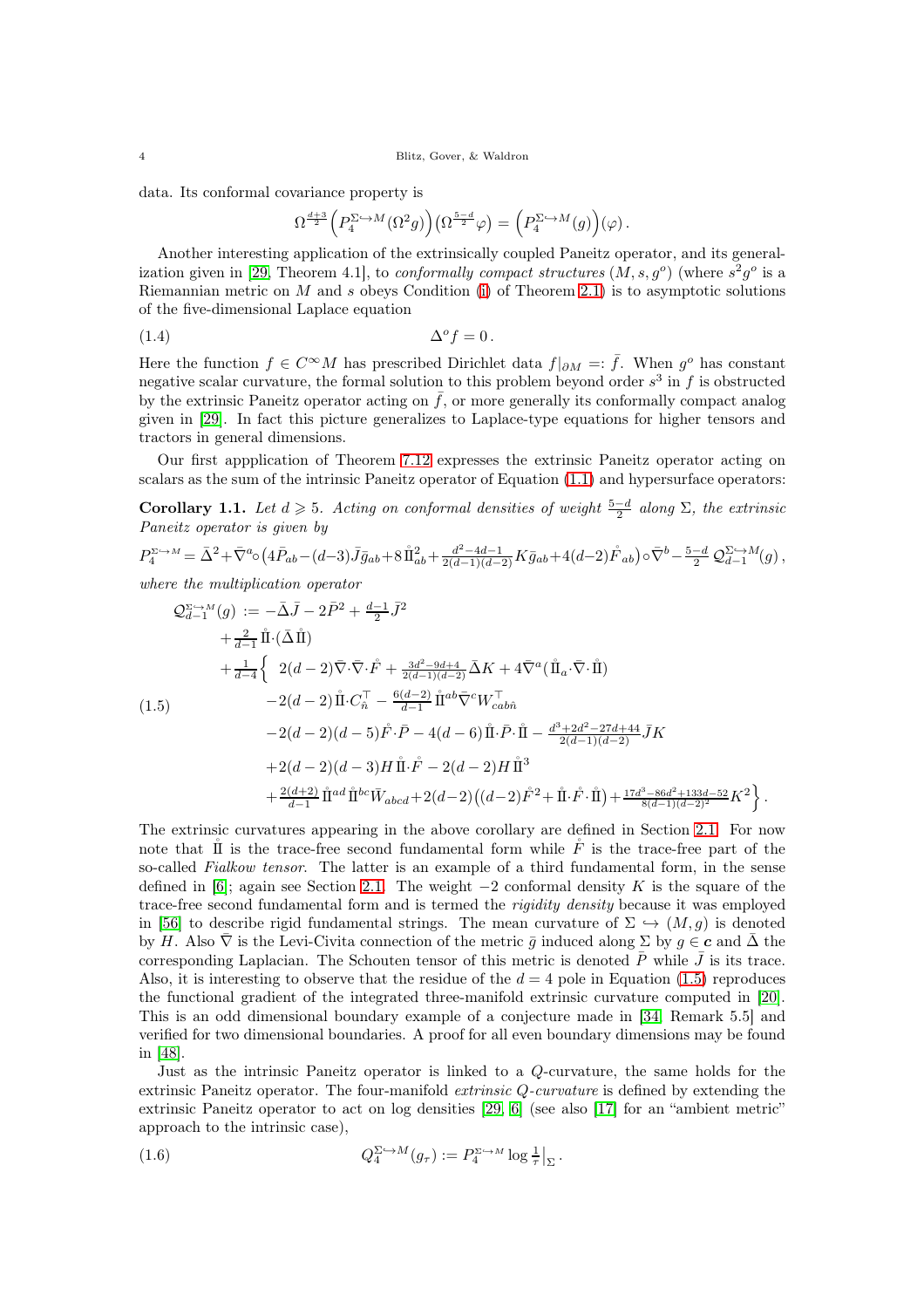Note that the choice of a positive conformal density  $\tau = [g; t] = [g_\tau; 1]$  is completely equivalent to that of a Riemannian metric  $g_{\tau} \in \mathbf{c}$ . Log densities are explained in Section [2.](#page-6-0) By construction, the extrinsic Q-curvature obeys the linear shift property

<span id="page-4-0"></span>(1.7) 
$$
Q_4^{\Sigma \hookrightarrow M}(e^{2\omega}g) = e^{-4\omega} \left[Q_4^{\Sigma \hookrightarrow M}(g) + P^{\Sigma \hookrightarrow M}\bar{\omega}\right],
$$

where  $\omega \in C^{\infty}M$  and  $\bar{\omega} = \omega|_{\Sigma}$ . In the above we used that the extrinsic Paneitz operator for embedded four-manifolds acts on weight zero densities, and that these are equivalent to smooth functions. In particular, for  $\bar{f}\in C^\infty \Sigma,$  we have

<span id="page-4-1"></span>(1.8) 
$$
P_4^{\Sigma \to M} \bar{f} = \bar{\Delta}^2 \bar{f} + \bar{\nabla}^a \circ (4\bar{P}_{ab} - 2\bar{J}\bar{g}_{ab} + 8\mathring{\rm{1}}_{ab}^2 + 12\mathring{F}_{ab} + \frac{1}{6}K\bar{g}_{ab}) \circ \bar{\nabla}^b \bar{f}.
$$

The first three terms displayed on the right hand side are precisely the Paneitz operator intrinsic to the conformal 4-manifold  $(\Sigma, c_{\Sigma})$ . Just as for its intrinsic counterpart, the extrinsic  $Q$ curvature can also be determined from  $\mathcal{Q}_4^{\Sigma\hookrightarrow M}$  in Corollary [1.1](#page-3-0) (see Lemma [3.2\)](#page-12-1); this is recorded in the following theorem.

<span id="page-4-3"></span>**Theorem 1.2.** Let  $\Sigma \hookrightarrow (M, c_{\Sigma})$  be a conformally embedded hypersurface. Then, given  $g \in \mathbf{c}$ the extrinsically-coupled Q-curvature is

$$
Q_4^{\Sigma\hookrightarrow M}(g)=Q_4^{\Sigma}+Wm+U+Qe\,,
$$

where

$$
Q_4^{\Sigma} = -\bar{\Delta}\bar{J} - 2\bar{P}^2 + 2\bar{J}^2 ,
$$
  
\n
$$
Wm := \frac{1}{2}\mathring{\rm I}\mathring{\rm I}\cdot\bar{\Delta}\mathring{\rm I}\mathring{\rm I} + \frac{4}{3}\bar{\nabla}^a(\mathring{\rm I}\!{\rm I}_a \cdot \bar{\nabla} \cdot \mathring{\rm I}\!{\rm I}) + \frac{3}{2}\bar{\Delta}K
$$
  
\n
$$
-6\mathring{\rm I}\mathring{\rm I}\cdot C_n^{\top} + 4\mathring{\rm I}\!{\rm I}\cdot\bar{P} \cdot \mathring{\rm I}\!{\rm I} - \frac{7}{2}\bar{J}K - 6H\mathring{\rm I}\!{\rm I}^3 + 12H\mathring{\rm I}\!{\rm I}\cdot\mathring{F}^{\check{}} ,
$$
  
\n
$$
U := 18\mathring{F} \cdot \mathring{F} + 6\mathring{\rm I}\!{\rm I}\cdot\mathring{F} \cdot \mathring{\rm I}\!{\rm I} + \frac{49}{24}K^2 - \frac{9}{2}\mathring{\rm I}\!{\rm I}^{ab}\bar{\nabla}^cW_{cab\hat{n}}^{\top} + \frac{7}{2}\mathring{\rm I}\!{\rm I}^{ad}\mathring{\rm I}\!{\rm I}^{bc}\bar{W}_{abcd} ,
$$
  
\n
$$
Qe := \frac{8}{3}\bar{\nabla}^a(\mathring{\rm I}\!{\rm I}_a \cdot \bar{\nabla} \cdot \mathring{\rm I}\!{\rm I}) + 6\bar{\nabla} \cdot \bar{\nabla} \cdot \mathring{F} - \frac{1}{12}\bar{\Delta}K ,
$$

and Wm and U are conformally invariant weight  $-4$  conformal densities.

This theorem leads to a formula for the anomaly in the renormalized volume of the manifold  $(M\backslash\Sigma, s^{-2}g)$  as described in Section [3.](#page-12-0) A second application is to higher Willmore energies for conformally embedded hypersurfaces. These applications both rely on the fact that the linear shift Property [\(1.7\)](#page-4-0) together with Equation [\(1.8\)](#page-4-1) imply that the integral

(1.9) 
$$
\int_{\Sigma} dVol(\bar{g}) Q^{\Sigma \hookrightarrow M}(g)
$$

is independent of the choice of  $q \in \mathbf{c}$ . Note that here  $\bar{q}$  is the metric induced along  $\Sigma$  by q and  $d\text{Vol}(\bar{q})$  is the corresponding volume element. Indeed, we shall define higher Willmore energies as follows (see [\[30\]](#page-33-14)):

<span id="page-4-5"></span>**Definition 1.3.** Let the dimension  $d$  of  $M$  be odd. Then any functional of conformal embeddings given by

<span id="page-4-4"></span>
$$
E[\Sigma \hookrightarrow (M,\mathbf{c})] = \int_{\Sigma} d\mathrm{Vol}(\bar{g}) \, \mathcal{E}(g,\Sigma) \,,
$$

where  $g \in \mathbf{c}$  and  $\bar{g} \in \mathbf{c}_{\Sigma}$  is the corresponding induced metric, is called a *higher Willmore energy* if

- <span id="page-4-2"></span>(i) the energy functional E only depends on the conformal embedding  $\Sigma \hookrightarrow (M, c)$ , and
- (ii) the functional gradient of E with respect to variations of the embedding  $\Sigma \hookrightarrow M$  has leading linear term (in any scale with non-vanishing mean curvature) proportional to  $\bar{\Delta}^{\frac{d-1}{2}}H^g$ .

Note that if Condition [\(ii\)](#page-4-2) is suitably relaxed, it is possible to consider also generalizations of Willmore energies to even dimensional host spaces M, see [\[30,](#page-33-14) [20,](#page-33-17) [49\]](#page-34-13).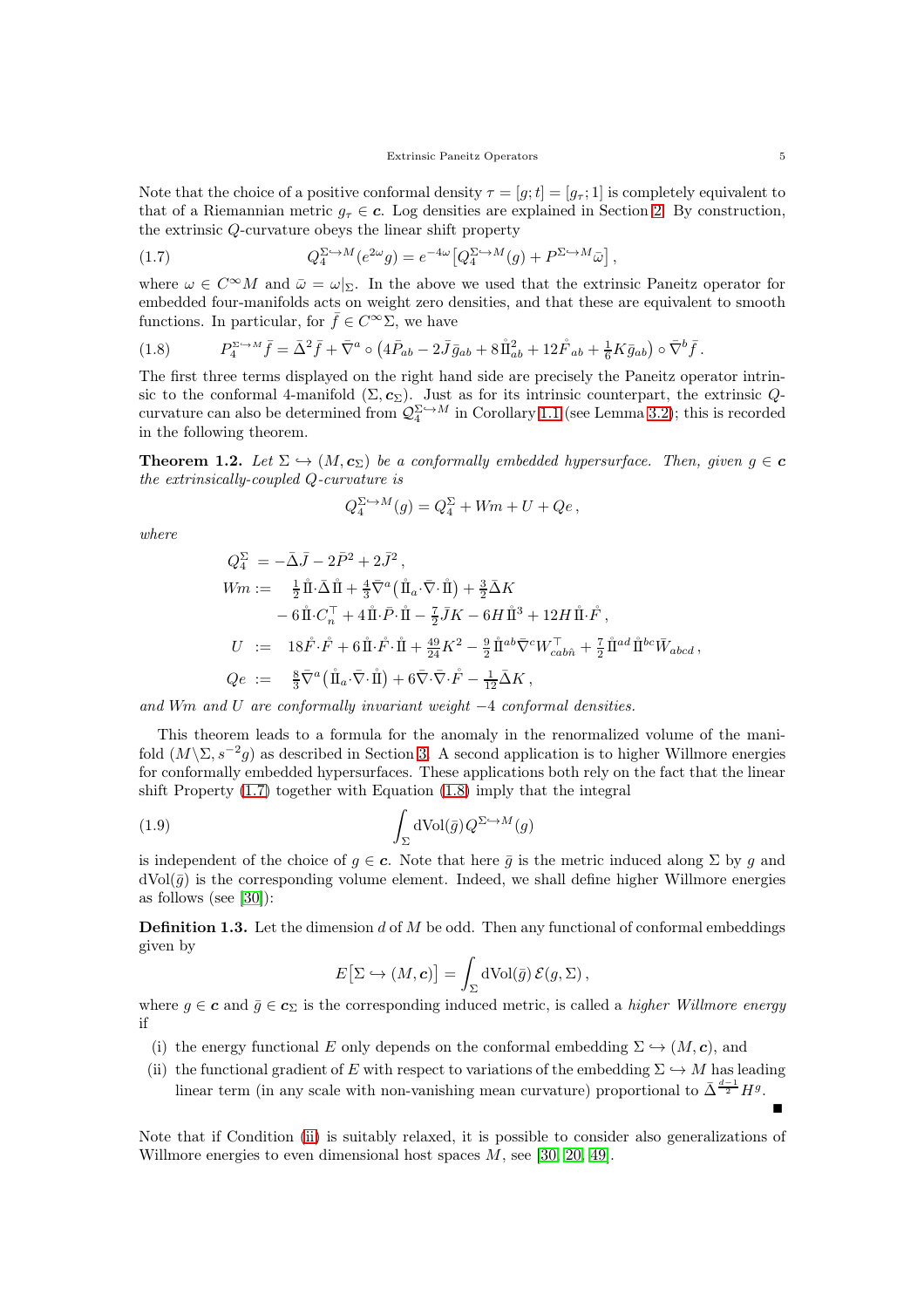There are various constructions of higher Willmore energies in the literature. Indeed Graham and Witten [\[40\]](#page-34-14) recovered the original Willmore energy in a study of submanifold observables in the AdS/CFT correspondence. Higher Willmore equations were proposed in [\[31,](#page-33-13) [30\]](#page-33-14) and have subsequently been shown to arise as the Euler–Lagrange equation of higher Willmore energies [\[37,](#page-34-15) [32\]](#page-34-16). We relate and discuss all of these energies in Section [4.](#page-13-0) A key result, which may be established as a corollary of Theorem [7.12](#page-26-1) (a direct proof is given at the beginning of Section [4\)](#page-13-0), is the following higher Willmore:

<span id="page-5-1"></span>**Theorem 1.4.** Let  $\Sigma^4 \hookrightarrow (M^5, c_{\Sigma})$  be a conformally embedded hypersurface. Given  $g \in \mathbf{c}$ , let  $Wm(q, \Sigma)$  be as given in Theorem [1.2.](#page-4-3) Then the functional

$$
\int_{\Sigma} dVol(\bar{g}) Wm(g, \Sigma),
$$

is a higher Willmore energy.

Higher Willmore energies yield anomalies in renormalized volumes of suitable conformally compact manifolds [\[32\]](#page-34-16) and submanifolds of Poincaré–Einstein structures [\[40\]](#page-34-14). See Sections [3](#page-12-0) and [4.](#page-13-0)

Our next application of Theorem [7.12](#page-26-1) is to compute the functional gradient of higher Willmore energies with respect to variations of the embedding  $\Sigma \hookrightarrow M$ . For that, we use a result of Graham [\[37\]](#page-34-15) (see also [\[32\]](#page-34-16)) that shows the functional gradient of the higher Willmore energy appearing on the right hand side of Equation [\(3.1\)](#page-12-2) above is given by the obstruction  $B|_{\Sigma}$  to smoothly solving the singular Yamabe problem given in Condition [\(iv\)](#page-6-3) of Theorem [2.1.](#page-6-1) Our result for this obstruction, and hence the variation of the energy [\(1.9\)](#page-4-4), is another consequence of Theorem [7.12](#page-26-1) and is given in Theorem [\(5.2\)](#page-17-3).

Our final application of Theorem [\(7.12\)](#page-26-1) is to sixth order conformally invariant operators. An old result of Graham is that there is no conformally invariant, sixth order, Laplacian power acting on conformal densities for general four dimensional conformal manifolds [\[35\]](#page-34-10). In a similar vein, for two dimensional conformal structures, there is no conformally invariant fourth order, (Paneitz-type) Laplacian power operator. However there does exist an operator

$$
\bar{\Delta}^2 + \cdots,
$$

which maps  $\Gamma(\mathcal{E}\Sigma[1]) \to \Gamma(\mathcal{E}\Sigma[-3])$  that is defined for conformally embedded surfaces  $\Sigma \to$  $(M^3, c)$ ; see Lemma [6.1.](#page-18-0) This is the first operator in a sequence of extrinsically-coupled Laplacian powers [\[34\]](#page-34-8) whose existence relies on conformal embedding data. For the case of conformally embedded four-manifolds, there in fact exists a conformally invariant, sixth order, Laplacian power mapping  $\Gamma(\mathcal{E}\Sigma[1]) \to \Gamma(\mathcal{E}\Sigma[-5])$ . This has leading term

$$
\bar{\Delta}^3 + \cdots ,
$$

and is defined along conformally embedded hypersurfaces  $\Sigma^4 \hookrightarrow (M^5, c)$ , see Theorem [6.2.](#page-19-1) Graham's non-existence result is circumvented here because the additional embedding data provides the necessary tensors absent in the intrinsic conformal geometry of  $\Sigma^4$ .

As we post this work, we notice that Juhl has announced results [\[47\]](#page-34-17) for some of the scalar results presented in this manuscript.

<span id="page-5-0"></span>1.1. Riemannian conventions. Throughout we take  $M$  to be a (for simplicity) oriented  $d$ manifold. Unless specifically indicated, we take  $d \geqslant 3$ . Also, we will assume that all structures are smooth. Complicated tensor expressions will often be displayed in an abstract index notation where, for example,  $v^a$  and  $\omega_a$  respectively denote sections of TM and T<sup>\*</sup>M (not the components of such in a choice of coordinate system). In particular, the contraction  $\omega(v) := v^a \omega_a = v(\omega)$ . Given a metric g, we use shorthand notations such as  $v^2 := g(v, v) = g_{ab}v^av^b =: v_av^a$  and  $u.v = g(u,v) = u^a g_{ab}v^b =: u_a v^b$ , where the metric has been used to raise and lower indices according to the canonical isomorphism it determines between  $TM$  and  $T^*M$ . While we work exclusively in Riemannian signature, many results carry over to indefinite signature metrics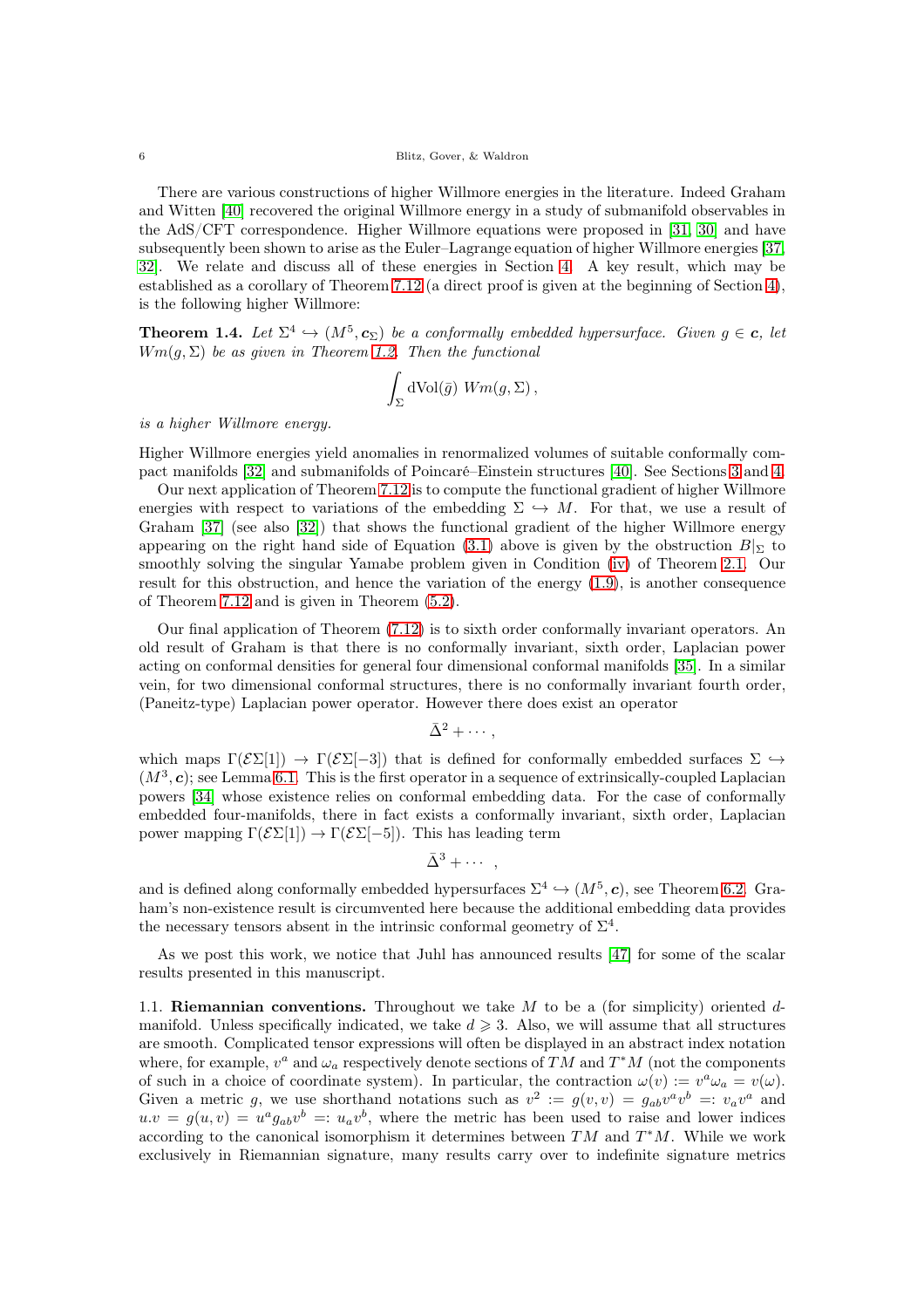upon making the obvious adjustments. The Riemannian curvature tensor  $R$  for the Levi-Civita connection determined by  $q$  is defined by

$$
R(u, v)w = [\nabla_u, \nabla_v]w - \nabla_{[u, v]}w,
$$

where the bracket notation  $[\cdot, \cdot]$  is used both for the commutator of operators and Lie bracket of vector fields. In the abstract index notation, the vector  $R(u, v)w$  is denoted by  $u^av^bR_{ab}c_dw^d$ . We will also employ a hybrid notation  $R_{uv}{}^c{}_w$  for contractions such as these. The Riemann tensor decomposes into its trace-free and pure trace pieces according to

$$
R_{abcd} = W_{abcd} + 2g_{c[a}P_{b]d} - 2g_{d[a}P_{b]c}.
$$

In the above,  $W_{abcd}$  is the *Weyl tensor* and  $P_{ab}$  the *Schouten tensor*. The latter is related to the Ricci tensor  $Ric_{ab} := R_{ca}{}^c{}_b$  by

$$
Ric_{ab} = (d-2)P_{ab} + g_{ab}J, \quad J := P_{ab}g^{ab}.
$$

Also note that a bracketed group of indices denotes that they are totally skew so that, for example  $u^{[a}v^{b]} := \frac{1}{2}(u^av^b - u^bv^a)$ . Similarly,  $u^{(a}v^{b)} := \frac{1}{2}(u^av^b + u^bv^a)$  and a  $\circ$  will be used to indicate the trace-free part of a tensor, so that  $u^{(a}v^{b)} = u^{(a}v^{b)} - \frac{1}{d}g^{ab}g(u, v)$ . The contraction of the metric  $g_{ab}$  and its inverse  $g^{bc}$  gives the identity endomorphism of  $\Gamma(TM)$  denoted by a Kronecker delta symbol  $\delta_a^c = g_{ab}g^{bc}$ . Sometimes, more complicated contractions such as  $W_{abcd}P^{bc}$  will be assigned shorthand notations such as  $W_{aPd}$  or even  $W(\cdot, P, \cdot)$  in situations where no ambiguity can arise. To handle the endomorphism action of the Riemann curvature two-form on tensors, the following notation is useful. For any rank two tensor  $X_{ab}$  and an arbitrary tensor  $Y^{cde\cdots}$ , we define

$$
X^{\sharp}Y^{cde\cdots} = X^{c}{}_{b}Y^{bde\cdots} + X^{d}{}_{b}Y^{cbe\cdots} + X^{e}{}_{b}Y^{cdb\cdots} + \cdots
$$

For higher rank tensors  $X$  we use bullets to indicate which indices give the endomorphism, so for example we may write  $(X_{\cdots a\bullet b\cdots c\bullet d\cdots})^{\sharp}$  for this. The covariant curl of the Schouten tensor gives the Cotton tensor

$$
C_{abc} := 2\nabla_{[a} P_{b]c} \, .
$$

<span id="page-6-0"></span>Finally, constants of proportionality never vanish, so the statement "A is proportional to  $B$ " means that  $A = kB$  for some constant  $k \neq 0$ .

#### 2. Background

We study conformally embedded hypersurfaces  $\Sigma \hookrightarrow (M, c)$  where  $(M, c)$  is an conformal manifold. (For simplicity we assume  $M$  oriented.) To that end, the following result, is central:

<span id="page-6-2"></span><span id="page-6-1"></span>**Theorem 2.1.** Let  $(M, c)$  be a conformal d-manifold and  $\Sigma \hookrightarrow M$  a smoothly embedded hyprsurface. Then, given  $g \in \mathbf{c}$  there exists a function  $s \in C^{\infty}M$  such that the following conditions hold: (i)  $s|_{\Sigma} = 0 \neq ds|_{\Sigma}$ .

- (ii) Along  $M \backslash \Sigma$ ,  $Sc^{s^{-2}g} = -d(d-1)(1 + s^d \mathcal{B})$ , where  $\mathcal{B} \in C^{\infty}M$ .
- <span id="page-6-3"></span>(iii) The function s is unique modulo the addition of terms  $s^{d+1}A$  for any  $A \in C^{\infty}M$ .
- (iv) The function  $\mathcal{B}|_{\Sigma} \in C^{\infty} \Sigma$  is uniquely determined by the conformal embedding data  $\Sigma \hookrightarrow$  $(M, c)$ . Replacing g by  $\hat{g} = \Omega^2 g$  with  $0 < \Omega \in C^{\infty}M$ , it obeys  $\mathcal{B}(\hat{g}) = \Omega^{-d} \mathcal{B}(g)$ .

In the above d denotes the exterior derivative and  $Sc<sup>g</sup>$  the scalar curvature of the metric g. The problem of finding a metric  $g^{\circ} = s^{-2}g$  where  $Sc^{g^{\circ}} = -d(d-1)$  and the function s obeys Condition [\(i\)](#page-6-2) above is termed the singular Yamabe problem [\[52\]](#page-34-18). The restriction of the function B to  $\Sigma$  is called the *obstruction density*. It is an example of a (local) *conformal hypersurface invariant*; generally these are defined as any section  $V_{\Sigma}$  of a vector bundle over  $\Sigma$  that is uniquely determined by the embedding data  $\Sigma \hookrightarrow (M, c)$ , and subject to, for some weight  $w \in \mathbb{R}$ , the conformal covariance property

$$
V_{\Sigma}(\hat{g}) = \Omega^w V_{\Sigma}(g) ,
$$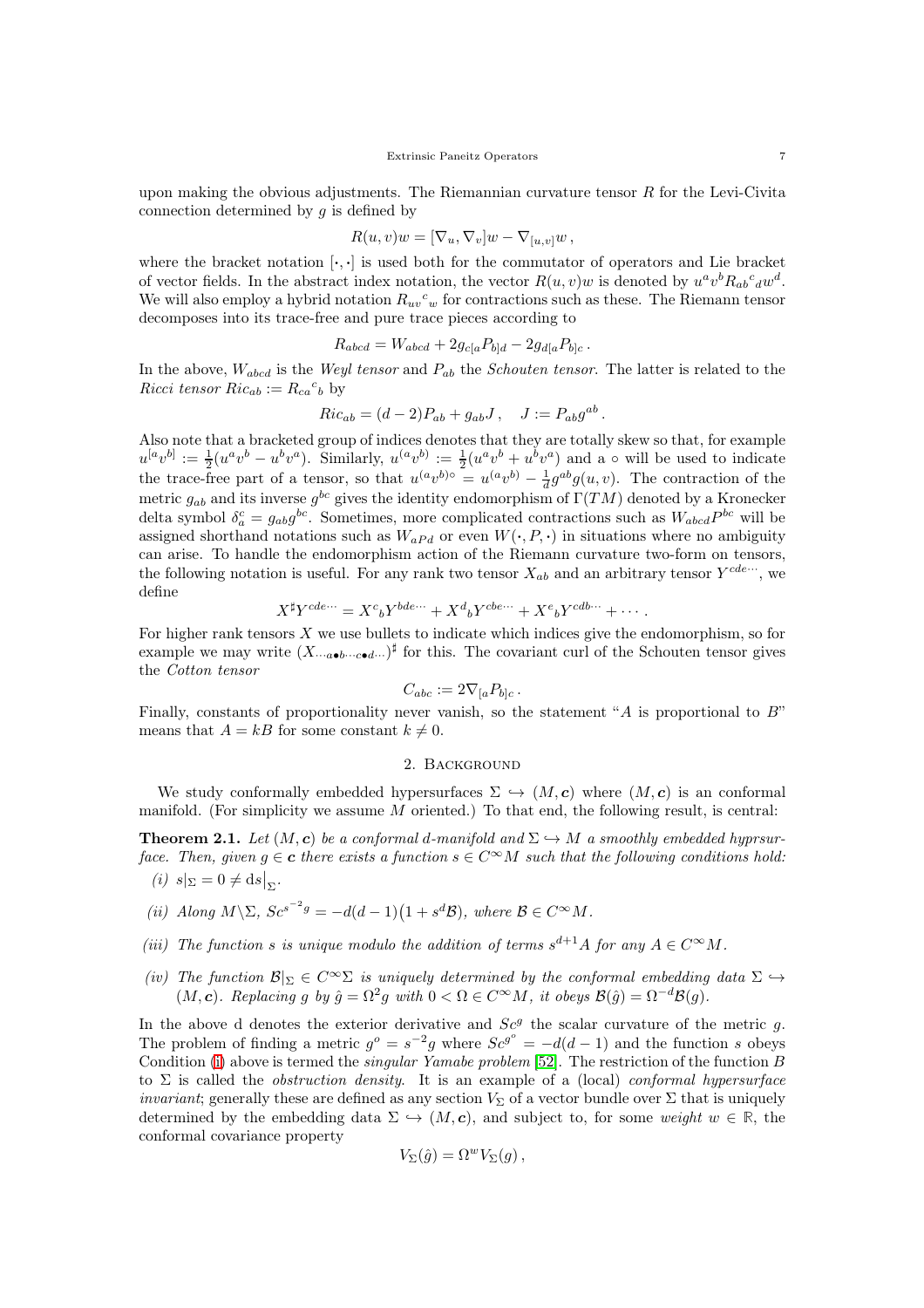where  $\hat{g} = \Omega^2 g$  with  $0 < \Omega \in C^{\infty}M$ ; see [\[30\]](#page-33-14) for the detailed definition.

A version of the above theorem was proved (in a slightly different setting) by Andersson, Chruściel and Friedrich [\[1\]](#page-33-12). A second proof, given in [\[30\]](#page-33-14), shows how the theorem can be employed to study conformal embeddings. A first key point is that the uniqueness property of the function s implies that conformal hypersurface invariants can be encoded by its jets. The result of [\[30\]](#page-33-14) relies on re-expressing the scalar curvature  $Se^{s^{-2}g}$  (divided by  $-d(d-1)$ ) as the "square"  $h(I, I)$  of a section I of a certain, rank  $d + 2$ , vector bundle  $TM$  defined below. This maneuver both gives a simple proof of the above theorem, and enables the use of the conformal boundary calculus of [\[29\]](#page-33-15).

Before defining the tractor bundle first recall, as alluded to in the introduction, that a conformal density  $\varphi$  of weight w means an equivalence class  $\varphi = [g; f]$  where  $(\hat{g}, \hat{f}) \sim (g, f) \in \varphi$ when  $\hat{g} = \Omega^2 g$  and  $\hat{f} = \Omega^w f$  for some  $0 < \Omega \in C^{\infty}M$ . This is a section of an oriented associated line bundle  $\mathcal{E}M[w] \to M$ , for the  $\mathbb{R}_+$  group action on  $t \in \mathbb{R}$  given by  $t \mapsto s^{-w}t$ , to the  $\mathbb{R}_+$ principal bundle Q given by the ray subbundle of  $\odot^2 T^*M$  determined by the conformal class of metrics c. (At each  $P \in M$ , a pair of metrics  $\hat{q}$  and  $q \in \mathbf{c}$  determine an element  $s \in \mathbb{R}_+$  by the formula  $s^d = Vol(\hat{g})(P) / Vol(g)(P)$ , where  $Vol(g)$  denotes the volume form of a metric g.) Importantly, the *conformal metric*  $g_{ab}$  is the section of  $\Gamma(\bigcirc^2 T^*M[2])$  tautologically defined by the equivalence class  $g_{ab} = [g; g_{ab}]$ . Note that the conformal density bundle  $\mathcal{E}M[w]$  is isomorphic to the  $-(w/d)$ th power of the bundle of volume forms  $(\mathcal{V}olM)^{-\frac{w}{d}}$  on M. Then the Levi-Civita connection extends to act on densities simply by writing these as sections  $\varphi \in (\mathcal{V}olM)^{-\frac{w}{d}}$ .

Now, given a conformal d-manifold  $(M, c)$  and a metric  $g \in c$ , the standard tractor bundle  $TM$ is isomorphic to the rank  $d + 2$  direct sum of vector bundles

$$
\mathcal{T}M\stackrel{g}{\cong}\mathcal{E}M[1]\oplus TM[-1]\oplus\mathcal{E}M[-1]\,.
$$

Denoting a section T of the above by  $T^A \stackrel{g}{=} (\tau^+, \tau^a, \tau^-)$ , changing to a conformally related metric  $\hat{g} = \Omega^2 g$ , the above isomorphism then changes according to

$$
T \stackrel{\hat{g}}{=} (\tau^+, \tau^a + \Upsilon^a t^+, t^- - \tau^a \Upsilon_a - \frac{1}{2} \Upsilon^a \Upsilon_a t^+),
$$

where  $\Upsilon := d \log \Omega \in \Gamma(T^*M)$  and indices are moved using the conformal metric. Note that the first slot of T in the above display defines a weight one density  $\tau^+ \in \mathcal{E}M[1]$  independently of the choice of g giving the isomorphism. When a weight one density  $\tau > 0$ , we say that it is a *true scale* because this determines the metric  $g_{\tau} \in \mathbf{c}$  for which  $\tau = [g_{\tau}, 1]$ . When the weight one density determined by the first entry in  $\Gamma(\mathcal{E}M[1])$  of a standard tractor T is a true scale, we say that T determines a scale. The above display implies that the section  $X \stackrel{g}{=} (0,0,1) \in \Gamma(\mathcal{T} M[1])$ canonically defines a tractor, termed the canonical tractor. Also, the above isomorphism between the tractor bundle and the direct sum given by a choice of  $q \in \mathbf{c}$  determines a pair of tractors  $Y \in$  $\Gamma(\mathcal{T} M[-1])$  and  $Z \in \Gamma(T^*M \otimes \mathcal{T} M[1])$ —termed *injectors*—such that

$$
T^A\stackrel{g}{=}(\tau^+,\tau^a,\tau^-)=\tau^+Y^A+Z^A_a\tau^a+X^A\tau^- \,.
$$

The tractor bundle is naturally equipped with a bundle metric  $h : \Gamma(\odot^2 \mathcal{T}M) \to C^\infty M$  defined acting on  $T^A \stackrel{g}{=} (\tau^+, \tau^a, \tau^-)$  and  $U^A \stackrel{g}{=} (\mu^+, \mu^a, \mu^-)$  by

$$
h(T, U) = h_{AB}T^{A}U^{B} \stackrel{g}{=} \tau^{+}\mu^{-} + g(\tau, \mu) + \tau^{-}\mu^{+}.
$$

Note that  $h$  is a fiberwise symmetric, non-degenerate but non-positive bilinear form; it is called the tractor metric. Weighted and tensor tractor bundles, denoted by  $\mathcal{T}^{\Phi}M[w]$ , are defined in the obvous way. Here Φ labels some tensor product of the standard tractor bundle. The tractor metric is used to move abstract tractor indices in exactly the same way as for the metric and standard tensors.

The standard tractor bundle comes equipped with a canonical tractor connection  $\nabla^{\mathcal{T}}$ . Given  $g \in \mathbf{c}$ , acting on a section  $T^B \stackrel{g}{=} (\tau^+, \tau^b, \tau^-)$ , this is defined by

$$
\Gamma(T^*M\otimes {\mathcal T} M)\ni \nabla_a^{\mathcal T} T^B\stackrel{g}{=} \left(\nabla_a\tau^+-\tau_a,\nabla_a\tau^b+\delta_a^b\tau^-+P_a^b\tau^+,\nabla_a\tau^- -P_a^b\tau_b\right).
$$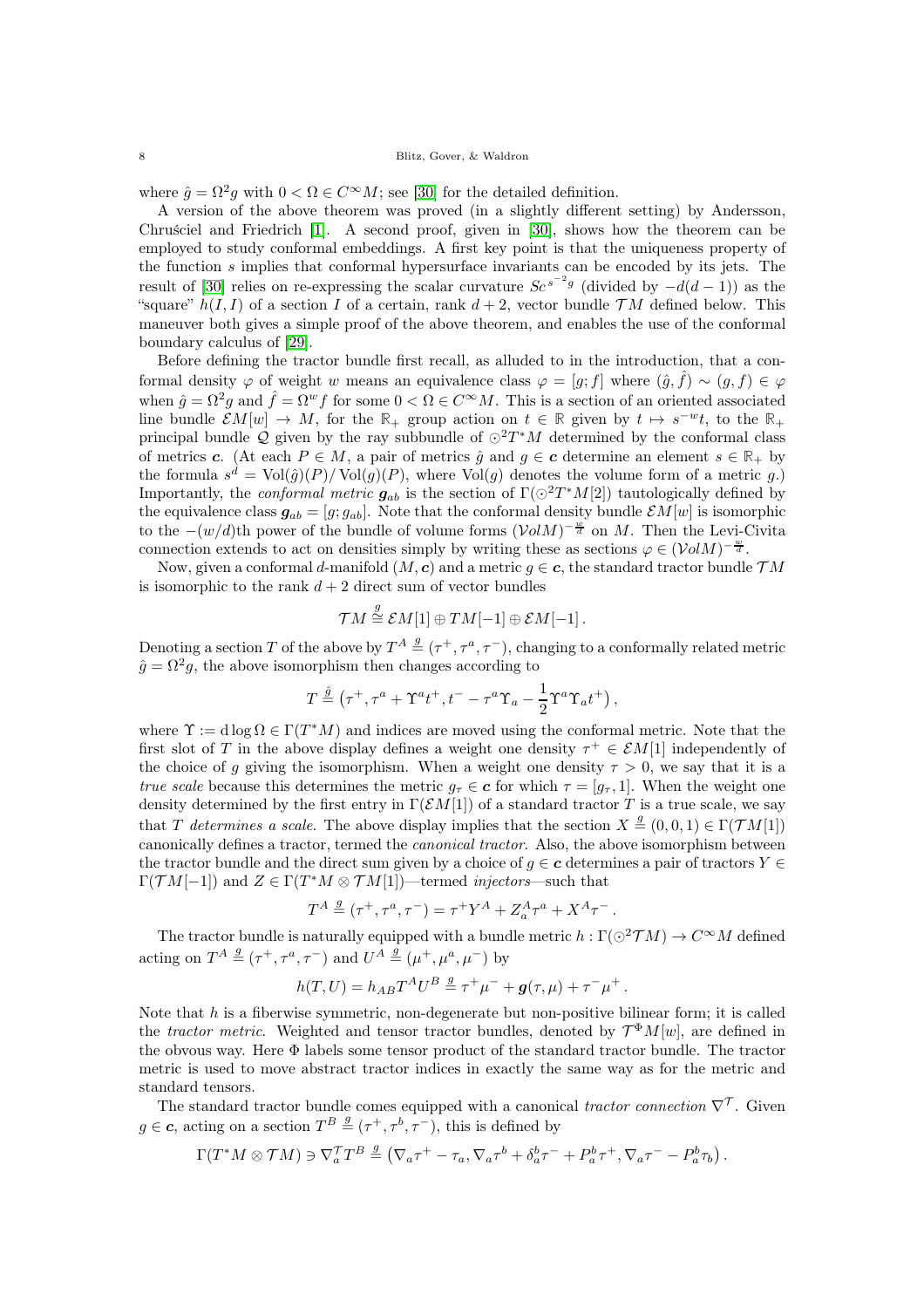On the right hand side above  $\nabla$  is the Levi-Civita connection on densities described earlier and P is the Schouten tensor of  $q$ .

The tractor connection is particularly useful because of the following characterization of the Einstein condition (recall that a metric is Einstein iff multiplying it by some function yields the Ricci tensor; note that necessarily such a function is constant):

Theorem 2.2 (Bailey–Eastwood–Gover [\[5\]](#page-33-16)). A conformal class of metrics admits an Einstein representative iff the standard tractor bundle equipped with its canonical tractor connection admits a parallel section that determines a scale.

There is also a very useful tractor characterization of the singular Yamabe problem. For that we need to introduce one further operator. To that end observe that the parallel condition  $\nabla^T T =$ 0 implies that

$$
T=\hat{D}\tau\,,
$$

where the operator  $\hat{D}: \mathcal{E}M[1] \to \mathcal{T}M$  is given by  $1/d$  times the *Thomas D-operator*, which is defined acting on weight w tractors  $T \in \mathcal{T}^{\Phi}M[w]$  by

$$
D^{A}T \stackrel{g}{=} \left(w(d+2w-2)T, (d+2w-2)\nabla^{\mathcal{T}}T, -\Delta^{\mathcal{T}}T - wJT\right).
$$

Here the tractor Laplacian  $\Delta^{\mathcal{T}} := \mathbf{g}^{ab} \nabla_a^{\mathcal{T}} \nabla_b^{\mathcal{T}}$ . Also, for any weight  $w \neq 1 - \frac{d}{2}$ , we denote  $\hat{D} :=$  $(d+2w-2)^{-1}D$ . We term any standard tractor given by

 $I_{\sigma} = \hat{D}\sigma$ ,

where  $\sigma \in \Gamma(\mathcal{E}M[1])$ , a scale tractor if  $I_{\sigma}$  is nowhere vanishing. In which case  $\sigma$  is termed a generalized scale. Of special importance are generalized scales defined possibly in some neighborhood of a hypersurface Σ. In particular a generalized scale  $\sigma = [g; s] \in \Gamma(\mathcal{E}M[1])$  with zero locus Σ, such that any representative function s is defining for  $\Sigma$ , meaning that s obeys Condition [\(i\)](#page-6-2) of Theorem [2.1,](#page-6-1) is termed a *defining density* for  $\Sigma$ . In these terms, the singular Yamabe problem is a normalization condition for scale tractors:

<span id="page-8-0"></span>Problem 2.3. Given a conformal hypersurface embedding  $\Sigma \hookrightarrow (M, c)$ , find a defining density  $\sigma$ for  $\Sigma$  such that

<span id="page-8-1"></span>
$$
I_{\sigma}^2 := h(I, I) = 1.
$$

The equivalence of this problem to the singular Yamabe problem follows by noting that along  $M\backslash\Sigma$ one has  $I_{[g;s]}^2$  $s^{-2}$ <sup>s-2</sup> $-d(d-1)Sc^{s^{-2}g}$  [\[24\]](#page-33-10). Theorem [2.1](#page-6-1) shows that Problem [2.3](#page-8-0) has an asymptotic solution

$$
(2.1) \tI2 = 1 + \sigmadB,
$$

where B is a weight  $-d$  conformal density whose restriction to  $\Sigma$  gives the obstruction density  $\mathcal{B}_{\Sigma}$ . In the case that the hypersurface  $\Sigma$  is separating (so  $M = M_-\sqcup \Sigma \sqcup M_+$ ), the existence of onesided solutions along  $M_{+}$  has been established by Loewner–Nirenberg when M is a conformally flat sphere [\[51\]](#page-34-19) and for general structures in [\[3,](#page-33-19) [52,](#page-34-18) [1\]](#page-33-12). Densities  $\sigma$  solving Problem [2.3](#page-8-0) are termed unit conformal defining densities (we also use this terminology when only the data of  $\sigma$ on  $\Sigma \sqcup M_+$  is given). Densities  $\sigma$  solving only Equation [2.1](#page-8-1) are termed asymptotic unit defining densities.

Solutions to Problem [2.3](#page-8-0) only subject to  $I^2 = 1 + \mathcal{O}(\sigma^2)$  are also distinguished since then the tractor

$$
N := I|_{\Sigma} \in \Gamma(\mathcal{T}M|_{\Sigma})
$$

gives an analog of the unit conormal—but now determined by the conformal embedding  $\Sigma \hookrightarrow$  $(M, c)$  [\[24\]](#page-33-10). This recovers the *normal tractor* N of [\[5\]](#page-33-16). For a choice of  $g \in c$ , one has  $N \stackrel{g}{=}$  $(0, \hat{n}, -H)$  where  $\hat{n}$  and H are the unit conormal and mean curvature determined by g.

The normal tractor can be used to establish an isomorphism between the bundle  $\mathcal{T}^{\perp}M|_{\Sigma}$ and  $\mathcal{T}\Sigma$  [\[24\]](#page-33-10), where  $\bot$  refers to tractors T along  $\Sigma$  subject to  $h(T, N) = 0$  while  $\mathcal{T}\Sigma$  is the

 $\blacksquare$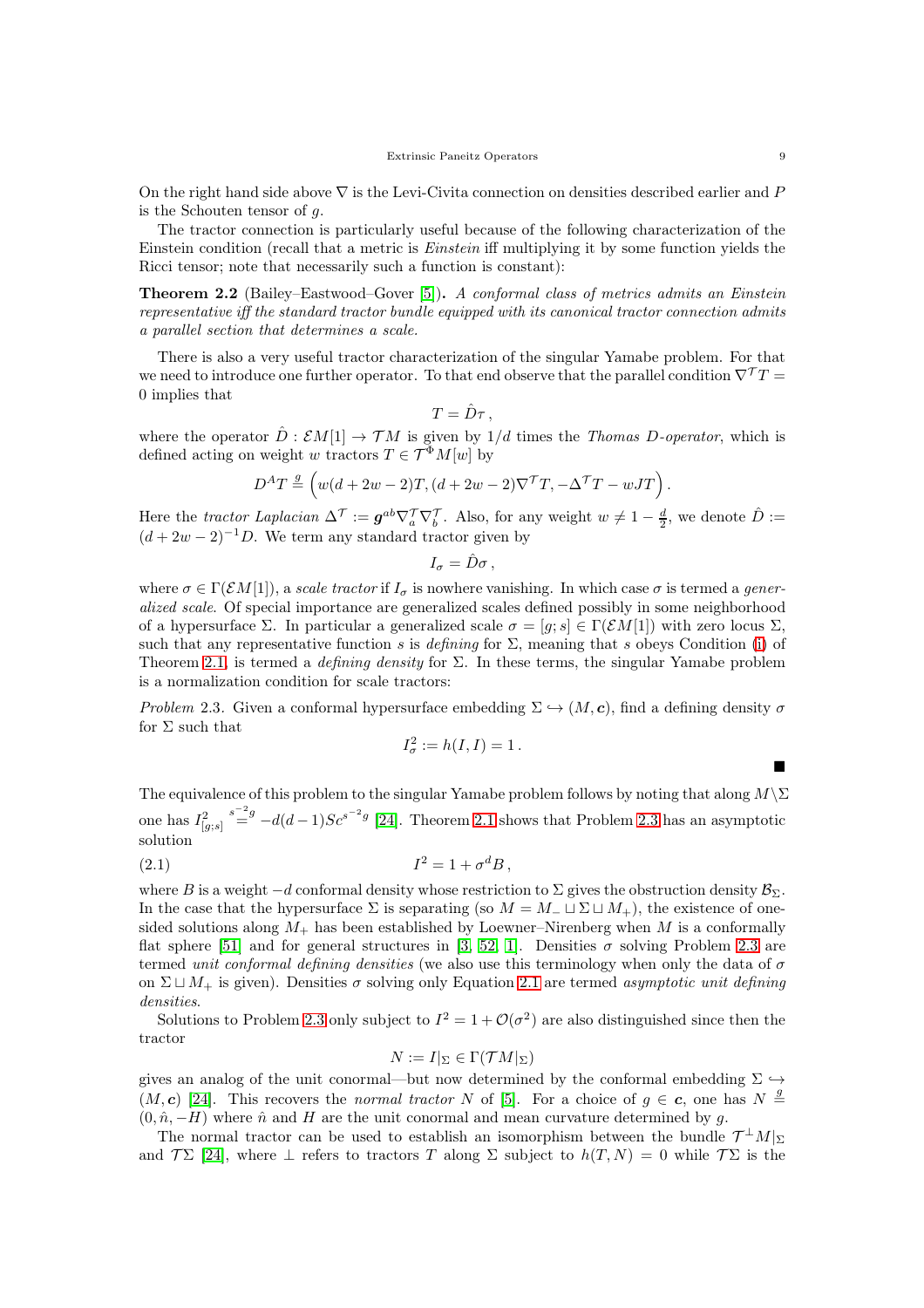tractor bundle of the conformal structure  $c_{\Sigma}$  induced along  $\Sigma$  from c. For this reason the normal tractor is fundamental to the study of conformal hypersurface invariants.

We have now assembled all the ingredients required to build the extrinsic Paneitz operator in Display  $(1.3)$ . In fact, more generally, there exists a sequence of extrinsically-coupled Laplacian powers defined along conformally embedded hypersurfaces:

<span id="page-9-0"></span>**Theorem 2.4** (GW). Let  $\sigma$  be a unit conformal defining density for the embedding  $\Sigma \hookrightarrow (M, \Sigma)$ , and let  $k \leq d-1$  be even. Then the operator

$$
P_k^{\Sigma \hookrightarrow M} := \left[ (I \cdot \hat{D})^k \cdot \right] \Big|_{\Sigma}
$$

gives a well-defined map (termed an extrinsically-coupled conformal Laplacian power)

$$
P_k^{\Sigma \hookrightarrow M} : \Gamma\left(\mathcal{T}^{\Phi}M\left[\frac{k-d+1}{2}\right]\right)\Big|_{\Sigma} \to \Gamma\left(\mathcal{T}^{\Phi}M\left[\frac{-k-d+1}{2}\right]\right)\Big|_{\Sigma},
$$

determined by the local embedding data. Moreover,  $P_k^{\Sigma \hookrightarrow M}$  is given by a non-zero multiple of the k/2th power of the hypersurface tractor Laplacian plus lower derivative order terms.

Remark 2.5. In [\[30\]](#page-33-14), the operator  $P_k^{\Sigma \hookrightarrow M}$  was defined exactly as above, but the operator  $(I \cdot D)^k$ , was used so that the above theorem extends to odd values of  $k$ , save for a modification of the final hypersurface Laplacian power statement. In the same work, it was shown that for  $k \geq d$ , there exist extrinsically-coupled conformal Laplacian powers; these are discussed in Section [6.](#page-17-0)

When  $k = 4$  in the above theorem, the extrinsically-coupled conformal squared Laplacian  $P_4^{\Sigma \to M}$  becomes the extrinsically-coupled Paneitz operator, a formula for which, acting on general tractors along  $\Sigma$ , is given and proved in Section [7.](#page-20-0)

Theorem [2.4](#page-9-0) embodies a general operator phenomenon: namely, when an operator Op acting on the section space of any weighted vector bundle  $\mathcal{V}M[w] = \mathcal{V}M \otimes \mathcal{E}M[w]$  satisfies

$$
\mathsf{Op}\circ\sigma=\sigma\circ\mathsf{Op}'\,,
$$

for some  $\mathsf{Op}'$  is a smooth operator on  $\Gamma(\mathcal{V}M[w-1])$ , and the unit conformal density is viewed as a multiplicative operator  $\Gamma(\mathcal{V}M[w-1]) \to \mathcal{V}M[w]$ , it holds that Op canonically gives a welldefined operator on the space  $\Gamma(\mathcal{V}M[w])|_{\Sigma}$ . In this case, we shall call the operator Op tangential. That the operator  $(I\hat{D})^k$  acting on  $\Gamma(\mathcal{T}^{\Phi}M\left[\frac{k-d+1}{2}\right])$  is tangential can be easily established using the  $sl(2)$  solution generating algebra described in [\[29\]](#page-33-15).

Remark 2.6. In [\[29\]](#page-33-15), the generalization

$$
I \cdot Df = 0
$$

of the Laplace Equation [\(1.4\)](#page-3-2) to tractors  $f \in \Gamma(\mathcal{T}M[0])$  is studied. Also in that setting, the obstruction to smooth solutions with prescribed values of  $f|_{\Sigma}$  was found to be given, for dimension  $d = 5$  conformally compact structures, by

$$
\Big(\frac{1}{I^2}I \!\cdot\! D\Big)^4f\big|_{\Sigma}\,.
$$

When the singular metric  $g^{\circ} = g/\sigma^2$ , has constant scalar curvature  $-d(d-1)$ , the operator appearing above is proportional to the extrinscally-coupled Paneitz operator  $P_4^{\Sigma \hookrightarrow M}$ .

Our first application of  $P_4^{\Sigma \hookrightarrow M}$  to anomalies relies on the action of  $P_4^{\Sigma \hookrightarrow M}$  on log densities. The log density bundle of weight w is the associated line bundle  $\mathcal{F}M[w] \to M$  to  $\mathcal Q$  for the  $\mathbb R_+$ group action on  $t \in \mathbb{R}$  given by  $t \mapsto t - w \log s$ . Sections are equivalence classes  $[g; \ell]$  where  $(\hat{g}, \hat{\ell}) \sim (g, \ell) \in f$  when  $\hat{g} = \Omega^2 g$  and  $\hat{\ell} = \ell + w \log \Omega$  for some  $0 < \Omega \in C^{\infty}M$ . In particular, for any weight  $w = 1$  conformal density  $0 < \tau = [q; t] \in \Gamma(\mathcal{E}M[1])$ ,  $\log \tau = [q; \log t]$  is a weight one log density. The Thomas-D operator also maps weight w log densities to weight −1 tractors according to

$$
D\lambda \stackrel{g}{=} ((d-2)w, (d-2)\nabla^g \lambda, -\Delta^g \lambda - wJ^g) \in \Gamma(\mathcal{T}M[-1])\,.
$$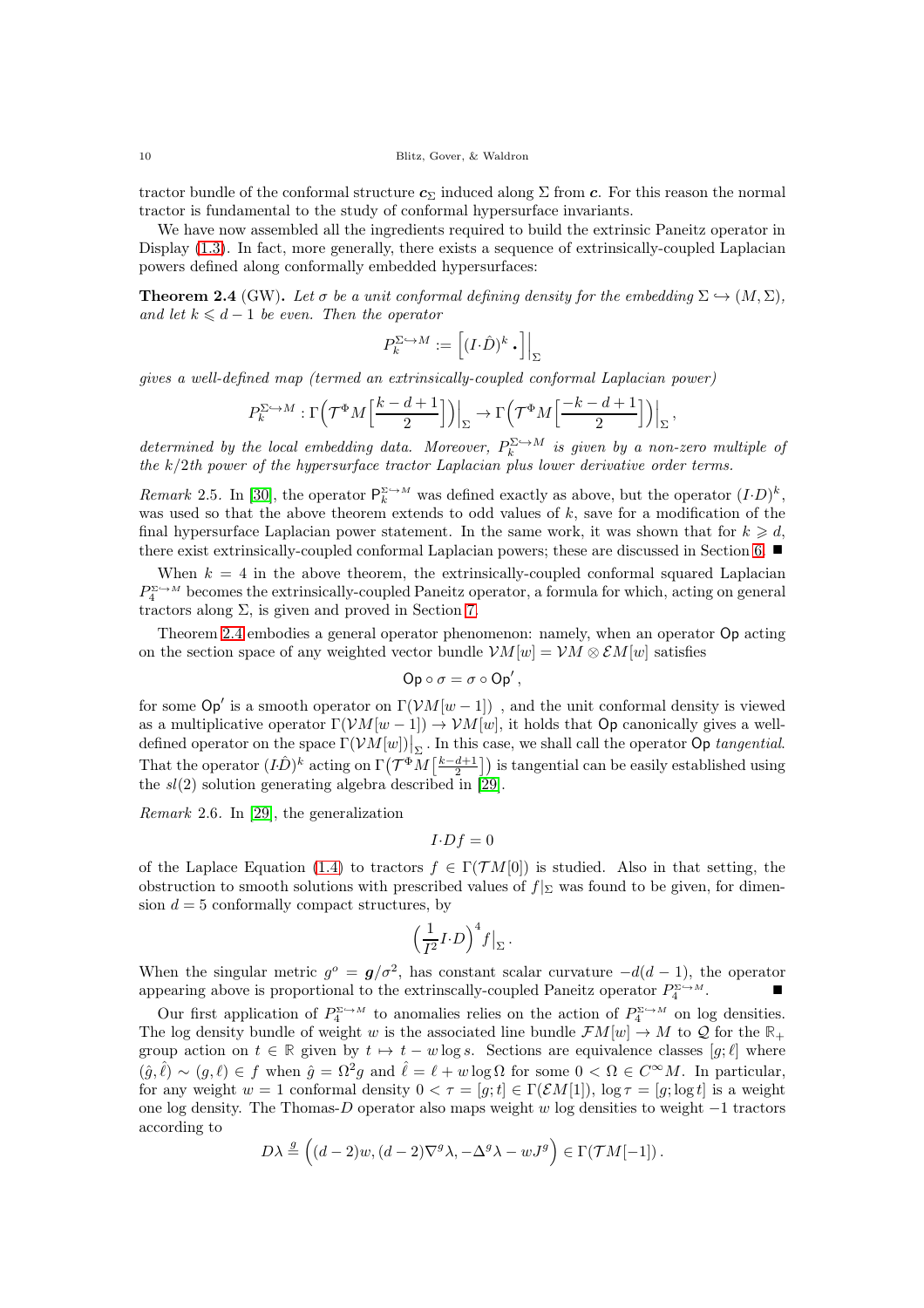In the above the Levi-Civita connection acting on a log density is defined analogously to the discussion above for conformal densities. Equivalently, a weight w log density  $\lambda$  can uniquely be expressed, in the obvious way, as  $\lambda = \log \mu$  where  $\mu$  is a strictly positive weight w conformal density. Then  $\nabla^g \lambda = (\nabla^g \mu)/\mu \in \Gamma(\mathcal{E}M[0])$ . We define  $\hat{D}\lambda$  by  $D\lambda/(d-2)$ .

<span id="page-10-0"></span>2.1. Conformal embeddings. Here we summarize key aspects of the local invariant theory for conformally embedded hypersurfaces  $\Sigma \hookrightarrow (M, c)$ ; see [\[30,](#page-33-14) [34,](#page-34-8) [6\]](#page-33-11) for a detailed discussion. Firstly, each q in c determines a unit conormal  $\nu$  (uniquely by requiring that this points towards  $(M_+)$ ; this gives a one-form-valued weight one density  $\hat{n} = [g; \nu] \in \Gamma(T^*M[1])|_{\Sigma}$ . Thanks to the isomorphism between  $T\Sigma$  and the orthogonal complement of  $\hat{n}$  in  $TM|_{\Sigma}$ , we may use the same abstract indices for hypersurface tensors. Then the weighted first fundamental form

$$
\bar{\bm{g}}_{ab} = \bm{g}_{ab} - \hat{n}_a \hat{n}_b \in \Gamma(T^*\Sigma[2])
$$

recovers the conformal metric of  $\Sigma$ .

Given  $g \in \mathbf{c}$ , the second fundamental form  $\Pi_{ab} := \bar{g}_a^c \nabla_c \nu_b^e|_{\Sigma}$ , where  $\nu^e$  is any extension of the unit conormal (of g) to M. We denote  $\nabla_a^{\top} := \bar{g}_a{}^c \nabla_c$  and, in general, use this notation when projecting with the first fundamental form. Given any extension  $v_e$  of  $\bar{v} \in \Gamma(T\Sigma)$ , the Gauß formula states

(2.2) 
$$
\overline{\nabla}_a \overline{v}^b \stackrel{\Sigma}{=} \nabla_a^{\top} v_{\rm e}^b + \nu^b \Pi_{ac} v_{\rm e}^c.
$$

Here and throughout bars are used to indicate hypersurface quantities, such as the Levi–Civita connection  $\overline{\nabla}$  of  $\overline{g}$ . The notation  $\frac{\Sigma}{g}$  indicates equality along the hypersurface. The trace-free part of the second fundamental form yields a weight one, symmetric tensor-valued density

<span id="page-10-2"></span>
$$
\mathring{\rm{ I\hspace{-.2mm} I}}{\hspace{.2mm}}_{ab}\in\Gamma(\odot^2_\circ T^*\Sigma[1])\,.
$$

The equations of Gauß, Codazzi, Mainardi, and Ricci can be uniformly recast in terms of conformally invariant parts. When  $d \geq 4$ , the first three of these are

<span id="page-10-1"></span>(2.3)  
\n
$$
W_{abcd}^{\top} = \bar{W}_{abcd} - 2\mathring{\Pi}_{a[c}\mathring{\Pi}_{d]b} - 2\bar{g}_{a[c}F_{d]b} + 2\bar{g}_{b[c}F_{d]a},
$$
\n
$$
W_{abc\hat{n}}^{\top} = 2\bar{\nabla}_{[a}\mathring{\Pi}_{b]c} - \frac{2}{d-2}\bar{g}_{c[a}\bar{\nabla}\cdot\mathring{\Pi}_{b]},
$$
\n
$$
W_{\hat{n}ab\hat{n}}^{\top} = \mathring{\Pi}_{(ab)\circ}^{2} - (d-3)F_{(ab)\circ}.
$$

The left hand sides of the the above display are tensor densities of respective weights 2, 1, and 0. Indeed, the trace-free covariant curl appearing on the right hand side of the second line above maps  $\Gamma(\bigcirc^2_{\circ}T^*\Sigma[1])$  to  $\Gamma(T^*\Sigma \otimes_{\circ} \wedge^2T^*\Sigma[1])$ . For efficiency, we denoted here a density by the same symbol as an equivalence class representative for a given  $g \in \mathbf{c}$ ; the right hand side ought really read  $[g; 2\bar{\nabla}_{[a} \mathring{u}_{b]c} - \frac{2}{d-2} \bar{g}_{c[a} \bar{\nabla} \cdot \mathring{u}_{b]}]$  for  $\mathring{\rm{I\!I}} = [g; \mathring{u}]$ . We will repeat this maneuver without comment in what follows. The tensor density  $F_{ab} \in \Gamma(\bigcirc^2 T^* \Sigma[0])$  is the Fialkow tensor [\[18,](#page-33-20) [60\]](#page-34-20), given when  $d \geqslant 4$ , for any  $g \in \mathbf{c}$  by  $P^{\top} - \bar{P} + H \mathring{\amalg} + \frac{1}{2} \bar{g} H^2$ . Finally note that the second equation displayed above actually holds also when  $d = 3$ . The identity is that the trace of the Fialkow tensor equals  $\frac{1}{2(d-2)}$   $\mathring{\rm{II}}^2 = \frac{K}{2(d-2)}$ ; thus

$$
\frac{1}{2(d-2)} K = J - P_{\hat{n}\hat{n}} - \bar{J} + \frac{d-1}{2} H^2.
$$

Specialized to surfaces in  $\mathbb{R}^3$ , the above is Gauß' *Theorema Egregium*.

The trace-free parts of the second fundamental form and Fialkow tensor are examples of what we term conformal fundamental forms. Generally, these are rank two, trace-free densities determined by the conformal embedding  $\Sigma \hookrightarrow M$  and encode normal derivatives of the ambient conformal metric along  $\Sigma$ . The question of which conformal fundamental forms can be determined canonically is subtle and interesting [\[6\]](#page-33-11). When  $d \geq 4$ , canonical second and third fundamental forms always exist and are just given by  $\mathring{\mathbf{I}}_{ab} \in \Gamma(\odot^2_o T^* \Sigma[1])$  and

$$
\mathring{\rm{ I\hspace{-.2mm} I}}{\hspace{.2mm}}_{ab} := -(d-3)\mathring{F}_{ab} \in \Gamma(\odot^2_\circ T^*\Sigma[0]),
$$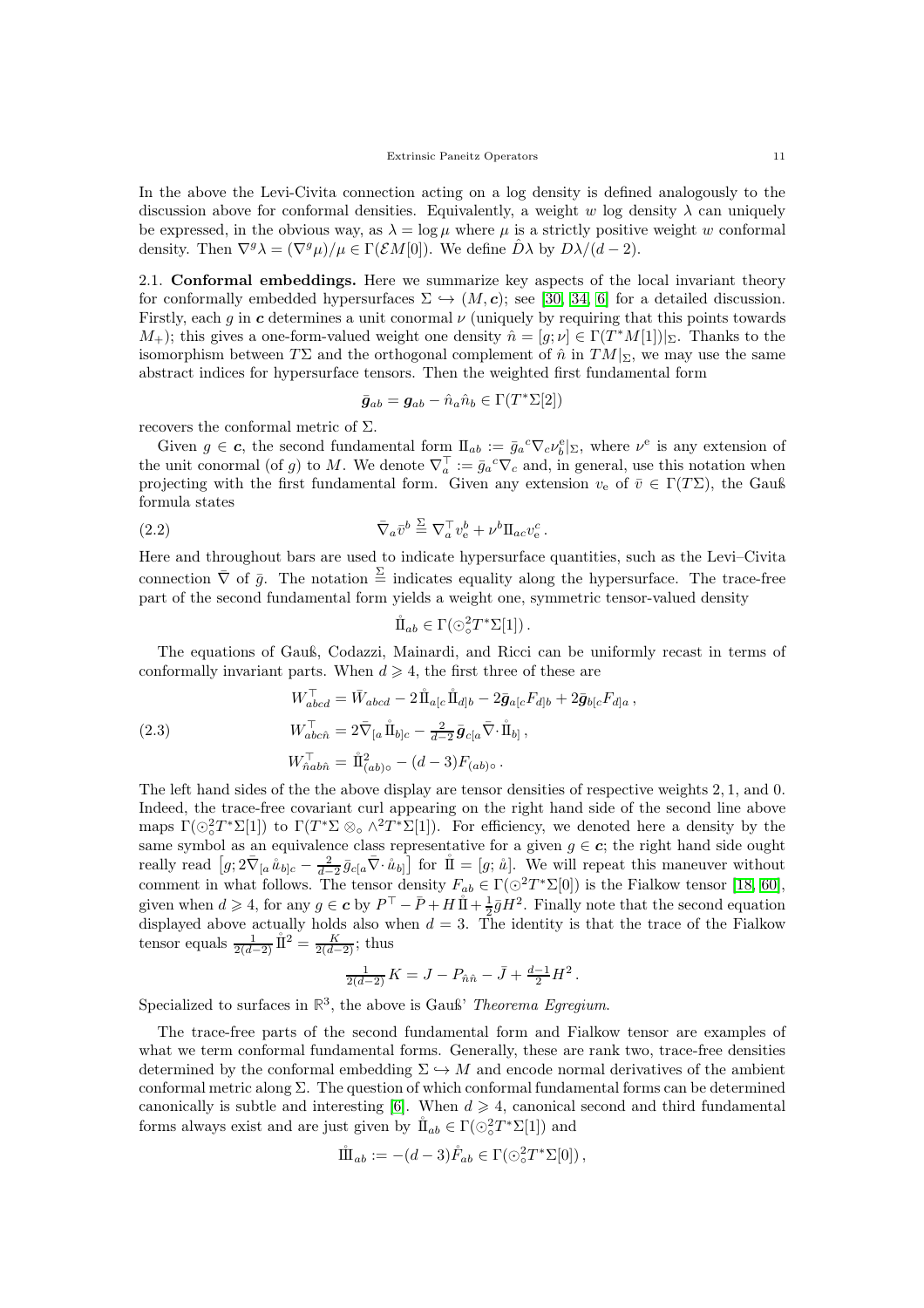respectively. For  $d \geqslant 6$ , the fourth fundamental form is

<span id="page-11-3"></span>
$$
\begin{split} \mathring{\mathbf{I}}(2.4) \qquad \qquad \mathring{\mathbf{I}}(\mathring{\mathbf{I}}_{ab}) &:= -(d-4)(d-5)C_{\hat{n}(ab)}^{\top} - (d-4)(d-5)HW_{\hat{n}ab\hat{n}} - (d-4)\bar{\nabla}^c W_{c(ab)\hat{n}}^{\top} \\ &+ 2W_{c\hat{n}\hat{n}(a}\,\mathring{\mathbf{I}}_{b)\circ}^c + (d-6)\bar{W}^c{}_{ab}{}^d \,\mathring{\mathbf{I}}_{cd} - \frac{d^2 - 7d + 18}{d-3}\mathring{\mathbf{I}}(\mathring{\mathbf{I}}_{(a}\cdot\mathring{\mathbf{I}}_{b)\circ} + \frac{d^3 - 10d^2 + 25d - 10}{(d-1)(d-2)}K\,\mathring{\mathbf{I}}_{ab} \\ &\in \Gamma(\odot_o^2 T^*\Sigma[-1]) \,. \end{split}
$$

<span id="page-11-0"></span>2.2. Hypersurface tractor calculus. There are hypersurface tractor analogs of all the above extrinsic curvatures (at least for sufficiently large d). In particular for  $d \geq 4$ , in an obvious matrix notation, the tractor second fundamental form

<span id="page-11-1"></span>(2.5) 
$$
L^{AB} := \begin{pmatrix} 0 & 0 & 0 \\ 0 & \mathring{\Pi}^{ab} & -\frac{1}{d-2}\bar{\nabla}\cdot\mathring{\Pi}^a \\ 0 & -\frac{1}{d-2}\bar{\nabla}\cdot\mathring{\Pi}^b & \frac{\bar{\nabla}\cdot\bar{\nabla}\cdot\mathring{\Pi} + (d-2)\bar{P}^{ab}\mathring{\Pi}_{ab}}{(d-2)(d-3)} \end{pmatrix} \in \Gamma(\odot^2_{\circ}\mathcal{T}\Sigma[-1]),
$$

and for  $d \geqslant 5$ , the Fialkow tractor

<span id="page-11-2"></span>
$$
(2.6) \tF^{AB} := \begin{pmatrix} 0 & 0 & 0 \\ 0 & \overset{\circ}{F}^{ab} & -\frac{1}{d-3}\bar{\nabla}\cdot\overset{\circ}{F}^{a} \\ 0 & -\frac{1}{d-3}\bar{\nabla}\cdot\overset{\circ}{F}^{b} & \frac{\bar{\nabla}\cdot\bar{\nabla}\cdot\overset{\circ}{F} + (d-3)\tilde{P}^{ab}\cdot\overset{\circ}{F}_{ab}}{(d-3)(d-4)} \end{pmatrix} \in \Gamma(\odot^{2}_{\circ}\mathcal{T}\Sigma[-2]).
$$

In dimensions  $d = 6$  and  $d \ge 8$ , the Fialkow tractor is related to the tractor second fundamental form by

$$
(d-3)F_{AB} = \left(L_A^C L_{CB} - \frac{1}{d-1} K \overline{h}_{AB} - W_{NABN}\right) - \frac{1}{d-1} X_{(A} \hat{\overline{D}}_{B)} K - \frac{1}{(d-4)(d-5)} X_A X_B U.
$$

A formula for the density  $U \in \Gamma(\mathcal{E}\Sigma[-4])$  in terms of extrinsic curvatures is given in [\[6\]](#page-33-11), but will not be needed here. Once again, the bar notation has been used to indicate that  $h$  is the hypersurface's tractor metric and  $\bar{D}$  its Thomas D-operator.

The tractors displayed in Equations [\(2.5\)](#page-11-1) and [\(2.6\)](#page-11-2) are examples of a general insertion map from symmetric, trace-free, rank two tensor valued densities  $t_{ab}$  to tractors

$$
\bar{q} : \Gamma(\odot^2_{\circ} \Sigma[w+2]) \to \Gamma(\odot^2_{\circ} \mathcal{T} \Sigma[w]),
$$

defined when  $w \neq 1 - d$ ,  $2 - d$  by

$$
\bar{q}(t)^{AB} \stackrel{g}{=} \begin{pmatrix} 0 & 0 & 0 \\ 0 & t^{ab} & -\frac{\bar{\nabla} \cdot t^a}{d+w-1} \\ 0 & -\frac{\bar{\nabla} \cdot t^b}{d+w-1} & \frac{\bar{\nabla} \cdot \bar{\nabla} \cdot t + (d+w-1)\bar{P}_{ab}t^{ab}}{(d+w-1)(d+w-2)} \end{pmatrix},
$$

which satisifies  $\bar{D}_A T^{AB} = 0 = X_A T^{AB}$ . When  $d \geq 6$ , we use this map to define the tractor fourth fundamental form

$$
J^{AB} := \bar{q}(\mathring{\rm I\!V})^{AB} \in \Gamma(\odot^2_{\circ} \mathcal{T} \Sigma[-3])\,.
$$

For  $d \geqslant 5$ , the tractor  $W_{ABCD} \in \Gamma((\wedge^2 \odot \wedge^2) \mathcal{T}M[-2])$ , given for  $g \in \mathbf{c}$  by

$$
\begin{split} W_{ABCD} &\stackrel{g}{=} W_{abcd} Z_A^a Z_B^b Z_C^c Z_D^d + 4 C_{abc} Z_{[A}^a Z_B^b Z_{[C}^c X_{D]} + 4 C_{abc} Z_{[C}^a Z_{D]}^b Z_{[A}^c X_{B]} \\ &\quad + \tfrac{4}{d-4} B_{ac} Z_{[A}^a X_{B]} Z_{[C}^c X_{D]}\,, \end{split}
$$

is termed the W-tractor (in [\[22\]](#page-33-21) this definition is made with an overall factor  $d-4$ ) and has the algebraic symmetries of the Weyl tensors. Here the Bach tensor (for any  $d \geqslant 3$ ) is defined by

$$
B_{ab} := \Delta P_{ab} - \nabla^c \nabla_b P_{ca} + P^{cd} W_{adbc}.
$$

The Gauß-Thomas Equation of [\[6\]](#page-33-11) relates the bulk and hypersurface W-tractors for  $d > 5$  by

$$
W_{ABCD}^{\top}\Big|_{\Sigma} = \overline{W}_{ABCD} - 2L_{A[C}L_{D]B} - 2\overline{h}_{A[C}F_{D]B} + 2\overline{h}_{B[C}F_{D]A} - \frac{2}{(d-1)(d-2)}\overline{h}_{A[C}\overline{h}_{D]B}K
$$
  
(2.7)  

$$
+ 2X_{[A}T_{B]CD} + 2X_{[C}T_{D]AB} - 2X_{A}X_{[C}V_{D]B} + 2X_{B}X_{[C}V_{D]A}
$$

$$
+ \frac{1}{3(d-1)(d-2)}X_{A}X_{[C}\hat{\overline{D}}_{D]}\hat{\overline{D}}_{B}K - \frac{1}{3(d-1)(d-2)}X_{B}X_{[C}\hat{\overline{D}}_{D]}\hat{\overline{D}}_{A}K,
$$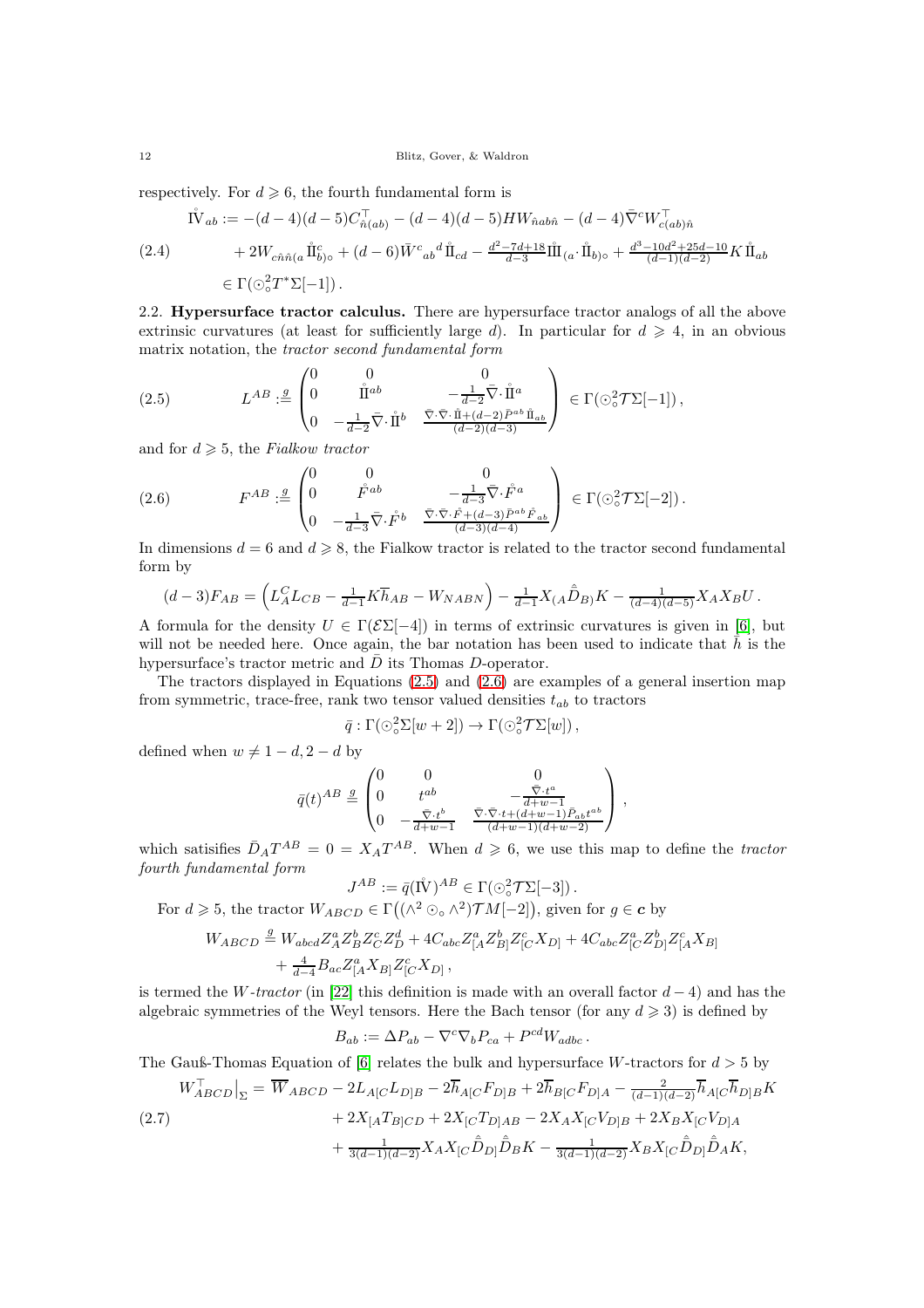where

$$
T_{ABC} := 2\hat{\overline{D}}_{[C}F_{B]A} + \frac{1}{(d-1)(d-2)}\overline{h}_{A[B}\hat{\overline{D}}_{C]}K \in \Gamma(\mathcal{T}\Sigma\otimes\wedge^2\mathcal{T}\Sigma[-3]),
$$

and  $V_{AB} \in \Gamma(\odot^2 \mathcal{T} \Sigma [-4])$  is a symmetric tractor built from curvatures such that  $X^A V_{AB} = X_B V$ for some  $V \in \Gamma(\mathcal{E}M[-4])$  (see [\[6\]](#page-33-11)). Here  $\top$  denotes projection with respect to the tractor first fundamental form

$$
\mathcal{I}_B^A := \delta_B^A - N^A N_B = \bar{h}_B^A,
$$

<span id="page-12-0"></span>where indices are raised with inverse tractor metric  $h^{AB}$ . Finally note that the relationship between the hypersurface and bulk Thomas-D operators is given in Theorem [7.4.](#page-21-0)

### 3. Renormalized volume anomaly

Let a closed 4-manifold  $\Sigma$  be conformally embedded as the boundary of a conformal 5manifold  $(M^+, \mathbf{c})$  equipped with any unit conformal defining density  $\sigma$ . The volume of  $M^+$ with respect to the singular metric  $g^{\circ} = g/\sigma^2$  is ill-defined. However, given a choice of metric  $\bar{g} \in c_{\Sigma}$  where  $c_{\Sigma}$  is the conformal class of metrics induced by c, a unique renormalized volume  $\text{Vol}_{\text{ren}}(M^+, g^o, \bar{g})$  can be defined [\[32,](#page-34-16) [37\]](#page-34-15). Its dependence on the choice of  $\bar{g} \in c_{\Sigma}$ is encoded by a certain "anomaly operator" which itself depends only the local embedding data  $\Sigma \hookrightarrow (M^+, \mathbf{c})$ . In particular, as proved in [\[33\]](#page-34-21), changing  $\bar{g}$  to  $\lambda^2 \bar{g}$  for some constant  $\lambda \in \mathbb{R}_+$ ,

<span id="page-12-2"></span>(3.1) 
$$
\text{Vol}_{\text{ren}}(M^+, g^o, \lambda^2 \bar{g}) - \text{Vol}_{\text{ren}}(M^+, g^o, \bar{g}) = \frac{\log \lambda}{16} \int_{\Sigma} d\text{Vol}(\bar{g}) Q_4^{\Sigma \hookrightarrow M}(g) .
$$

Remarkably the integrand on the right hand side is the extrinsically-coupled Q-curvature given in [\(1.6\)](#page-3-3).

The aim of this section is to compute  $Q_4^{\Sigma \hookrightarrow M}(g)$ . We first establish equality of the former to  $\mathcal{Q}_4^{\Sigma \hookrightarrow M}(g)$ . For that we need the following technical lemma.

<span id="page-12-3"></span>**Lemma 3.1.** Let  $\tau$  be a true scale. Then the log density  $\log \tau$  obeys

$$
\log \tau = 2 \lim_{\varepsilon \to 0} \frac{\tau^{\varepsilon/2} - 1}{\varepsilon} \quad \text{and} \quad \hat{D} \log \tau = 2 \lim_{\varepsilon \to 0} \frac{\hat{D} \tau^{\varepsilon/2}}{\varepsilon}.
$$

Proof. The first identity follows from the easily verified limit

$$
\log x = 2 \lim_{\varepsilon \to 0} \frac{x^{\varepsilon/2} - 1}{\varepsilon}
$$

valid for any  $0 \leq x \in \mathbb{R}$ . The second identity follows a direct computation in a choice of scale  $g \in \mathbf{c}$ .

A corollary of the above is the desired result:

<span id="page-12-1"></span>**Lemma 3.2.** Let  $\sigma$  be a unit conformal defining density for  $\Sigma \hookrightarrow (M^5, c)$  and let  $\tau$  be a truescale. Then,

$$
Q_4^{\Sigma \hookrightarrow M}(g_\tau) = \mathcal{Q}_4^{\Sigma \hookrightarrow M}(g_\tau).
$$

Proof. From Lemma [3.1](#page-12-3) we have that

$$
I \cdot \hat{D} \log \tau = 2 \lim_{\varepsilon \to 0} \frac{I \cdot \hat{D} \tau^{\varepsilon/2}}{\varepsilon}.
$$

A similar argument to that employed in the proof of that lemma also establishes that

$$
I \cdot \hat{D}^4 \log \frac{1}{\tau} = 2 \lim_{\varepsilon \to 0} \frac{I \cdot \hat{D}^4 \tau^{-\varepsilon/2}}{\varepsilon}.
$$

Thus it follows that

<span id="page-12-4"></span>(3.2) 
$$
Q_4(g_\tau) \stackrel{g_\tau}{=} \lim_{\varepsilon \to 0} \frac{2}{\varepsilon} I \cdot \hat{D}^4 \tau^{-\varepsilon/2} \big|_{\Sigma}.
$$

To extract  $\mathcal{Q}_4^{\Sigma \hookrightarrow M}(g_\tau)$  from Corollary [\(1.1\)](#page-3-0), note that the basis of invariants present in the expression for  $P_4^{\Sigma \hookrightarrow M} \tilde{\tau}^{\frac{5-d}{2}}$  are stable as the dimension d varies [\[27\]](#page-33-22) and their coefficients are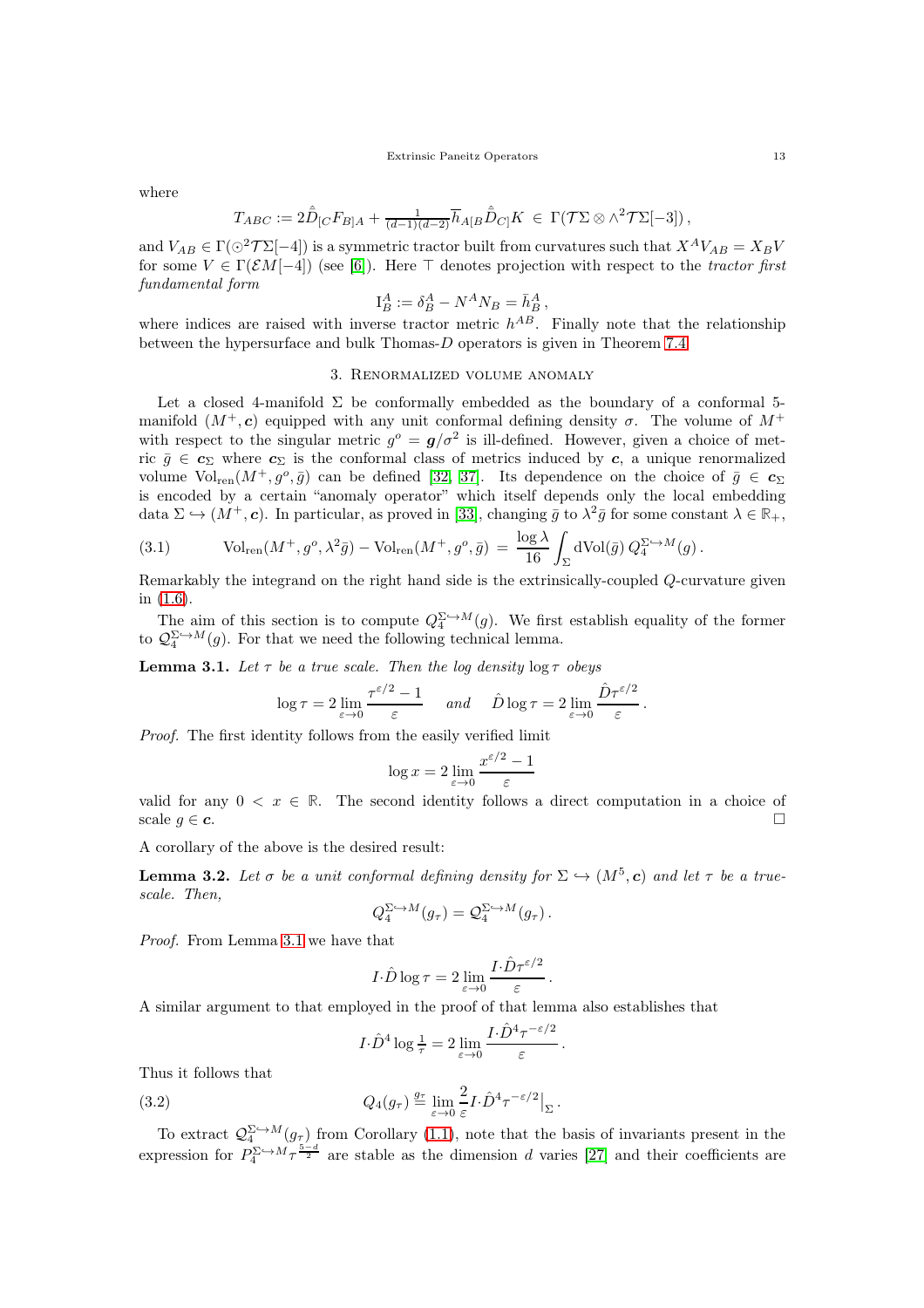rational functions of d, so we can treat the formula given in the corollary as a universal formula for  $P_4^{\Sigma \hookrightarrow M} \tau^{\frac{5-d}{2}}$  with d an arbitrary parameter. This "dimensional continuation"-type argument is standard, see for example [\[26\]](#page-33-23). Then, working in the  $\tau$ -scale, we can write

$$
\mathcal{Q}_4^{\Sigma \hookrightarrow M}(g_\tau) \stackrel{g_\tau}{=} \lim_{d \to 5} \left( \frac{2}{d-5} P_4^{\Sigma \hookrightarrow M} \tau^{\frac{5-d}{2}} \right) .
$$

Substituting  $5 + \varepsilon$  for d in the universal formula, we obtain Equation [\(3.2\)](#page-12-4), as required by the lemma.  $\Box$ 

Assuming Corollary [1.1](#page-3-0) (whose proof is given in Section [7\)](#page-20-0), we can now prove the extrinsicallycoupled Q-curvature Theorem [1.2.](#page-4-3)

*Proof of Theorem [1.2.](#page-4-3)* Following Lemma [3.2,](#page-12-1) we may set  $d = 5$  in the expression for  $\mathcal{Q}_{d-1}^{\Sigma \hookrightarrow M}(g)$ in Equation [\(1.5\)](#page-3-1) to obtain the quoted result for  $Q_{d-1}^{\sum \hookrightarrow M}(g)$ .

It only remains to establish that the quantities  $Wm$  and  $U$  are conformal invariants. To do so, we first consider the quantity the weight  $-4$  hypersurface density  $L_{AB} \bar{\Box}_Y L^{AB}$  where the hypersurface Yamabe operator is defined acting on weight −1 four-manifold tractors T via

$$
-\bar{D}^AT=X^A\bar{\Box}_YT\,,
$$

and  $L_{AB}$  is the tractor second fundamental form. It is not difficult to compute (see [\[57\]](#page-34-22)) that

$$
\bar{\Box}_Y L^{AB} \stackrel{\bar{g}}{=} \begin{pmatrix} 0 & 0 & \star \\ 0 & \bar{\Delta} \hspace{0.4mm} \mathring{\rm{ I\hspace{-.2mm} I}}{\hspace{.2mm}}^{ab} - \frac{4}{3} \bar{\nabla}^{(a} \bar{\nabla} \cdot \mathring{\rm{ I\hspace{-.2mm} I}}{\hspace{.2mm}}^{b)\circ} - 4 \bar{P}^{(a} \cdot \mathring{\rm{ I\hspace{-.2mm} I}}{\hspace{.2mm}}^{b)\circ} - \bar{J} \hspace{0.4mm} \mathring{\rm{ I\hspace{-.2mm} I}}{\hspace{.2mm}}^{ab} + \star \, \bar{g}^{ab} & \star \\ \star & \star & \star \end{pmatrix} \, .
$$

Here  $\star$  denotes terms that do not contribute to the (manifestly invariant) density  $L_{AB}\bar{\Box}_{Y}L^{AB}$ . Applying the Codazzi–Mainardi Equation [\(2.3\)](#page-10-1), we find

(3.3) 
$$
L_{AB} \bar{\Box}_Y L^{AB} = \mathring{\rm I}^{ab} \bar{\nabla}^c W_{cab\hat{n}}^{\top} + \mathring{\rm I}^{ad} \mathring{\rm I}^{bc} \bar{W}_{abcd}.
$$

Thus, because  $\mathring{\rm{I\!I}}^{ad} \mathring{\rm{I\!I}}^{bc} \bar{W}_{abcd}$  is conformally invariant, so too is  $\mathring{\rm{I\!I}}^{ab} \bar{\nabla}^c W_{cab\hat{n}}^{\top}$ . Thus we have that  $U$ is composed solely of manifestly invariant scalars.

To handle Wm, we first define

<span id="page-13-1"></span>
$$
W_0 := Wm + 24\mathring{F}^2 + 6\mathring{\rm{1}} \cdot \mathring{F} \mathring{\rm{1}} + \frac{31}{12}K^2 + \frac{11}{2}\mathring{\rm{1}}^{ad} \mathring{\rm{1}}^{bc} \bar{W}_{abcd} - \frac{13}{2} \mathring{\rm{1}}^{ab} \bar{\nabla}^c W_{cab\hat{n}}^{\top}.
$$

Comparing  $W_0$  with  $\ddot{K} := I \cdot \hat{D}^2(\hat{D}I)^2$  from [\[6\]](#page-33-11) reveals that  $W_0 = \frac{3}{2}\ddot{K}$ , which is manifestly invariant and thus Wm is also invariant.

Remark 3.3. Equation [\(3.3\)](#page-13-1) in the proof of Theorem [1.2](#page-4-3) also establishes that  $\bar{\nabla}^c W_{c(ab)\hat{n}}^{\dagger}$  is invariant in  $d = 5$  dimensions; alternatively this is the application to  $W_{c(ab)\hat{n}}^{\top}$  of a well-known invariant first order operator on conformal 4-manifolds.

#### 4. Willmore energies

<span id="page-13-0"></span>In principle, higher Willmore energies can be constructed by writing down a list of possible extrinsically-coupled Riemannian invariants and fitting coefficients in order to satisfy Definition [1.3.](#page-4-5) Such a computation was performed by Guven in a study of bending energies for hypersurfaces embedded in  $\mathbb{R}^5$  (with its standard Euclidean metric  $\delta$ ) and invariant under Möbius transformations [\[43\]](#page-34-23). Correcting for a typographical error (see [\[39\]](#page-34-24)) Guven's energy is given in our notations by

$$
E_{\mathrm{Gu}}[\Sigma \hookrightarrow (\mathbb{R}^5, \mathbf{c}_{\mathrm{std}})] \stackrel{\delta}{=} \frac{1}{2} \int_{\Sigma} d\mathrm{Vol}(\bar{g}) \Big( |\bar{\nabla} H|^2_{\bar{g}} - H^2 K + 3H^4 \Big) \, .
$$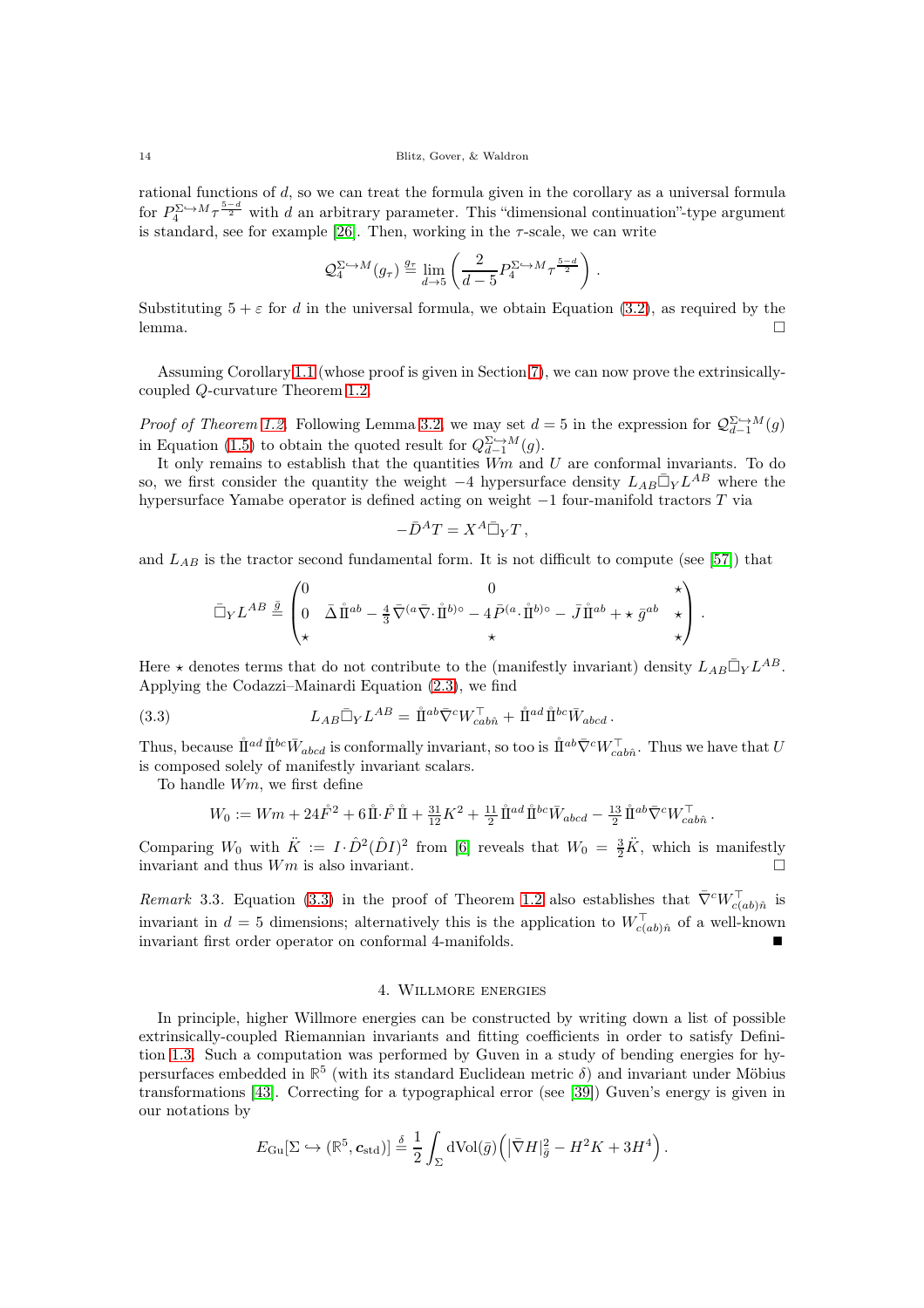According to Theorem [1.2](#page-4-3) (proved below), the integral of the density  $Wm$  is a Willmore energy for hypersurface embeddings in generally curved conformal five-manifolds. For closed four-manifolds,  $-\int_{\Sigma} Wm$  gives

$$
E_{\mathrm{Wm}}[\Sigma \hookrightarrow (\mathbb{R}^5, \mathbf{c}_{\mathrm{std}})] := \frac{1}{2} \int_{\Sigma} d\mathrm{Vol}(\bar{g}) \Big( \big| \bar{\nabla} \mathring{\rm{1}}|_{\bar{g}}^2 + 12 \mathring{\rm{1\hspace{-1.42ex}I}} \cdot C_n^\top - 8 \mathring{\rm{1\hspace{-1.42ex}I}} \cdot \bar{\mathbf{P}} \cdot \mathring{\rm{1\hspace{-1.42ex}I}} + 7 \bar{J} K + 12 H \mathring{\rm{1\hspace{-1.42ex}I}}^3 - 24 H \mathring{\rm{1\hspace{-1.42ex}I}} \cdot \mathring{\dot{F}} \Big) \, .
$$

Each term in the above integrand is required for this energy to be conformally invariant, while, as proved in [\[30\]](#page-33-14), the variation of first term has leading linear term proportional to  $\Delta^2 H$ , and by inspection, none of the other terms have this property. This establishes Theorem [1.4.](#page-5-1)

There currently exist two independent constructions of higher Willmore energies based on anomalies. For the first of these, consider as motivation a surface  $\Sigma$  conformally embedded in the boundary of a Poincaré–Einstein manifold  $(X, g^o)$  whose boundary  $\partial X = M$  has conformal structure c. Graham and Witten [\[40\]](#page-34-14) observed that the anomaly in the renormalized volume of a three manifold  $\Xi$ , with boundary  $\Sigma$ , embedded minimally in the bulk was given by the Willmore energy of the surface embedding  $\Sigma \hookrightarrow (M, c)$ . Upon replacing the surface  $\Sigma$  with a conformally embedded 4-manifold and  $\Xi$  with a minimally embedded 5-manifold in the above discussion, the anomaly is a higher Willmore energy that has been computed by Graham and Riechert [\[39\]](#page-34-24). For the case that  $M$  is a 5-manifold, their energy for a higher Willmore energy is

$$
E_{\text{GR}}[\Sigma \hookrightarrow (M, \mathbf{c})] = \frac{1}{16} \int_{\Sigma} d\text{Vol}(\bar{g}) \left( Q_4^{\Sigma} - \frac{1}{3} W m \right. \\ \left. + \frac{1}{6} \mathring{\Pi}^{ab} \bar{\nabla}^c W_{cab\hat{n}}^{\top} + \frac{1}{6} \mathring{\Pi}^{ad} \mathring{\Pi}^{bc} \bar{W}_{abcd} + \frac{1}{24} K^2 - 2 \mathring{\Pi}^2 \cdot \mathring{F} + 2 \mathring{F}^2 \right).
$$

In [\[2\]](#page-33-24) it is shown that this energy functional is the integral of an extrinsically-coupled Q-curvature. Let us give some details: If the unit conformal defining density  $\sigma$  determines the Poincaré– Einstein metric  $g^o$  and  $\mu$  is a unit conformal defining density for the conformal embedding of  $\Xi$ in  $(X, \mathbf{c}_X)$ , then (see [\[2\]](#page-33-24)) the minimal hypersurface condition reads

$$
I_{\sigma} \cdot I_{\mu} \stackrel{\Xi}{=} 0.
$$

Unfortunately however, the metric  $g^o$  pulled back to  $\Xi$  does not in general have constant scalar curvature, so Equation [\(1.6\)](#page-3-3) cannot be directly applied. Nonetheless an analog of the Laplace–R. operator  $L^T_{\sigma}$  along  $\Xi$  suitable for the construction of Q-curvature quantities does exist. Let us generalize this picture to the case dim  $X = d$  (so dim  $M = d-1$  and dim  $\Sigma = d-2$ . Then acting on a weight  $w \neq 1 - \frac{d}{2}$ ,  $2 - \frac{d}{2}$  density  $f_{\Xi} \in \Gamma(\mathcal{E}\Xi[w])$ , this operator is given by

$$
L_{\sigma}^T f_{\Xi} = \left( \frac{d+2w-3}{d+2w-2} I_{\sigma} \cdot D - \frac{w}{d} I_{\mu} \cdot D(I_{\sigma} \cdot I_{\mu}) + \frac{\sigma}{(d+2w-4)(d+2w-2)} I_{\mu} \cdot D^2 \right) f \Big|_{\Xi},
$$

where f is any extension of  $f\equiv$  to X. In these terms, the anomaly in the renormalized area of  $\Xi$ gives a higher Willmore

$$
E_{\text{AGW}}[\Sigma \hookrightarrow M \hookrightarrow (X, \mathbf{c}_X)] = \int_{\Sigma} d\text{Vol}(\bar{g}) Q_{d-2}^{\Sigma \hookrightarrow M \hookrightarrow X}(\bar{g}),
$$

where this extrinsically-coupled Q-curvature  $Q_{d-2}^{\Sigma \hookrightarrow M \hookrightarrow X}(\bar{g})$  is given by

$$
Q_{d-2}^{\Sigma\hookrightarrow M\hookrightarrow X}(\bar{g})=\left(L_{\sigma}^{T}\right)^{d-2}\log\textstyle\frac{1}{\tau}\big|_{\Sigma}
$$

.

Here  $\tau$  is any true scale on X and  $\bar{q}$  is the metric on  $\Sigma$  determined by this. Moreover, the above formula still generates the anomaly in the more general case where  $g^o$  is a singular Yamabe metric, rather than a Poincaré–Einstein one. In the latter case the above quantity integrated over  $\Sigma$  only depends on the embedding  $\Sigma \hookrightarrow (M, c)$  (so is insensitive to the embedding of M in  $(X, \mathbf{c}_X)$  and specializing to  $d = 6$ , up to an overall coefficient, gives a holographic formula for the Graham–Riechert result.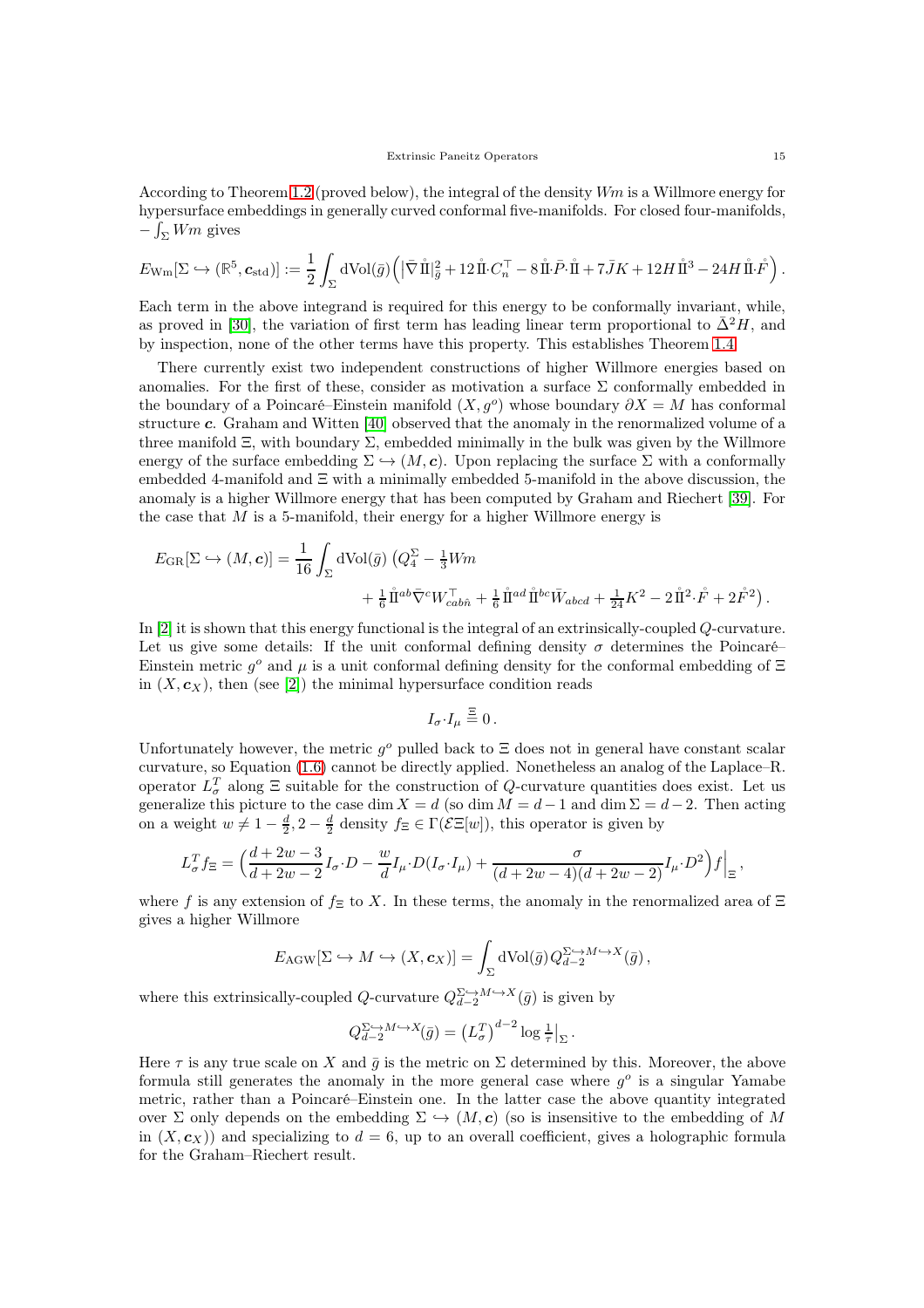The second anomaly-based Willmore construction is the one given in the previous section based on the data of a four manifold  $\Sigma$  embedded in a five-dimensional conformal manifold  $(M, c)$ . Indeed the renormalized volume anomaly in Equation [\(3.1\)](#page-12-2) is a higher Willmore energy

$$
E_{\rm GW}[\Sigma \hookrightarrow (M, \mathbf{c})] = \int_{\Sigma} d\text{Vol}(\bar{g}) \big(Q_4^{\Sigma} + Wm + U\big).
$$

This result was proved in [\[6\]](#page-33-11). The above display is the integral of the extrinsically-coupled Q-curvature computed in Theorem [1.2](#page-4-3) for closed  $\Sigma$ .

The Gauß–Bonnet theorem applied to the four dimensional hypersurface  $\Sigma$  gives

$$
\int_{\Sigma} d\text{Vol}(\bar{g}) Q_4^{\Sigma} = 8\pi^2 \chi(\Sigma) - \frac{1}{4} \int_{\Sigma} d\text{Vol}(\bar{g}) |\bar{W}|^2.
$$

The first term on the right hand side is topological and thus embedding independent, while the embedding variation of the second term factors through the Bach tensor of  $(\Sigma, c_{\Sigma})$ . Hence any amount  $\int Q_4^{\Sigma}$  can be added to an energy while maintaining its Willmore property. Both anomaly constructions manifest this property. Also, just as only the integral of the conformally invariant squared Weyl tensor is needed to write an action whose metric variation yields the Bach tensor, it is also possible to construct higher Willmore energies whose integrand itself is conformally invariant. Several such constructions exist, an example of which is  $-\int_{\Sigma} dVol(\bar{g}) Wm$  as given above, another of which is below.

There are two interesting Willmore constructions that rely on tractor hypersurface calculus. The first, due to Vyatkin [\[60\]](#page-34-20), relies on a certain Q-operator acting on closed one-forms that can in principle be twisted by any connection [\[9,](#page-33-25) [23\]](#page-33-26). In particular, by twisting with the tractor connection of  $(\Sigma, c_{\Sigma})$  and acting on the projecting part  $L_a^A \in \Gamma(T^* \Sigma \otimes \mathcal{T} \Sigma)$  of the tractor second fundamental form, and then integrating the result against  $L_A^a$ , produces a higher Willmore energy for a four manifold  $\Sigma$  embedded in  $(\mathbb{R}^5, c_{\text{std}})$ :

$$
E_{\rm Vy}[\Sigma\hookrightarrow (\mathbb{R}^5,\mathbf{c}_{\rm std})]\stackrel{\delta}{=}\frac{1}{2}\int_{\Sigma}{\rm dVol}(\bar{g})\Big(\big|\bar{\nabla}H|_{\bar{g}}^2-H^2K+3H^4-\frac{3}{8}K^2+\frac{3}{4}\mathring{\rm I\hspace{-.1em}I}^4\Big)+2\pi^2\chi(\Sigma)\,.
$$

Our final higher Willmore construction is based on the action of the extrinsically-coupled Paneitz operator on the normal tractor [\[30\]](#page-33-14). For that we need the following result.

<span id="page-15-0"></span>**Theorem 4.1.** Let  $d = 5$ . Then, given  $g \in \mathbf{c}$ ,

$$
\Gamma\big({\mathcal T} M[-4]\big|_\Sigma\big)\ni P_4^{\Sigma\hookrightarrow M}N^A\stackrel{g}{=}N^A A+X^A\,B+\bar{Z}^A_a\,C^a+\bar{Y}^A\,D\,,
$$

where

$$
A = -\frac{2}{3}Wm - \frac{23}{6}K^2 - \frac{11}{3}\mathring{\Pi}^{ad}\mathring{\Pi}^{bc}\bar{W}_{abcd} + \frac{13}{3}\mathring{\Pi}^{ab}\bar{\nabla}^cW_{cab\hat{n}}^{\top} - 4\mathring{\Pi}^2\cdot\mathring{F} - 16\mathring{F}^2,
$$
  
\n
$$
C_a = 8\bar{\nabla}_a(\mathring{\Pi}\cdot\mathring{F}) + \frac{10}{3}\mathring{\Pi}_a\cdot\bar{\nabla}K + \frac{20}{9}K\bar{\nabla}\cdot\mathring{\Pi}_a,
$$
  
\n
$$
D = -24\mathring{\Pi}\cdot\mathring{F},
$$

and the leading hypersurface derivative term of the scalar B is  $-\frac{1}{3}\bar{\Delta}\bar{\nabla}\cdot\bar{\nabla}\cdot\hat{\mathbb{I}}$ .

This theorem is a corollary of Theorem [7.12](#page-26-1) and is proved in Section [7.](#page-20-0) The result for the scalar  $B$  is implicitly given there and will be used to compute the obstruction of Theorem [2.1.](#page-6-1) As a direct consequence of this theorem, we obtain the following corollary:

Corollary 4.2. Let  $d = 5$ . Then,

$$
E_{\mathrm{NN}}[\Sigma \hookrightarrow (M,\mathbf{c})]:=\int_\Sigma \mathrm{dVol}(\bar{g}) N_A P_4^{\Sigma \hookrightarrow M} N^A
$$

is a higher Willmore energy and, given  $g \in \mathbf{c}$ ,

$$
N_A P_4^{\Sigma \to M} N^A \stackrel{g}{=} -\frac{2}{3} Wm - \frac{23}{6} K^2 - \frac{11}{3} \mathring{\rm I\hspace{-.1em}I}^{ad} \mathring{\rm I\hspace{-.1em}I}^{bc} \bar{W}_{abcd} + \frac{13}{3} \mathring{\rm I\hspace{-.1em}I}^{ab} \bar{\nabla}^c W_{cab\hat n}^\top - 4 \mathring{\rm I\hspace{-.1em}I}^2 \cdot \mathring{F} - 16 \mathring{F}^2 \, .
$$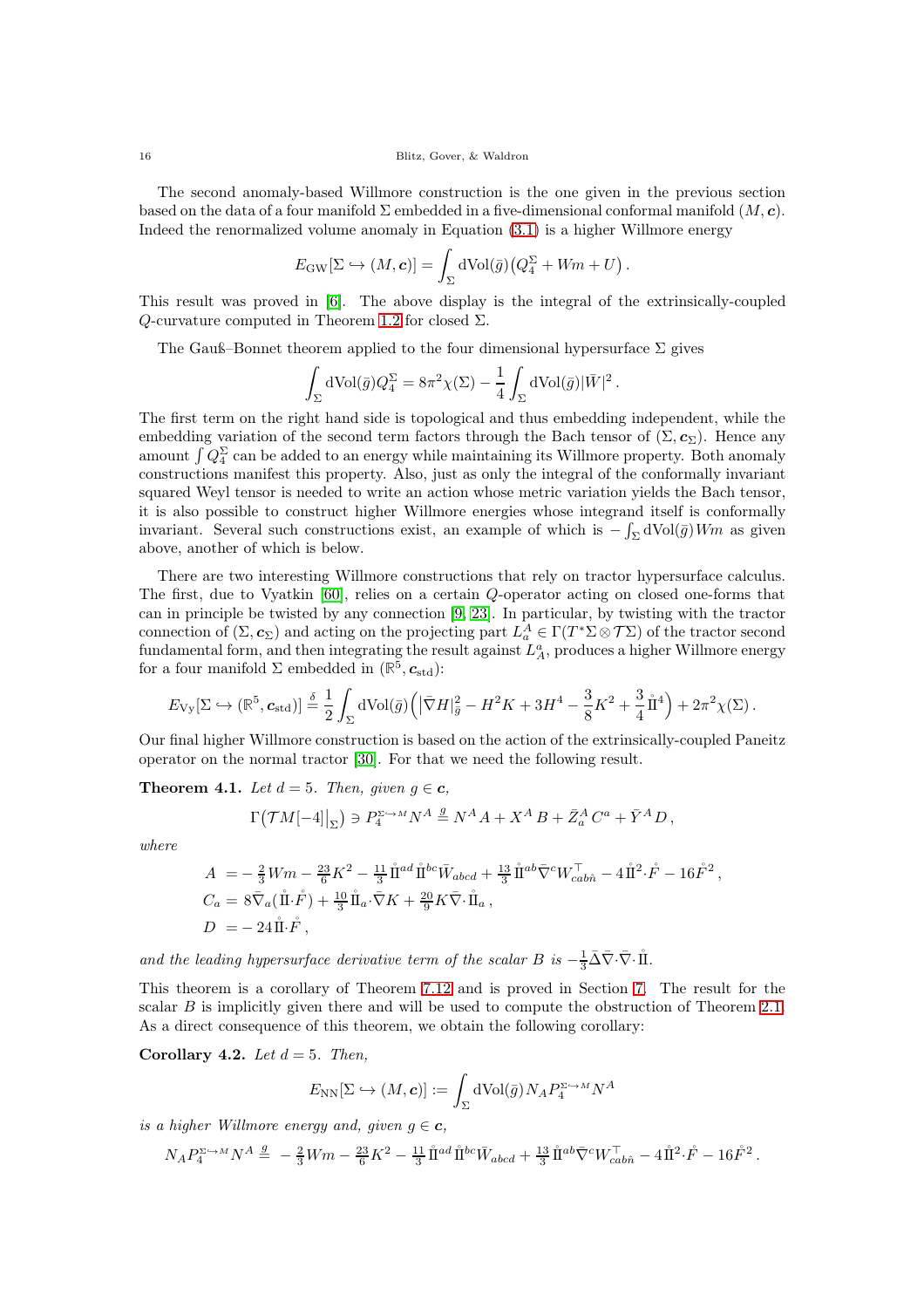Remark 4.3. In a conformally flat background, the various higher Willmore energies discussed above can all be expressed as combinations of the integrals of  $Wm$ ,  $K^2$ ,  $\mathring{\rm{I}}^4$  as well as the Euler characteristic. It is natural to normalize any energy such that it takes the form  $\frac{1}{2} \int (\bar{\nabla} \mathring{\mathbb{I}})^2 + \cdots$ , and therefore write any given energy  $E_{\bullet}$  as

$$
E_{\bullet} = \int_{\Sigma} d\text{Vol}(\bar{g}) \left( -Wm + \alpha K^2 + \beta \mathring{\rm{1}}^4 \right) + 8\pi^2 \gamma \chi(\Sigma).
$$

The coefficients  $\alpha$ ,  $\beta$  and  $\gamma$  for the various generalized energies are summarized in the table below.

|              | $\alpha$       |                |          |
|--------------|----------------|----------------|----------|
| $E_{\rm Gu}$ | $\frac{5}{3}$  | $rac{7}{2}$    | 3        |
| $E_{\rm Wm}$ | $\Omega$       | $\overline{0}$ | $\Omega$ |
| $E_{\rm GR}$ | $\frac{5}{3}$  | $rac{7}{2}$    | 3        |
| $E_{\rm GW}$ | $\frac{10}{3}$ | $\frac{27}{2}$ | 1        |
| $E_{\rm Vy}$ | $\frac{7}{12}$ | 1              | 0        |
| $E_{NN}$     | 119<br>12      | 8              | $\Omega$ |

Ξ

## 5. Willmore functional gradients

<span id="page-16-0"></span>An interesting problem is to compute the functional gradient of higher Willmore energies. Such computations are somewhat intricate, but for the Willmore energy based on the anomaly of the renormalized volume for a singular Yamabe metric,

$$
E_{\text{Sing}} := \int_{\Sigma} d \text{Vol}(\bar{g}) Q_{d-1}^{\Sigma \hookrightarrow M}(\bar{g}),
$$

there is a streamlined holographic method. In [\[31\]](#page-33-13) it is observed that the obstruction to smoothly solving the singular Yamabe problem computed for three manifolds in [\[1\]](#page-33-12) gives the Willmore invariant (or equivalently the functional gradient) of the Willmore energy for conformal surface embeddings. Subsequently Graham proved that this relation between singular Yamabe obstructions and functional gradients is a general one that holds in any dimension [\[37\]](#page-34-15); see also the alternate approach [\[32\]](#page-34-16) based on a distributional calculus of [\[20\]](#page-33-17). The key result is that the functional gradient of  $E_{\text{Sing}}$  is given by the obstruction density  $\mathcal{B}_{\Sigma} \in \Gamma(\mathcal{E} \Sigma[-5])$  corresponding to the function  $\mathcal{B}|_{\Sigma}$  in Condition [\(iv\)](#page-6-3). For an explicitly given asymptotic singular Yamabe metric, thanks to Equation [\(2.1\)](#page-8-1), the obstruction density can easily be computed by calculating the square of the corresponding scale tractor. To write a general formula, for any conformal embedding, a result of [\[34\]](#page-34-8) shows that  $\mathcal{B}_{\Sigma}$  can be computed from knowledge of how the extrinsically-coupled Paneitz operator acts on the normal tractor. In  $d = 5$  dimensions,

(5.1) 
$$
\mathcal{B}_{\Sigma} = \frac{1}{1440} (\bar{D}_A \circ \top) \left( P_4^{\Sigma \hookrightarrow M} N^A - 3I \cdot \hat{D}^3 (X^A K_e) \right).
$$

Here  $K_e$  is the canonical extension of the rigidity density given by

<span id="page-16-1"></span>
$$
K_{\rm e} := (\hat{D}I)^2 \in \Gamma(\mathcal{E}M[-2])\,.
$$

We also employ the notation  $\dot{f} := I \cdot \hat{D} f$  for any density  $f \in \Gamma(\mathcal{E}M[w])$  where  $w \neq 1 - \frac{d}{2}$ . We now need the following result.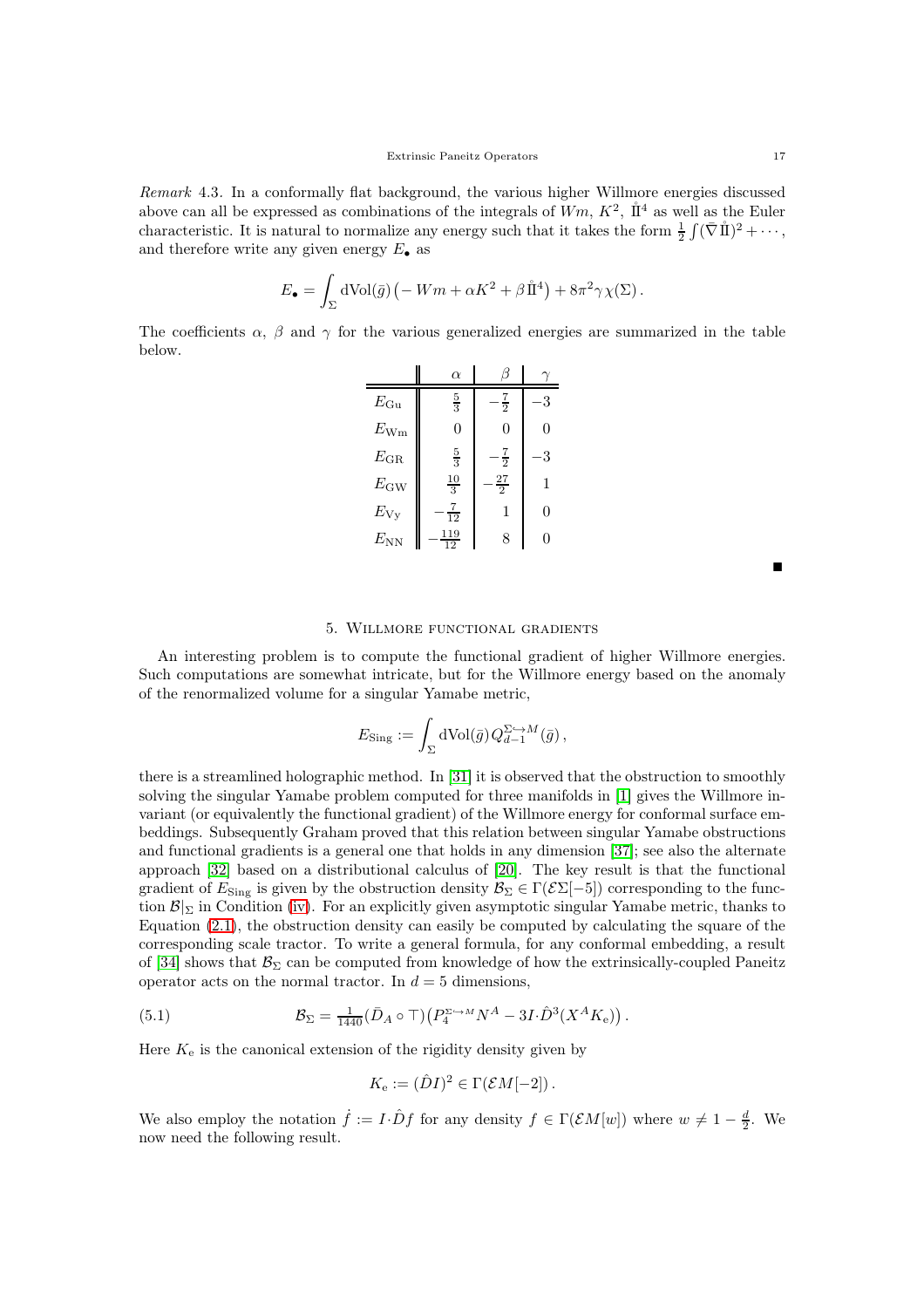<span id="page-17-2"></span>**Lemma 5.1.** Let  $d = 5$  and  $K_e$  be defined as above. Then along  $\Sigma$ , the weight -5 density  $\ddot{K}_e$  is given by the following sum of conformally invariant terms

$$
\ddot{K}_{\mathbf{e}}\big|_{\Sigma} = -2L^{ab} \left(16\,\mathring{\rm{II}}_{(ab)\circ}^{3} + 24\,\mathring{\rm{II}}_{(a}\cdot\mathring{F}_{b)\circ} - 5K\,\mathring{\rm{II}}_{ab}\right) - 48W_{ABCN}^{\top}\hat{D}^{A}F^{BC} \n- 42K\,\mathring{\rm{II}}\cdot\mathring{F} - 48\,\mathring{\rm{II}}\cdot\mathring{F}^{2} - 24\,\mathring{\rm{II}}^{bc}(5\mathring{F}^{ad} + W_{\hat{n}}^{ad}\hat{n})\bar{W}_{abcd} - 48\,\mathring{\rm{II}}_{b}^{a}W_{acd\hat{n}}^{\top}W^{bcd\top}_{\hat{n}} \n+ 8\,\mathring{\rm{II}}\cdot\bar{B} - 24(\mathring{F}^{ab} + W_{\hat{n}}^{ab}\hat{n})\bar{\nabla}^{c}W_{cab\hat{n}}^{\top},
$$

where  $L^{ab}$  defines the mapping

$$
\Gamma(\odot^2_{\circ} T^* \Sigma [-1]) \ni X_{ab} \longmapsto \overline{\nabla} \cdot \overline{\nabla} \cdot X + \overline{P} \cdot X \in \Gamma(\mathcal{E} \Sigma [-5]),
$$

and

$$
W_{ABCN}^\top \hat{\bar{D}}^A F^{BC} = -\mathring{F} \cdot C_{\hat{n}}^\top + W_{abc\hat{n}}^\top \bar{\nabla}^a \mathring{F}^{bc} - H \mathring{\mathrm{I}}^2 \cdot \mathring{F} + 2H \mathring{F}^2
$$

.

The proof of this result is given in Section [7.](#page-20-0) Applying Equation [\(5.1\)](#page-16-1), Lemma [5.1,](#page-17-2) and Theorem [4.1](#page-15-0) we obtain the following result.

<span id="page-17-3"></span>**Theorem 5.2.** Let  $d = 5$ . Then the obstruction density is given by the sum of conformally invariant terms

$$
\begin{split} \mathcal{B}_{\Sigma} = -\tfrac{1}{120} & \big[Ob + 16L^{ab} \big( \hspace{0.4mm}\mathring{\rm{ I\hspace{-.2mm} I}}{\hspace{.0mm}}_{(ab)\circ}^3 + \tfrac{9}{4} \hspace{0.4mm}\mathring{\rm{ I\hspace{-.2mm} I}}{\hspace{.0mm}}_{(a} \cdot \hspace{0.4mm} \mathring{\!{ F}}_{b)\circ} + \tfrac{1}{96} K \hspace{0.4mm}\mathring{\rm{ I\hspace{-.2mm} I}}{\hspace{.0mm}}_{ab} \big) + 54 W_{ABCN}^\top \hspace{0.4mm} \mathring{\bar{D}}^A F^{BC} \\ & + 3 \big( 4 W_{\hat n}{}^{ab}{}_{\hat n} + 3 \hspace{0.4mm} \mathring{\!{ F}}^{ab} \big) \bar \nabla^c W_{cab\hat n}^\top - 13 \hspace{0.4mm} \mathring{\rm{ I\hspace{-.2mm} I}}{\hspace{.0mm}} \mathring{\rm{ I\hspace{-.2mm} I}}{\hspace{.0mm}} + \big( 12 W_{\hat n}{}^{ad}{}_{\hat n} + 69 \hspace{0.4mm} \mathring{\!{ F}}^{ad} \big) \hspace{0.4mm} \mathring{\rm{ I\hspace{-.2mm} I}}{\hspace{.0mm}}^{bc} \bar W_{abcd} \\ & + 24 \hspace{0.4mm} \mathring{\rm{ I\hspace{-.2mm} I}}{\hspace{.0mm}}_{b} W_{acd\hat n}^\top + 60 \hspace{0.4mm} \mathring{\rm{ I\hspace{-.2mm} I}}{\hspace{.0mm}} \mathring{\!{ F}}^2 + \tfrac{89}{2} K \hspace{0.4mm} \mathring{\rm{ I\hspace{-.2mm} I}}{\hspace{.0mm}} \mathring{\!{ F}}^{\hat r} \big], \end{split}
$$

where

$$
Ob := \overline{\Delta}\overline{\nabla}\cdot\overline{\nabla}\cdot\overline{\mathbf{H}} + 6\overline{\nabla}\cdot B_{\hat{n}}^{\top} + 6\overline{\nabla}\cdot B_{\hat{n}}^{\top} - 6\overline{P}\cdot C_{\hat{n}}^{\top} - 6\overline{P}^{ab}\overline{\nabla}^{c}W_{cab\hat{n}}^{\top} + 9\overline{P}\cdot\overline{\Delta}\mathbf{H} - \overline{J}\overline{\nabla}\cdot\overline{\nabla}\cdot\overline{\mathbf{H}} + 6(\overline{\nabla}\mathbf{H})\cdot(\overline{\nabla}\overline{P}) + 4(\overline{\nabla}\cdot\mathbf{H})\cdot\overline{\nabla}\overline{J} + 3\overline{\nabla}\cdot\overline{\nabla}\cdot\overline{F} + 12\overline{\nabla}\cdot\overline{\nabla}\cdot\overline{F} + 15\overline{F}\cdot\overline{\Delta}\mathbf{H} + 14(\overline{\nabla}\cdot\overline{\mathbf{H}})\cdot(\overline{\nabla}\cdot\overline{F}) + 12(\overline{\nabla}\mathbf{H})\cdot(\overline{\nabla}\overline{F}) - 18\overline{W}_{abc\hat{n}}^{\top}\overline{\nabla}^{a}\overline{F}^{bc} - \frac{5}{6}\overline{\nabla}\cdot\overline{\nabla}\overline{K} - \frac{2}{3}(\overline{\nabla}\cdot\overline{\mathbf{H}})\cdot\overline{\mathbf{H}}\cdot(\overline{\nabla}\cdot\overline{\mathbf{H}}) - \frac{7}{4}(\overline{\nabla}\cdot\overline{\mathbf{H}})\cdot\overline{\nabla}K + 24\overline{\nabla}\cdot\overline{F} - 9\overline{J}\overline{\nabla}\cdot\overline{\mathbf{H}} - 15\overline{J}\overline{\nabla}\cdot\overline{\mathbf{F}} + \frac{5}{3}\overline{K}\overline{\nabla}\cdot\overline{\mathbf{H}} - \overline{V}\cdot\overline{F}
$$
\n
$$
- 6(\overline{\nabla}H)\cdot\left[\frac{1}{8}\overline{\nabla}K + \frac{1}{3}\overline{\nabla}\cdot(\overline{\nabla}\cdot\overline{\mathbf{H}}) - \overline
$$

Since  $\mathcal{B}_{\Sigma}$  is the variation of  $E_{\rm GW}$ , the leading term of Ob demonstrates that  $E_{\rm GW}$  satisfies the variational Property [\(ii\)](#page-4-2) of Definition [1.3](#page-4-5) and is therefore a higher Willmore energy. By inspection, the same holds for  $E_{\text{Wm}}$  and in turn all of the higher Willmore energies discussed above. The proof of the above theorem is given in Section [7.](#page-20-0) Note also that a formula for the  $d = 5$  obstruction density in terms of a unit defining function, its jets, and a given choice of scale but not decomposed into hypersurface invariants, was presented in [\[20\]](#page-33-17).

# 6. Conformally invariant powers of the Laplacian: Existence

<span id="page-17-0"></span>We now study the existence of conformally invariant operators with no intrinsic counterparts on generally conformally curved manifolds whose existence were established in [\[30\]](#page-33-14).

<span id="page-17-1"></span>6.1. Conformally invariant Laplacian squares in two dimensions. In dimensions  $n \geq 3$ , the Paneitz operator of Equation [\(1.1\)](#page-1-1) expressed in terms of the trace-free Ricci tensor and scalar curvature is given by

$$
P_4 = \Delta^2 - \frac{(n-1)^2 - 5}{2n(n-1)} \nabla_a \circ Sc \circ \nabla^a - \frac{(n+2)(n-2)(n-4)}{16n(n-1)^2} Sc^2 - \frac{n-4}{4(n-1)} \left( (\Delta Sc) + \frac{(n-2)(n+2)}{4n(n-1)} Sc^2 \right) + \frac{1}{n-2} \left( 4 \nabla_a \circ Ric^{ab} \circ \nabla_b - \frac{n-4}{n-2} Ric^2 \right).
$$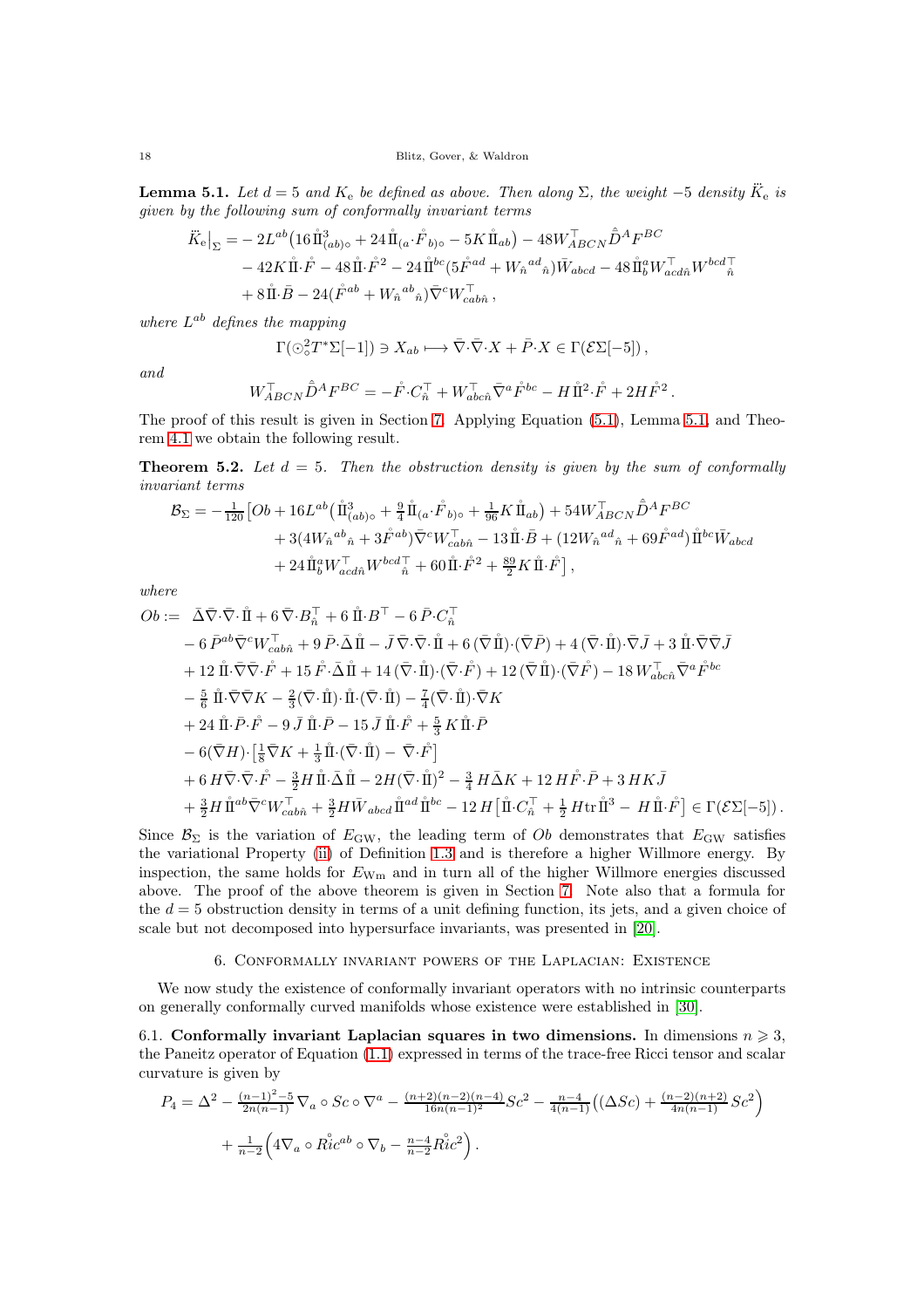Trouble in dimension two is signalled by the pole at  $n = 2$  in this formula, although the residue vanishes because the trace-free Ricci tensor is identically zero in this dimension. In fact, given only the intrinsic data  $(\Sigma^2, c_{\Sigma})$ , there is no natural conformally invariant linear differential operator with leading terms  $\Delta^2$ : It is not difficult to check that there is no choice of parameters  $\alpha$ , β, γ and δ such that  $\Delta^2 + \alpha Sc\Delta + \beta(\nabla_a Sc)\nabla^a + \gamma(\Delta Sc) + \delta Sc^2$  is an invariant operator acting on weight one densities.

One way to view the failure of Paneitz in dimension two is to observe that the numerator of the  $n = 2$  pole becomes conformally invariant (by virtue of vanishing identically) in  $n = 2$ dimensions. Notice, however, that away from  $n = 2$  dimensions,  $Ric/(n-2)$  transforms under conformal changes of metric  $\hat{g} = e^{2\omega}g$  by a shift of  $\nabla_{(a}\nabla_{b)\circ}\omega + (\nabla_{(a}\omega)\nabla_{b)\circ}\omega$ . In dimension two it is still the case that such terms need to be cancelled.

To produce an invariant  $P_4$  operator in two dimensions, additional data in the form of a suitable tensor with the transformation property  $\nabla_{(a}\nabla_{b)\circ}\omega + (\nabla_{(a}\omega)\nabla_{b)\circ}\omega$  is necessary. The data of a tensor transforming this way is called a Möbius structure and is also required to write down a tractor connection for two-dimensional conformal manifolds [\[12\]](#page-33-27). A natural way to generate a Möbius structure is by embedding the 2-manifold  $\Sigma$  in some ambient conformal manifold. The following result relies on this mechanism.

## <span id="page-18-0"></span>**Lemma 6.1.** Let  $d = 3$ . Then the mapping

$$
f \mapsto \bar{\Delta}^2 f + 4 \bar{\nabla}^a \circ \mathcal{P}_{ab} \circ \bar{\nabla}^b f
$$
  
+ 
$$
\left[ 2 \bar{\nabla} \cdot \bar{\nabla} \cdot \mathcal{P} - \bar{\Delta} \mathcal{J} + 2 \mathcal{P}^2 - \mathcal{J}^2 + 2 \bar{\nabla}_a \left( \hat{\mathbb{I}}^{ab} \bar{\nabla} \cdot \hat{\mathbb{I}}_b \right) + 2 (\bar{\nabla} \cdot \hat{\mathbb{I}})^2 + \frac{1}{4} K^2 \right] f
$$

with  $\mathcal{J} := \mathcal{P}_a^a$  where

$$
\mathcal{P}_{ab} := P_{ab}^{\top} + H \mathring{\mathbb{1}}_{ab} + \frac{1}{2} H^2 \bar{g}_{ab} - \frac{1}{2} K \bar{g}_{ab} ,
$$

defines a conformal squared Laplacian operator

<span id="page-18-1"></span>
$$
\Gamma(\mathcal{E}\Sigma[1]) \to \Gamma(\mathcal{E}\Sigma[-3])\,.
$$

Proof. The claimed conformal variation can be verified by direct computation. Alternatively, there is a simple dimensional continuation argument. Consider, a  $d-1$  dimensional hypersurface  $\Sigma$  embedded in a conformal manifold  $(M, c)$  with  $d \geq 4$ . The operator

(6.1) 
$$
\hat{\bar{D}}^A \circ P_2^{\Sigma \hookrightarrow M} \circ \hat{\bar{D}}_A
$$

maps  $\Gamma(\mathcal{E}\Sigma[\frac{5-d}{2}]) \to \Gamma(\mathcal{E}\Sigma[-\frac{3+d}{2}])$ , where  $P_2^{\Sigma\hookrightarrow M}$  is defined in Theorem [2.4](#page-9-0) and is given by  $P_2^{\Sigma \hookrightarrow M} = \Delta^{\top} + \frac{3-d}{2} \left( \bar{J} - \frac{1}{2(d-2)} K \right).$ 

The operator [\(6.1\)](#page-18-1) can be expressed in terms of the Levi-Civita connection as follows

$$
\hat{D}^{A}P_{2}^{\Sigma\to M}\hat{D}_{A} = \frac{5-d}{2}\bar{\Delta}^{2}
$$
\n
$$
+\bar{\nabla}^{a}\circ\left[-2(d-5)\bar{P}_{ab} - 4(d-4)\mathring{F}_{ab} - 2\mathring{\rm{1}}^{2}_{ab} - \frac{(d-3)^{2}(d-7)}{4(d-1)(d-2)}K\bar{g}_{ab}\right]
$$
\n
$$
+\frac{1}{2}(d-3)(d-5)\bar{J}\bar{g}_{ab}\right]\circ\bar{\nabla}^{b}
$$
\n
$$
-\frac{d-5}{2}\left(-\frac{d-5}{2}\bar{\Delta}\bar{J} - (d-5)\bar{P}^{2} + \frac{1}{4}(d-1)(d-5)\bar{J}^{2} + \frac{(d-3)^{2}}{4(d-1)(d-2)}\bar{\Delta}K\right]
$$
\n
$$
-2(d-5)\mathring{F}\cdot\bar{P} - (d-5)\mathring{F}^{2} - \frac{(d-3)^{2}(d-5)}{4(d-1)(d-2)}K\bar{J} - \frac{d-5}{4(d-1)(d-2)^{2}}K^{2} + 2\bar{\nabla}\cdot\bar{\nabla}\mathring{F}
$$
\n
$$
+\frac{2}{d-2}\bar{\nabla}^{a}(\mathring{\rm{1}}_{ab}\bar{\nabla}\cdot\mathring{\rm{1}}^{b}) - \frac{d-5}{(d-2)^{2}}(\bar{\nabla}\cdot\mathring{\rm{1}}^{b})^{2}.
$$

As written, this identity cannot be dimensionally continued because neither  $\bar{P}$  nor  $\tilde{F}$  are defined in hypersurface dimension  $d-1=2$ . Instead, observe that for all  $d \geq 4$ ,

$$
\mathring{F} = P^{\top} - \mathring{P} + H \mathring{\amalg} - \frac{1}{d-1} \bar{g} \left( \bar{J} - \frac{d-1}{2} H^2 + \frac{1}{2(d-2)} K \right)
$$
 and  $\mathring{P} = \frac{\mathring{F} \cdot \mathring{F}}{\mathring{R}ic} / (d-3)$ .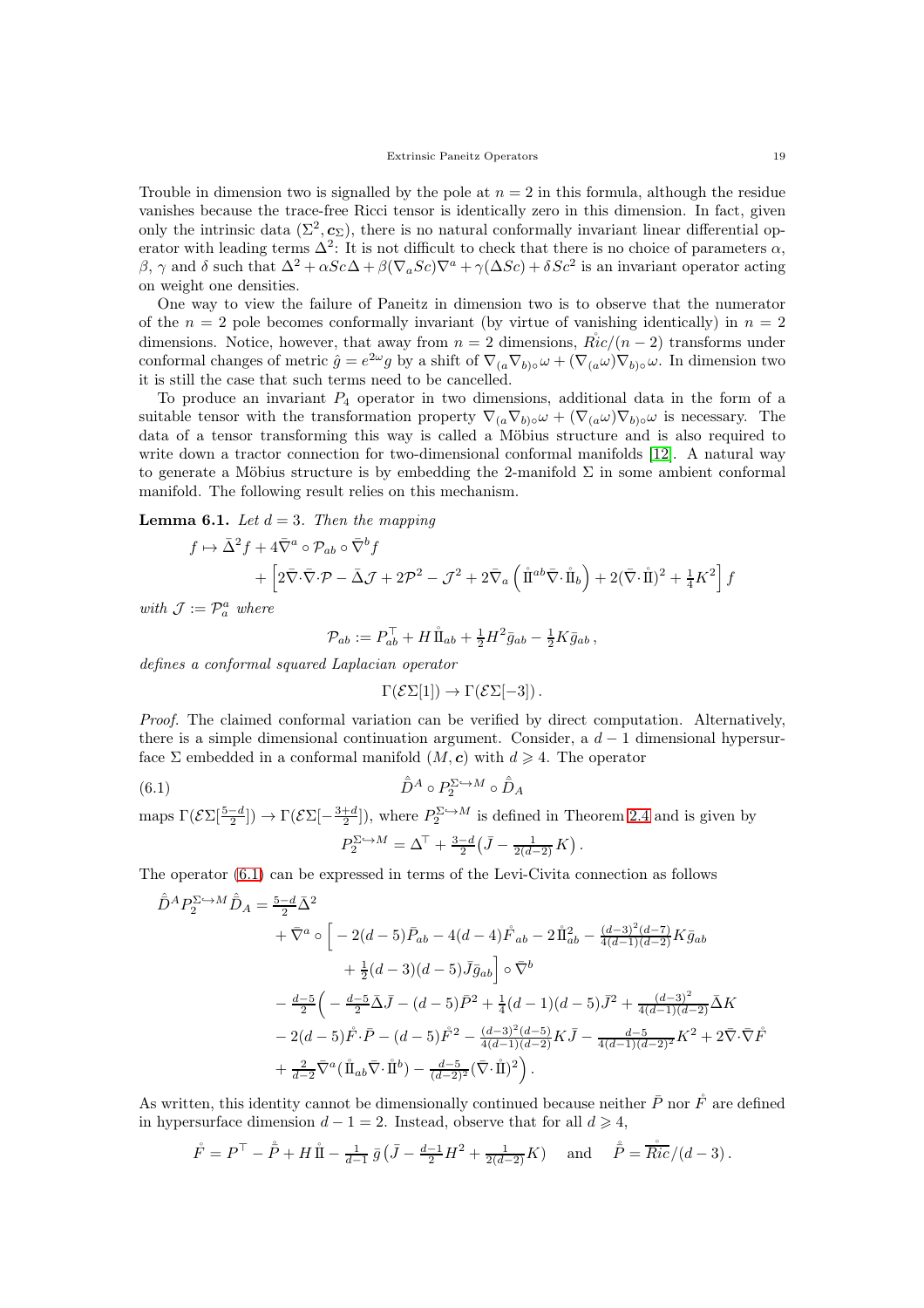Note that  $\overline{Ric}$  is well defined in all dimensions so can be "dimensionally continued" to hypersurface dimension  $d-1=2$  (where it vanishes). Also  $\overline{J}$  is defined in hypersurface dimension  $d-1=2$ by the identity  $\bar{J} = \frac{\bar{Sc}}{(2(d-2))}$ . Thus, in these terms, we have

$$
\hat{D}^{A}P_{2}^{\Sigma\to M}\hat{D}_{A} = \frac{5-d}{2}\bar{\Delta}^{2}
$$
\n
$$
+\bar{\nabla}^{a}\circ\left[4(4-d)P_{ab}^{\top} + 2\bar{Ric}_{ab} - 2\mathring{\Pi}_{ab}^{2} - \frac{d^{2}-12d+31}{4(d-2)}K\bar{g}_{ab} + \frac{(d-3)^{2}}{2(d-1)}\bar{J}\bar{g}_{ab}\right]
$$
\n
$$
+ 4(4-d)H\mathring{\Pi}_{ab} + 2(4-d)H^{2}\bar{g}_{ab}\right]\circ\bar{\nabla}^{b}
$$
\n
$$
-\frac{d-5}{2}\left((5-d)(P^{\top})^{2} + \frac{(d-1)(d-5)}{4}\bar{J}^{2} - \frac{d-1}{2}\bar{\Delta}J + 2\bar{\nabla}\cdot\bar{\nabla}\cdot P^{\top}\right)
$$
\n
$$
+\frac{(d-1)(d-5)}{4}H^{4} - \frac{(2d-3)(d-5)}{2(d-2)}H^{2}K - (d-5)H^{2}\bar{J} - 2(d-5)H\mathring{\Pi}\cdot P^{\top} + 2H\bar{\nabla}\cdot\bar{\nabla}\cdot\mathring{\Pi}
$$
\n
$$
+ 2H\bar{\Delta}H - \frac{(d-5)^{2}}{4(d-2)}K\bar{J} + 2\mathring{\Pi}\cdot\bar{\nabla}\bar{\nabla}H + 4(\bar{\nabla}\cdot\mathring{\Pi})\cdot\bar{\nabla}H - \frac{(d-5)}{(d-2)^{2}}(\bar{\nabla}\cdot\mathring{\Pi})^{2}
$$
\n
$$
+\frac{(d-5)}{4(d-2)}\bar{\Delta}K + 2(\bar{\nabla}H)^{2} + \frac{2}{d-2}\bar{\nabla}^{a}(\mathring{\Pi}_{ab}\bar{\nabla}\cdot\mathring{\Pi}^{b})\right).
$$

Taking the limit where  $d \to 3$  so that  $\frac{s}{Ric} = 0$  and defining  $\mathcal{P} := P^{\top} + H \mathring{\perp} + \frac{1}{2} H^2 \bar{g} - \frac{1}{2} K \bar{g}$ completes the proof.  $\Box$ 

<span id="page-19-0"></span>6.2. Conformally invariant Laplacian cubes in four dimensions. The operator

$$
(6.2) \qquad \qquad \hat{D}^{TA} \circ P_4^{\Sigma \hookrightarrow M} \circ \hat{D}_A^T
$$

defines a mapping

<span id="page-19-2"></span>
$$
\Gamma\big(\mathcal{E}\Sigma\big[\tfrac{7-d}{2}\big]\big) \longrightarrow \Gamma\big(\mathcal{E}\Sigma\big[\tfrac{-5-d}{2}\big]\big)\,,
$$

with leading derivative term proportional to  $\bar{\Delta}^3$ ; see [\[34\]](#page-34-8). When  $d = 5$  (so  $\Sigma$  is a four manifold) this defines a sixth order Laplacian power  $P_6^{\Sigma \to M}$ . An explicit Riemannian formula for  $P_6^{\Sigma \to M}$ follows as a direct corollary of Theorem [7.12,](#page-26-1) however this necessarily involves many terms, see for example already the result of [\[26\]](#page-33-23) for the intrinsic sixth order Laplacian power of Graham, Jennes, Mason, and Sparling (GJMS) [\[38\]](#page-34-3) for conformal manifolds of dimension five and higher. However, when Σ is embedded as the conformal infinity of a Poincaré–Einstein structure it is possible to write down a relatively compact formula. Note that there is no contradiction with an old result of Graham that no sixth order GJMS operator exists on generally curved conformal four manifolds [\[35\]](#page-34-10). That result relies on the fact that the Bach tensor intrinsic to a four manifold is a conformal invariant, indeed it appears as the residue of a  $1/(d-5)$  pole in the intrinsic result of [\[26\]](#page-33-23). However, the operator  $P_6^{\Sigma \to M}$  above probes data not fixed by the intrinsic conformal geometry of  $\Sigma$  which allows for the replacement of the intrinsic Bach tensor by an object with the correct transformation property:

<span id="page-19-1"></span>**Theorem 6.2.** Let  $\Sigma$  be embedded as the conformal infinity of a Poincaré–Einstein structure  $(M, c)$ . Then the mapping

$$
f \mapsto \bar{\Delta}^3 f - 3\bar{J}\bar{\Delta}^2 f + 16\bar{P}\cdot\bar{\nabla}\bar{\nabla}\bar{\Delta}f + 10(\bar{\nabla}\bar{J})\cdot\bar{\nabla}\bar{\Delta}f + 16(\bar{\nabla}\bar{P})\cdot(\bar{\nabla}\bar{\nabla}\bar{\nabla}f)
$$
  
+ 
$$
\left((\bar{\Delta}\bar{J})\bar{g} + 20(\bar{\nabla}\bar{\nabla}\bar{J}) - \bar{J}^2\bar{g} - 16\bar{J}\bar{P} - 24\bar{P}^2\bar{g} + 32\bar{W}(\cdot,\bar{P},\cdot) + 144\bar{P}^2 + 16B^\top\right)\cdot\bar{\nabla}\bar{\nabla}f
$$
  
+ 
$$
\left(8(\bar{\nabla}\bar{\Delta}\bar{J}) - 7(\bar{\nabla}\bar{J}^2) + 72(\bar{\nabla}\bar{J})\cdot\bar{P} + 32(\bar{\nabla}\bar{P}^2) - 80\bar{C}(\cdot,\bar{P}) + 16(\bar{\nabla}\cdot B^\top)\right)\cdot\bar{\nabla}f
$$
  
+ 
$$
\left((\bar{\Delta}^2\bar{J}) + 3\bar{J}^3 - 24\bar{J}\bar{P}^2 - 5\bar{J}(\bar{\Delta}\bar{J}) + 8\bar{P}\cdot\bar{W}(\cdot,\bar{P},\cdot) + 48\bar{P}^3 + 16\bar{P}\cdot(\bar{\nabla}\bar{\nabla}\bar{J})\right)
$$
  
+ 
$$
8(\bar{\nabla}\bar{P})^2 - 4\bar{C}^2 + 2(\bar{\nabla}\bar{J})^2 - 16\bar{P}\cdot(\bar{B} - B^\top) + 8(\bar{\nabla}\cdot\bar{\nabla}\cdot B^\top)\right)f,
$$

where  $B^{\top}$  is the projection of the Bach tensor of  $(M, q)$  to the hypersurface  $\Sigma$ , defines a conformal cubed-Laplacian operator

$$
\Gamma(\mathcal{E}\Sigma[1]) \to \Gamma(\mathcal{E}\Sigma[-5])\,.
$$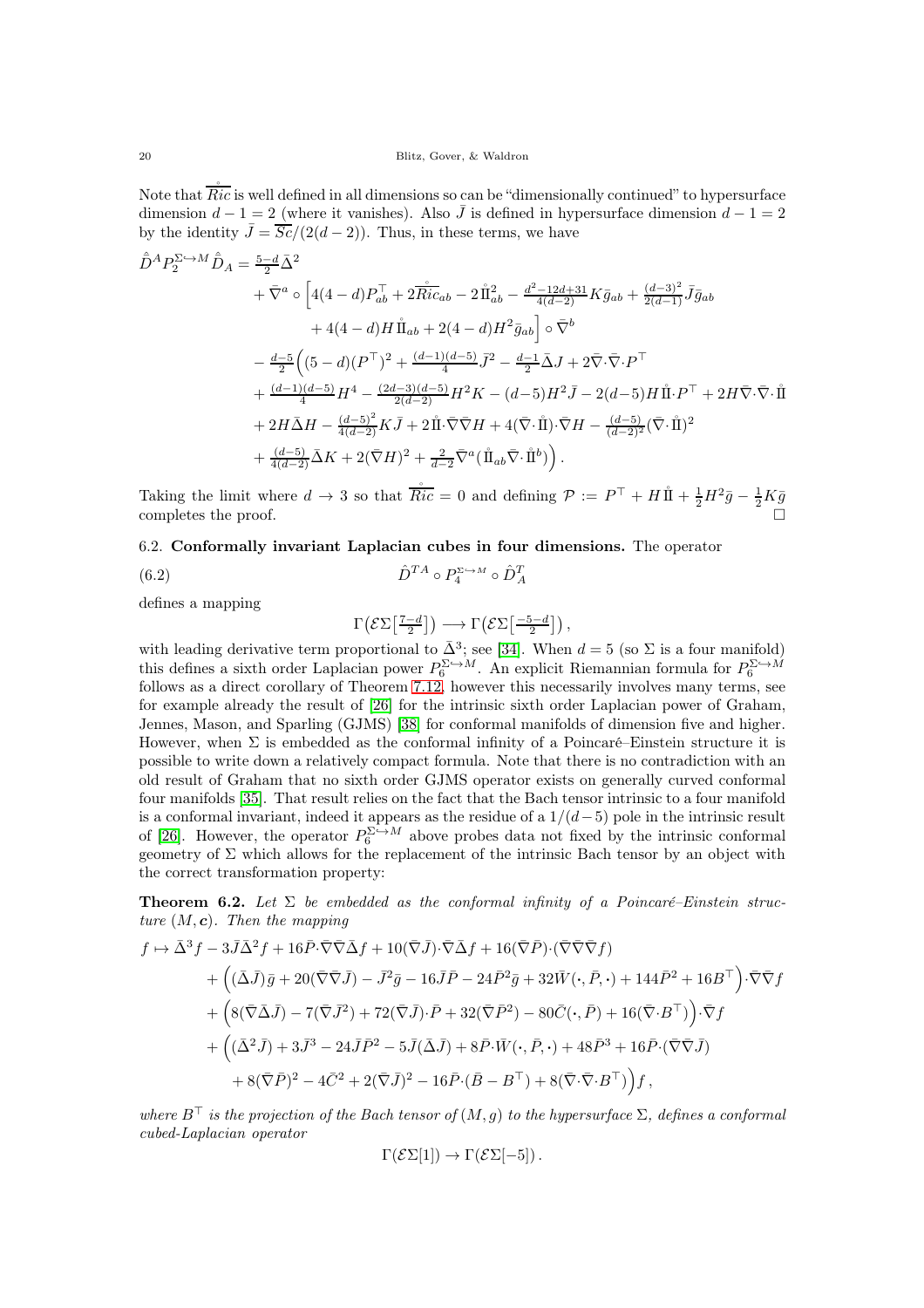The proof is given in Section [7.](#page-20-0) Note that the conclusion of the theorem also holds for any asymptotically Poincaré–Einstein structure, meaning any metric  $g^o$  on  $M\backslash\Sigma$  whose trace-free Schouten tensor obeys  $\mathring{P} = \mathcal{O}(\sigma^2)$ .

Following the discussion above, the appearance of the projected bulk Bach tensor  $B^{\top}$  in Theorem [6.2](#page-19-1) parallels that of  $P^{\top}$  in Lemma [6.1.](#page-18-0) This is part of a more general picture linked to the conformal fundamental forms of [\[6\]](#page-33-11). Just as a third fundamental form, in the guise of the Fialkow tensor, was used to construct a tensor of the form  $P^{\top} + \cdots$  with the same transformation properties  $\overline{P}$  in dimensions  $d \geq 4$ , the (conditional) higher fundamental forms of [\[6\]](#page-33-11) can be used for the same purpose. In particular, in dimension  $d = 6$ , a conditional fifth fundamental form is given by

$$
\mathring{B}^\top - \tfrac{d-4}{d-5}\bar{B} + \cdots
$$

and is invariant, and hence can be used to construct a tensor with the same transformation properties as B (when  $d \geq 6$ ). A dimensional continuation argument can then be used to extract the tensor in  $d = 5$  dimensions required in the above theorem.

#### 7. Proofs

<span id="page-20-0"></span>In this section we prove Theorem [7.12](#page-26-1) as well as some consequences that we recorded in Results [1.1,](#page-3-0) [4.1](#page-15-0)[,5.1,](#page-17-2) [5.2,](#page-17-3) and [6.2.](#page-19-1) Our methods rely heavily on hypersurface tractor calculus, in particular the general theory presented in [\[30,](#page-33-14) [34,](#page-34-8) [53,](#page-34-25) [42\]](#page-34-26) as well as its further development given in [\[6\]](#page-33-11). We therefore begin by recording a collection of useful tractor identities.

<span id="page-20-1"></span>7.1. Consequences of Leibniz's failure. In this section we develop identities involving any weight one density  $\sigma$  and its interactions with the Thomas-D operator and the canonical trac-tor X. These all follow from straightforward applications of the Leibniz failure identity of [\[46\]](#page-34-27), proved in [\[30\]](#page-33-14), which encodes the failure of the Thomas-D operator to be a derivation:

<span id="page-20-3"></span>**Proposition 7.1.** Let  $T_i \in \Gamma(\mathcal{E}^{\Phi}M[w_i])$  for  $i = 1, 2$ , and  $h_i := d + 2w_i$ ,  $h_{12} := d + 2w_1 + 2w_2 - 2$ with  $h_i \neq 0 \neq h_{12}$ . Then,

$$
\hat{D}^A(T_1T_2) - (\hat{D}^AT_1)T_2 - T_1(\hat{D}^AT_2) = -\frac{2}{h_{12}}X^A(\hat{D}_BT_1)(\hat{D}^BT_2).
$$

In principle, all of the following identities can be proved by hand using the above proposition. We have employed the symbolic algebra system FORM [\[59\]](#page-34-28) to handle more intricate cases. First we need some simplifying notations.

<span id="page-20-2"></span>**Definition 7.2.** Let  $\sigma \in \Gamma(\mathcal{E}M[1])$ . Then, in dimensions d where the right hand sides below are well-posed, we define the following quantities:

$$
I_A^{\sigma} := \hat{D}_A \sigma \in \Gamma(\mathcal{T}M[0]), \qquad K_e^{\sigma} := P_{AB}^{\sigma} P^{\sigma AB} \in \Gamma(\mathcal{E}M[-2]),
$$
  
\n
$$
P_{AB}^{\sigma} := \hat{D}_A I_B^{\sigma} \in \Gamma(\odot^2_{\circ} \mathcal{T}M[-1]), \qquad \dot{K}_e^{\sigma} := I^{\sigma} \cdot \hat{D} P_{AB}^{\sigma} P^{\sigma AB} \in \Gamma(\mathcal{E}M[-3]),
$$
  
\n
$$
\dot{P}_{AB}^{\sigma} := I^{\sigma} \cdot \hat{D} P_{AB}^{\sigma} \in \Gamma(\odot^2_{\circ} \mathcal{T}M[-2]), \qquad \dot{K}_e^{\sigma} := (I^{\sigma} \cdot \hat{D})^2 P_{AB}^{\sigma} P^{\sigma AB} \in \Gamma(\mathcal{E}M[-4]),
$$
  
\n
$$
\ddot{P}_{AB}^{\sigma} := I^{\sigma} \cdot \hat{D}^2 P_{AB}^{\sigma} \in \Gamma(\odot^2_{\circ} \mathcal{T}M[-3]), \qquad \ddot{K}_e^{\sigma} := (I^{\sigma} \cdot \hat{D})^3 P_{AB}^{\sigma} P^{\sigma AB} \in \Gamma(\mathcal{E}M[-5]).
$$

We are particularly interested in the case that  $\sigma$  is an asymptotic unit defining density determined by a conformal hypersurface embedding  $\Sigma \hookrightarrow (M, c)$ . In that case we shall often drop the superscript  $\sigma$ . Note that the densities  $K_{e}$ ,  $\dot{K}_{e}$ ,... defined above agree with the definitions for the same given in Section [5.](#page-16-0)

Many of the identities that follow only hold when when evaluated along  $\Sigma$ . In order to establish equality along  $\Sigma$ , some of the results below require the tangential property of the tangential Thomas-D operator  $\hat{D}^T$  defined below.

Ξ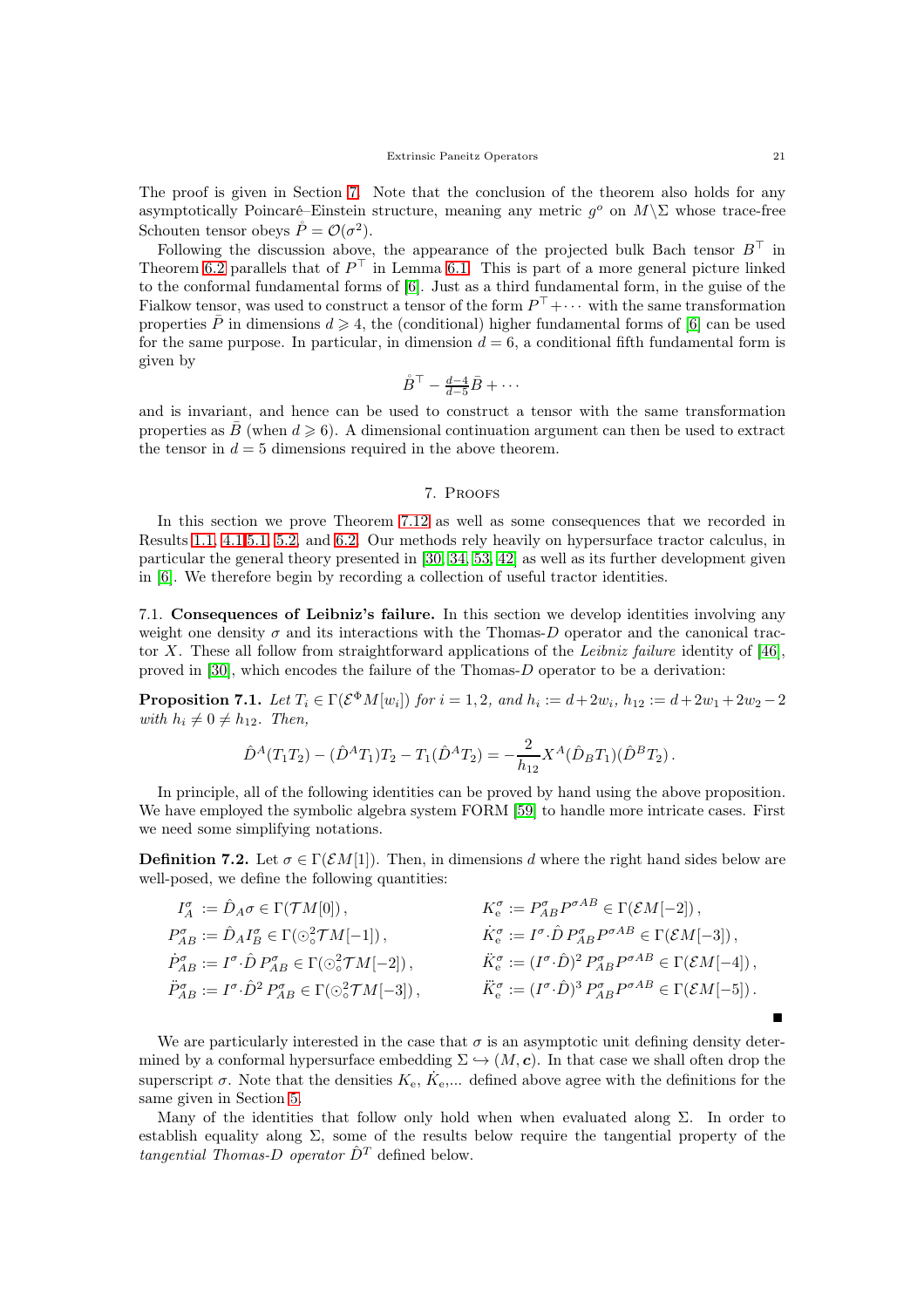<span id="page-21-4"></span>**Proposition 7.3.** Let  $w + \frac{d}{2} \neq 1, \frac{3}{2}, 2$ , let  $\sigma$  be an asymptotic unit defining density for  $\Sigma \hookrightarrow$  $(M^d, c)$ , and let  $I = \hat{D}\sigma$ . Then, the operator

<span id="page-21-3"></span>(7.1) 
$$
\hat{D}^T := \hat{D}_A - I_A I \cdot \hat{D} + \frac{X_A}{d + 2w - 3} I \cdot \hat{D}^2,
$$

mapping  $\Gamma(\mathcal{T}^{\Phi}M[w]) \to \Gamma(\mathcal{T}M \otimes \mathcal{T}^{\Phi}M[w-1]),$  is tangential. Moreover, if  $\mathcal{W}^A$  is any operator acting on tractors of weight  $\frac{1-d}{2}$  that obeys

$$
\mathcal{W}^A \circ X_A = 0 \,,
$$

then the operator

$$
\mathcal{W} \cdot \hat{D}^T := \mathcal{W}^A \circ \left( \hat{D}_A - I_A I \cdot \hat{D} \right)
$$

is also tangential.

*Proof.* The proof can be found in [\[25,](#page-33-28) [34,](#page-34-8) [6\]](#page-33-11).

Just as in Riemannian geometry, where the Gauss formula [\(2.2\)](#page-10-2) relates the ambient connection to the hypersurface connection, a similar result relates the bulk and hypersurface Thomas-D operators; see [\[34,](#page-34-8) [6\]](#page-33-11). For this we need a tractor  $\Gamma$  that combines the Fialkow tractor and tractor second fundamental form:

(7.2) 
$$
\Gamma_{ABC} := 2N_{[C}L_{B]A} + 2X_{[C}F_{B]A} + \frac{K}{(d-1)(d-2)}X_{[C}\bar{h}_{B]A}.
$$

In these terms we have the following result:

<span id="page-21-0"></span>**Theorem 7.4** (Gauß–Thomas formula [\[6\]](#page-33-11), Theorem 1.2). Let  $w + \frac{d}{2} \neq 1, \frac{3}{2}$ , 2. Acting on weight w tractors, the bulk tangential and hypersurface Thomas-D operators obey

$$
\hat{D}_A^T \stackrel{\Sigma}{=} \hat{\bar{D}}_A + \Gamma_A^{\sharp} - \frac{X_A}{d+2w-3} \left\{ 2\Gamma_B^{\sharp} \circ \hat{D}^B + \Gamma^{B\sharp} \circ \Gamma_B^{\sharp} + \frac{1}{(d-1)(d-2)} \left[ \left( \hat{\bar{D}}_{\mathfrak{l}} K \right) X_{\cdot \mathfrak{l}} \right]^{\sharp} - \frac{(3d-1)wK}{2(d-1)(d-2)} \right\}.
$$

7.1.1. Commutators. The simplest identities we require are commutators involving the objects in Definition [7.2](#page-20-2) and the Thomas-D operator.

<span id="page-21-1"></span>**Lemma 7.5.** Let  $\sigma$  be any weight  $w = 1$  density. Acting on tractors of weight w such that  $\hat{D}$  as it appears below is well-defined, the following operator identities hold:

$$
\begin{aligned}\n\left[\hat{D}_A, \sigma\right] &= I_A - \frac{2}{h} X_A I \cdot \hat{D}, \\
\left[\hat{D}_A, X_B\right] &= h_{AB} - \frac{2}{h} X_A \hat{D}_B, \\
\left[\hat{D}_A, I_B\right] &= P_{AB} - \frac{2}{h-2} X_A P_{CB} \hat{D}^C,\n\end{aligned}
$$

where  $h := d + 2w$ .

*Proof.* The results follow from a direct application of Proposition [7.1](#page-20-3) and Definition [7.2.](#page-20-2)  $\Box$ 

Remark 7.6. It is useful to define the operator h which, when acting on a weight w tractor  $T$ . returns the value  $h = d + 2w$ , *i.e.*,

$$
hT = hT.
$$

Note that rational functions of the operator h are defined in the obvious way.

<span id="page-21-2"></span>**Lemma 7.7.** Let  $\sigma$  be an asymptotic unit defining density. Then, acting on tractors with weight  $w = \frac{1}{2}(h - d)$  such that  $\hat{D}$  as it appears below is well-defined, the following operator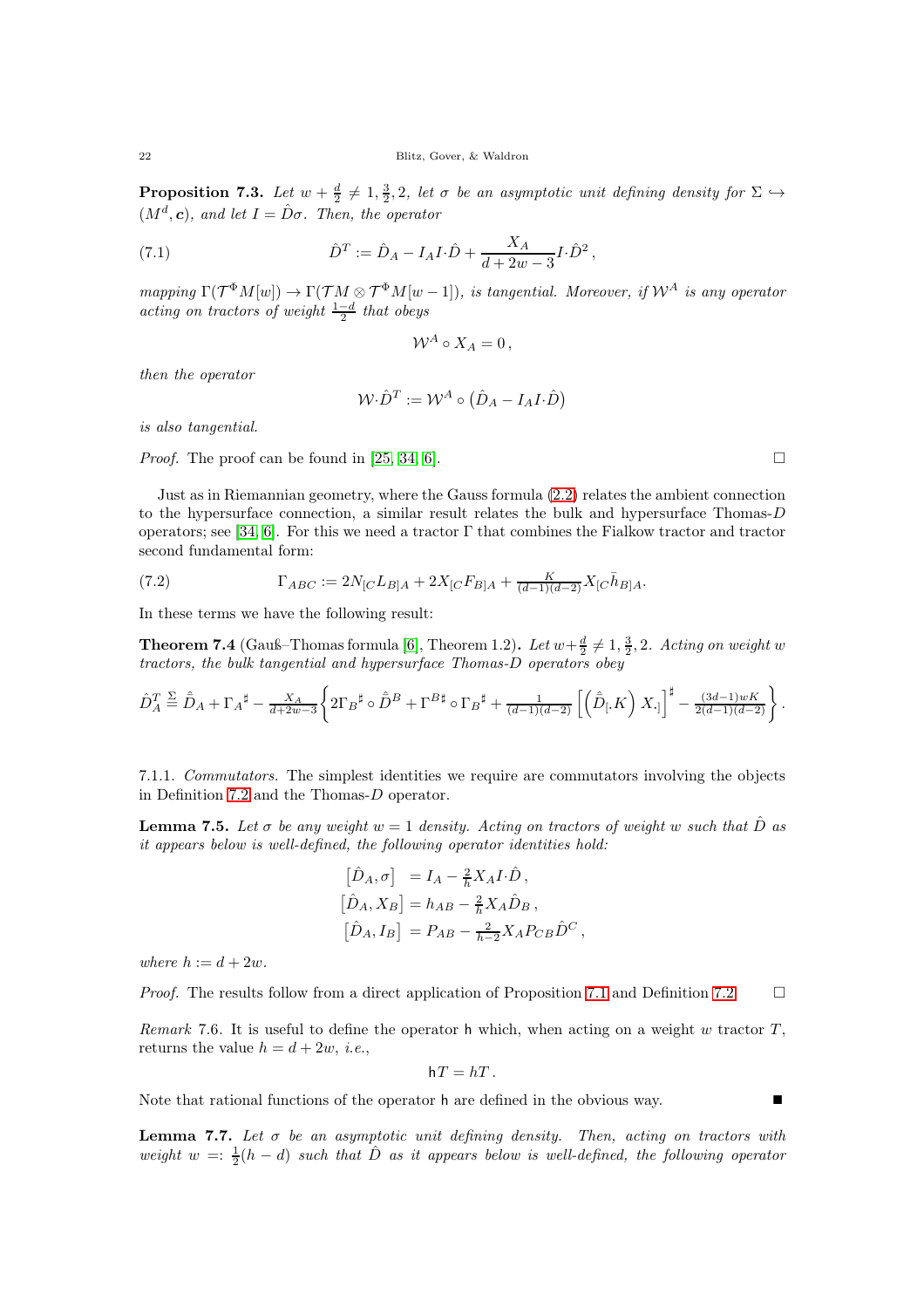identities hold:

<span id="page-22-1"></span>(7.3) 
$$
\left[I \cdot \hat{D}, X^A\right] = I^A - \frac{2\sigma}{h} \hat{D}^A,
$$

<span id="page-22-2"></span>(7.4) 
$$
\left[I\cdot\hat{D},\hat{D}_A\right] = -P_{AB}\hat{D}^B - I^B\left[\hat{D}_A,\hat{D}_B\right] + \frac{2}{h-4}X_A P^{BC}\hat{D}_B\hat{D}_C,
$$

(7.5) 
$$
(I \cdot \hat{D})^k \circ \sigma = \frac{h - 2k}{h} \sigma (I \cdot \hat{D})^k + \frac{k(h - k + 1)}{h} (I \cdot \hat{D})^{k-1} + \mathcal{O}(\sigma^{d-k+1}),
$$

<span id="page-22-0"></span>(7.6) 
$$
\[I \cdot \hat{D}, I_A\] = \frac{1}{d-2} X_A K - \frac{2\sigma}{h-2} P_{AB} \hat{D}^B + \mathcal{O}(\sigma^{d-2}),
$$

<span id="page-22-3"></span>(7.7) 
$$
\left[I \cdot \hat{D}, P^{AB}\right] = \dot{P}^{AB} - \frac{2\sigma}{h-4} \left(\hat{D}^E P^{AB}\right) \hat{D}_E.
$$

Proof. As in Lemma [7.5,](#page-21-1) the lemma follows from Proposition [7.1](#page-20-3) and Definition [7.2.](#page-20-2) The third identity requires a simple induction argument. The third and fourth identities also require that  $I^2 = 1 + \mathcal{O}(\sigma^d)$ . Also, Equation [\(7.6\)](#page-22-0) uses that  $\hat{D}_A I_B = \hat{D}_B I_A$ . Note that Equations [\(7.3\)](#page-22-1), [\(7.4\)](#page-22-2) and [\(7.7\)](#page-22-3) in fact hold for any weight one density  $\sigma$ .

It is also useful to record an identity relating the commutator of two Thomas-D operators and the W-tractor.

# <span id="page-22-5"></span>**Proposition 7.8.** In dimension  $d \neq 4$ , the commutator of Thomas-D operators is given by  $[D_A, D_B] = (d + 2w - 4)(d + 2w - 2)W_{AB}^{\sharp} + 4X_{[A}W_{B]C}^{\sharp} \circ D^C.$

*Proof.* The proof is given in [\[6,](#page-33-11) [28,](#page-33-29) [22\]](#page-33-21).

The above proposition inspires one more useful commutator result:

<span id="page-22-6"></span>**Lemma 7.9.** Let  $\sigma$  be an asymptotic unit defining density and let  $T^{\Phi AB} \in \Gamma(\mathcal{T}^{\Phi}M \otimes \wedge^2 \mathcal{T}M[w'])$ such that  $T^{\Phi \sharp}$  denotes the tractor-valued tractor-endomorphism  $T^{\Phi \sharp} V^A \mapsto T^{\Phi A}{}_B V^B$ , that extends by Leibniz to act on general tractor tensors. Then, acting on a tractor of weight w such that  $\hat{D}$ as it appears below is well-defined, the following operator identities hold:

$$
\begin{aligned}\n\left[\hat{D}_A, T^{\Phi \sharp}\right] &= (\hat{D}_A T^{\Phi \sharp}) - T^{\Phi}{}_A{}^B \hat{D}_B - \frac{2}{h + 2w' - 2} X_A (\hat{D}_C T^{\Phi \sharp}) \circ \hat{D}^C + \frac{2}{h + 2w' - 2} X_A (\hat{D}_C T^{\Phi C}{}_D) \hat{D}^D, \\
\left[I \cdot \hat{D}, T^{\Phi \sharp}\right] &= (I \cdot \hat{D} T^{\Phi \sharp}) - \frac{2\sigma}{h + 2w' - 2} (\hat{D}_C T^{\Phi \sharp}) \circ \hat{D}^C + \frac{2\sigma}{h + 2w' - 2} (\hat{D}_C T^{\Phi C}{}_D) \hat{D}^D, \\
where \quad h &:= d + 2w.\n\end{aligned}
$$

Proof. This operator identity is an elementary application of Lemma [7.1](#page-20-3) while accounting for the action of  $T^{\Phi \sharp}$ .

7.1.2. Operator identities along  $\Sigma$ . Here we provide a list of operator identities valid along  $\Sigma$ . These identities were proved using Definition [7.2,](#page-20-2) Lemmas [7.5](#page-21-1) and [7.7,](#page-21-2) and the computer algebra system FORM. The next lemma shows how to convert various operators involving Thomas-D operators to combinations of their tangential parts and Laplace–Robin operators.

<span id="page-22-4"></span>**Lemma 7.10.** Acting on tractors of weight  $w = \frac{1}{2}(h - d)$ , and such that  $\hat{D}$  and  $\hat{D}^T$  as they appear below are well-defined, the following operator identities hold:

(7.8) 
$$
P^{AB} \circ \hat{D}_A \circ \hat{D}_B \stackrel{\Sigma}{=} P^{AB} \hat{D}_A^T \hat{D}_B^T + \frac{h-4}{d-2} K I \cdot \hat{D},
$$

(7.9) 
$$
P^{AB} \circ \hat{D}_A \circ P_B^C \circ \hat{D}_C \stackrel{\Sigma}{=} P_C^A P^{CB} \hat{D}_A^T \hat{D}_B^T + P_{AB} (\hat{D}^A P^{BC}) \hat{D}_C^T,
$$

(7.10) 
$$
P_C^A P^{CB} \circ \hat{D}_A \circ \hat{D}_B \stackrel{\Sigma}{=} -\frac{1}{h-3} K I \cdot \hat{D}^2 + P^3 I \cdot \hat{D} + P_C^A P^{CB} \hat{D}_A^T \hat{D}_B^T,
$$

(7.11) 
$$
(\hat{D}^{A} K) \circ \hat{D}_{A} \stackrel{\Sigma}{=} \frac{2}{h-3} K I \cdot \hat{D}^{2} + \dot{K} I \cdot \hat{D} + (\hat{D}^{A} K) \hat{D}_{A}^{T},
$$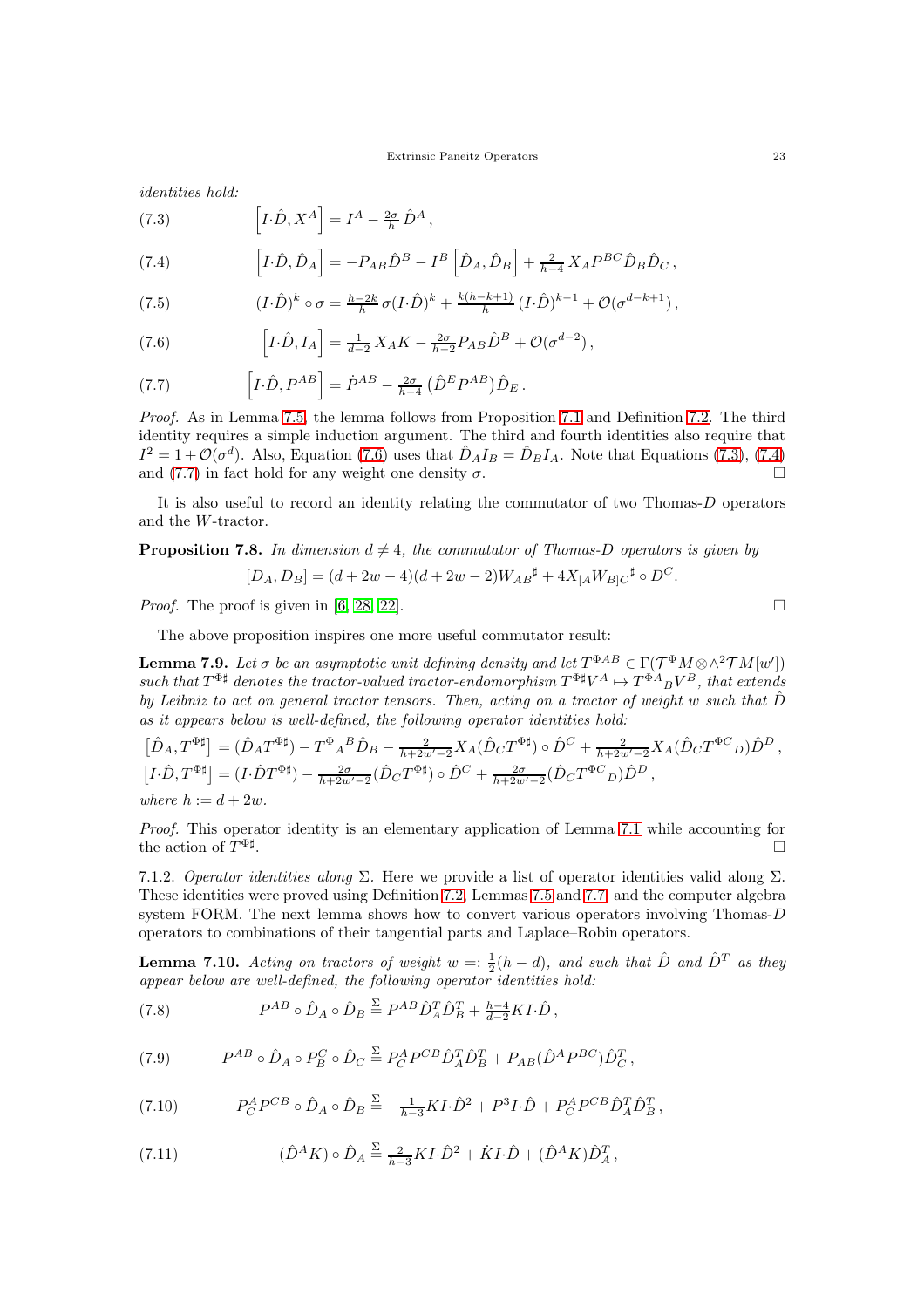24 Blitz, Gover, & Waldron

$$
I_A(\hat{D}^C P^{AB}) \circ \hat{D}_C \circ \hat{D}_B \stackrel{\Sigma}{=} \frac{2h - d - 6}{(d - 2)(h - 3)} K I \cdot \hat{D}^2 + \frac{(d - 6)(h - d - 2)}{2(d - 2)(d - 4)} \dot{K} I \cdot \hat{D}
$$
  
(7.12)  

$$
- \frac{h - 6}{d - 4} P^3 I \cdot \hat{D} - P_C^A P^{CB} \hat{D}_A^T \hat{D}_B^T + \frac{h - d - 2}{d - 4} P_{AB} (\hat{D}^A P^{BC}) \hat{D}_C^T + \frac{(d - 6)(h - d - 2)}{2(d - 2)(d - 4)} (\hat{D}^A K) \hat{D}_A^T,
$$

(7.13)  
\n
$$
I_A \ddot{P}^{AB} \circ \hat{D}_B \stackrel{\Sigma}{=} \frac{2}{(d-2)(h-3)} K I \cdot \hat{D}^2 + \frac{2(d-5)}{(d-2)(d-4)} \dot{K} I \cdot \hat{D} - \frac{2}{d-4} P^3 I \cdot \hat{D}
$$
\n
$$
+ \frac{2}{d-4} P_{AB} (\hat{D}^A P^{BC}) \hat{D}_C^T - \frac{2}{(d-2)(d-4)} (\hat{D}^A K) \hat{D}_A^T + \frac{h-d}{(d-2)^2} K^2 + \frac{h-d}{2(d-2)} \ddot{K},
$$

(7.14) 
$$
(\hat{D}_A \dot{P}^{AB}) \circ \hat{D}_B \stackrel{\Sigma}{=} \frac{d-2}{(d-6)(h-3)} K I \cdot \hat{D}^2 + \frac{d-4}{2(d-6)} \dot{K} I \cdot \hat{D} - \frac{2}{d-6} P^3 I \cdot \hat{D} + (\hat{D}_A \dot{P}^{AB}) \hat{D}_B^T,
$$

$$
\hat{D}_A \circ \hat{P}^{AB} \circ \hat{D}_B \stackrel{\Sigma}{=} \frac{(d+2)h - 8d}{(d-2)(h-3)(h-8)} K I \cdot \hat{D}^2 + \frac{(d^2 - 4d - 4)h - 8d^2 + 44d - 24}{2(d-2)(d-4)(h-8)} \hat{K} I \cdot \hat{D}
$$
\n
$$
- \frac{2(h-6)}{(d-4)(h-8)} P^3 I \cdot \hat{D} + \frac{h-6}{h-8} \hat{P}^{AB} \hat{D}_A \hat{D}_B + \frac{(d-6)(h-d-2)}{(d-2)(d-4)(h-8)} (\hat{D}^A K) \hat{D}_A^T + \frac{(d-6)(h-6)}{(d-4)(h-8)} (\hat{D}_A \hat{P}^{AB}) \hat{D}_B^T.
$$

Proof. These identities result from a series of symbolic algebra calculations using FORM. The files performing these calculations are documented in [\[7\]](#page-33-30).  $\Box$ 

In addition to Definition [7.2](#page-20-2) and Lemmas [7.5](#page-21-1) and [7.7,](#page-21-2) to establish the following lemma for operators involving the Laplace–Robin operator, we also need to use Lemma [7.10.](#page-22-4)

<span id="page-23-0"></span>**Lemma 7.11.** Acting on tractors of weight  $w = \frac{1}{2}(h - d)$ , and such that  $\hat{D}$  and  $\hat{D}^T$  as they appear below are well-defined, the following operator identities hold:

(7.16)  
\n
$$
X^A \circ I \cdot \hat{D} \circ X_A \stackrel{\Sigma}{=} 0,
$$
  
\n(7.17)  
\n $X^A \circ I \cdot \hat{D}^2 \circ X_A \stackrel{\Sigma}{=} -\frac{h-d}{h},$   
\n(7.18)  
\n $X^A \circ I \cdot \hat{D}^3 \circ X_A \stackrel{\Sigma}{=} -\frac{3(h-d-2)}{h}I \cdot \hat{D},$   
\n(7.19)  
\n $X^A \circ I \cdot \hat{D}^4 \circ X_A \stackrel{\Sigma}{=} -\frac{6(h-d-4)}{h}I \cdot \hat{D}^2 - \frac{2h^3 - (2d+20)h^2 + (16d+56)h - 48d}{(d-2)h(h-2)(h-4)}K,$   
\n(7.20)  
\n $X^A \circ I \cdot \hat{D} \circ I_A \stackrel{\Sigma}{=} 0,$   
\n(7.21)  
\n $X^A \circ I \cdot \hat{D}^2 \circ I_A \stackrel{\Sigma}{=} 0,$   
\n(7.22)  
\n $X^A \circ I \cdot \hat{D}^3 \circ I_A \stackrel{\Sigma}{=} \frac{h^2 - (d+4)h + 8d - 8}{(d-2)(h-2)(h-4)}K,$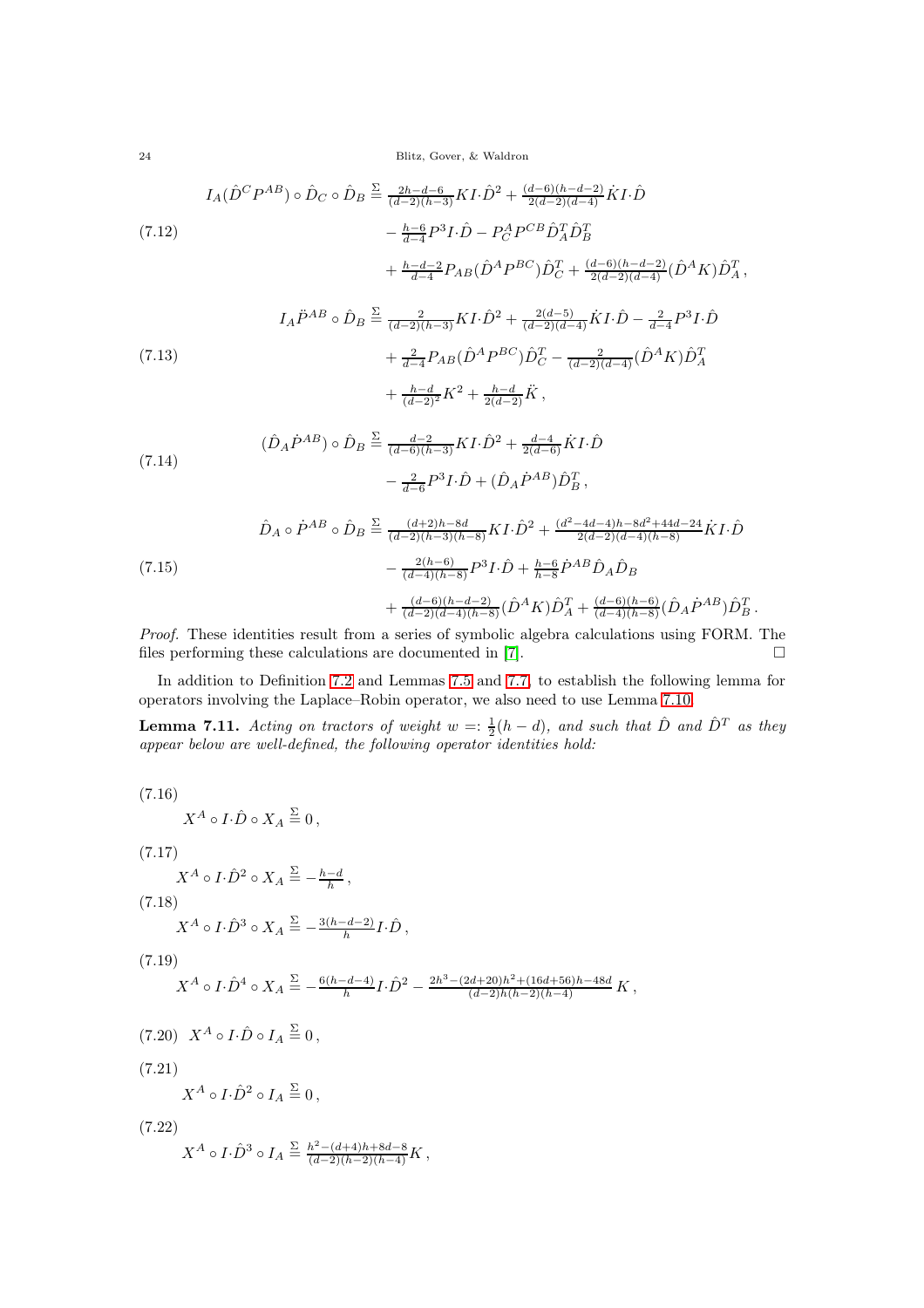(7.23)

$$
X^{A} \circ I \cdot \hat{D}^{4} \circ I_{A} \stackrel{\Sigma}{=} \frac{4(h-5)(h^{2}-(d+8)h+10d+4)}{(d-2)(h-2)(h-4)(h-6)} K I \cdot \hat{D} - \frac{12}{(h-2)(h-4)} P^{AB} \hat{D}_{A}^{T} \hat{D}_{B}^{T}
$$

$$
+ \frac{3h^{2}-(3d+12)h+30d-36}{(d-2)(h-2)(h-4)} \dot{K} ,
$$
  
(7.24)  $I^{A} \circ I \cdot \hat{D} \circ X_{A} \stackrel{\Sigma}{=} 1 ,$   
(7.25)

$$
I^A \circ I \cdot \hat{D}^2 \circ X_A \stackrel{\Sigma}{=} \frac{2(h-1)}{h} I \cdot \hat{D},
$$

(7.26)

$$
I^A \circ I \cdot \hat{D}^3 \circ X_A \stackrel{\Sigma}{=} \frac{3(h-2)}{h} I \cdot \hat{D}^2 + \frac{2h^2 - (d+8)h + 6d}{h(d-2)(h-2)} K,
$$

(7.27)

$$
I^A \circ I \cdot \hat{D}^4 \circ X_A \stackrel{\Sigma}{=} \frac{4(h-3)}{h} I \cdot \hat{D}^3 - \frac{4(h-3)(-2h^2 + (d+16)h - 8d - 24)}{(d-2)h(h-2)(h-4)} K I \cdot \hat{D}
$$

$$
- \frac{12}{h(h-2)} P^{AB} \hat{D}_A^T \hat{D}_B^T + \frac{3h^3 - (d+28)h^2 + (14d + 68)h - 48d}{(d-2)h(h-2)(h-4)} \hat{K} \ ,
$$

 $(7.28)$ 

$$
X^A \circ I \cdot \hat{D} \circ \hat{D}_A \stackrel{\Sigma}{=} \frac{h - d - 2}{2} I \cdot \hat{D},
$$

(7.29)

$$
X^A\circ I\!\cdot\!\hat{D}^2\circ\hat{D}_A\overset{\Sigma}{=}\tfrac{h-d-4}{2}I\!\cdot\!\hat{D}^2+\tfrac{h-d}{2(d-2)}K\,,
$$

(7.30)

$$
\begin{split} X^A\circ I\cdot \hat{D}^3\circ \hat{D}_A &\stackrel{\Sigma}{=}\quad \tfrac{h-d-6}{2}I\cdot \hat{D}^3 -\tfrac{2(2h-d-10)}{(h-4)(h-6)}P^{AB}\hat{D}_A^T\hat{D}_B^T \\ &+\tfrac{3h^2-(3d+28)h+22d+52}{2(d-2)(h-6)}KI\cdot \hat{D} +\tfrac{h-d}{d-2}\dot{K} +\tfrac{2}{h-4}I^A\hat{D}^B[\hat{D}_A,\hat{D}_B]\,, \end{split}
$$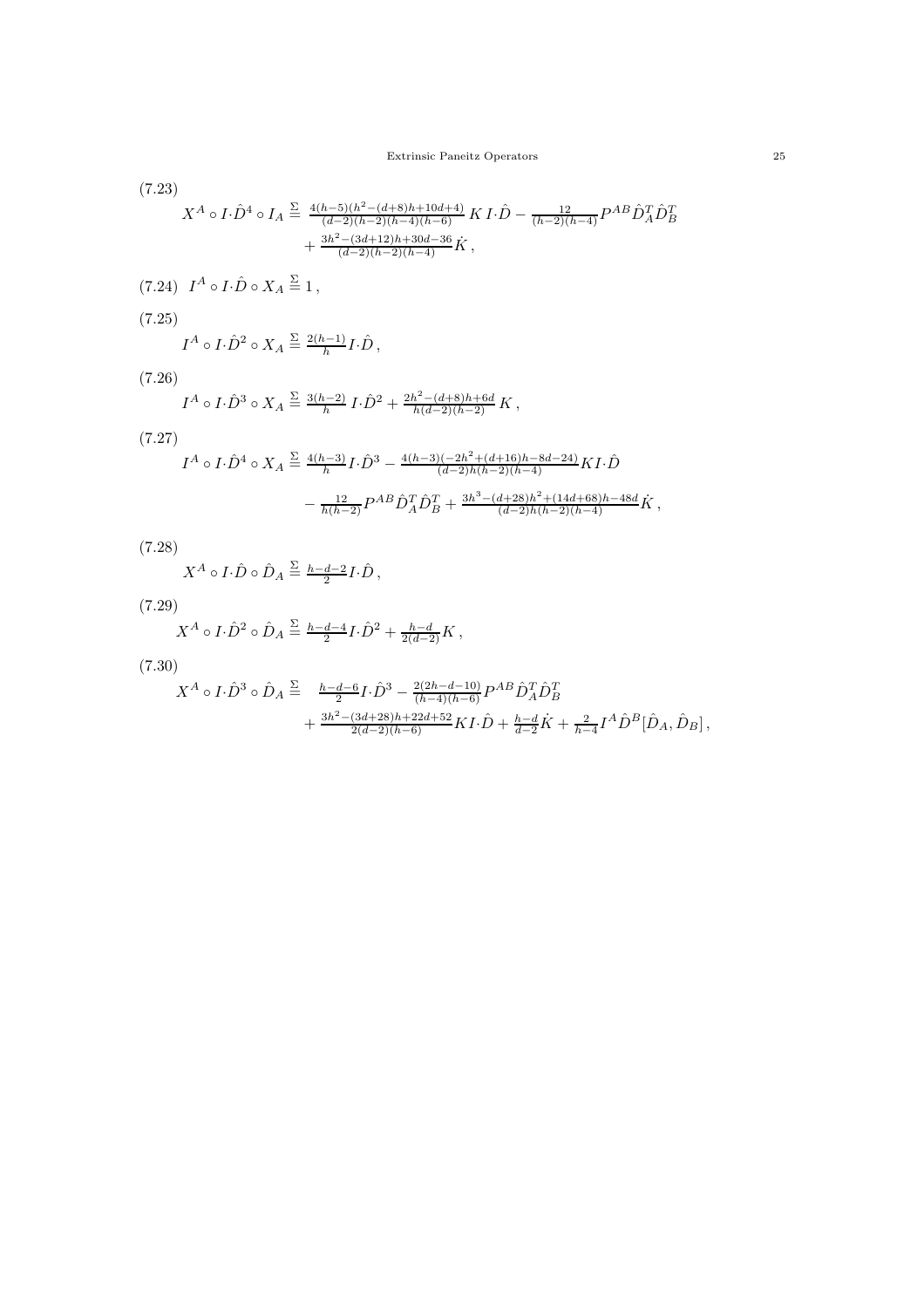26 Blitz, Gover, & Waldron

(7.31)

$$
X^{A} \circ I \cdot \hat{D}^{4} \circ \hat{D}_{A} \stackrel{\Sigma}{=} \frac{h - d - 8}{2} I \cdot \hat{D}^{4}
$$
  
+ 
$$
\frac{4h^{5} - (3d + 83)h^{4} + (71d + 908)h^{3} - (608d + 4932)h^{2} + (6d^{2} + 2244d + 13224)h - 48d^{2} - 3024d - 13536}{(d - 2)(h - 2)} \hat{K}
$$
  
+ 
$$
\frac{h - d}{2(d - 2)} \hat{K}^{2} + \frac{3(h - d)}{2(d - 2)} \hat{K}
$$
  
+ 
$$
\frac{4h^{3} - (4d + 61)h^{2} + (58d + 246)h - 210d - 108}{(d - 2)(h - 6)(h - 8)} \hat{K}I \cdot \hat{D}
$$
  
+ 
$$
\frac{6}{h - 4} I^{A} \hat{D}^{B} I \cdot \hat{D} [\hat{D}_{A}, \hat{D}_{B}] + \frac{2}{h - 6} I^{A} \hat{D}^{B} [\hat{D}_{A}, \hat{D}_{B}] I \cdot \hat{D}
$$
  
- 
$$
\frac{4(h - 7)}{(h - 4)(h - 6)} I^{A} [\hat{D}_{A}, \hat{D}_{B}] I_{C} [\hat{D}^{B}, \hat{D}^{C}]
$$
  
+ 
$$
\frac{2(10h^{2} - (3d + 130)h + 24d + 408)}{(h - 4)(h - 6)(h - 8)} P^{AB} I^{C} \hat{D}_{A} [\hat{D}_{B}, \hat{D}_{C}]
$$
  
+ 
$$
\frac{2(5h^{2} - (3d + 74)h + 24d + 264)}{(h - 4)(h - 6)(h - 8)} \left[ P^{3} I \cdot \hat{D} + P^{AB} I^{C} [\hat{D}_{A}, \hat{D}_{C}] \left( \hat{D}_{B}^{T} + I_{B} I \cdot \hat{D} \right) \right]
$$
  
- 
$$
\frac{4(4h^{2} - (2d + 53)h + 14d + 172}{(h - 4)(h - 6)(h - 8)} P^{A}_{A} \hat{
$$

(7.32)

$$
\hat{D}_A \circ I \cdot \hat{D}^2 \circ X^A \stackrel{\Sigma}{=} \tfrac{(h+d)(h+2)}{2h} I \cdot \hat{D}^2 + \tfrac{h^3 + (d-6)h^2 - 2dh + 8d}{2(d-2)h(h-4)} K \,,
$$

<span id="page-25-0"></span>(7.33)

$$
\hat{D}_A \circ I \cdot \hat{D}^2 \circ \hat{D}^A \stackrel{\Sigma}{=} -\frac{h-6}{2(h-8)} \dot{K} I \cdot \hat{D} \n+ \frac{2h^3 - 32h^2 + (d+160)h - 8d - 236}{(h-3)(h-6)(h-8)} K I \cdot \hat{D}^2 \n+ I^A \hat{D}^B \left( I \cdot \hat{D} [\hat{D}_A, \hat{D}_B] + [\hat{D}_A, \hat{D}_B] I \cdot \hat{D} \right) \n- \frac{d-2}{h-6} P^{AB} I^C \hat{D}_A [\hat{D}_B, \hat{D}_C] \n- \frac{h^2 + (d-14)h - 8d + 52}{(h-6)(h-8)} \left( P^3 I \cdot \hat{D} + P^{AB} I^C [\hat{D}_A, \hat{D}_C] \hat{D}_B \right) \n+ \frac{2(d-2)(h-7)}{(h-6)(h-8)} P^{AB} \hat{D}_A^T \hat{D}_B^T I \cdot \hat{D} \n- \frac{h^2 + (2d-14)h - 16d + 56}{(h-6)(h-8)} P_C^A P^{CB} \hat{D}_A^T \hat{D}_B^T \n+ \frac{2h^2 - (d^2 - 4d + 24)h + 8d^2 - 36d + 88}{(d-4)(h-6)(h-8)} P^{AB} \left( \hat{D}_A P_B^C \right) \hat{D}_C^T \n+ \frac{d-2}{h-6} \hat{P}^{AB} \hat{D}_A \hat{D}_B \n- \frac{(d-6)(h-6)}{(d-4)(h-8)} \left( \hat{D}_A \hat{P}^A \right) \hat{D}_B^T.
$$

Proof. This lemma was proved sequentially using FORM—generally, the more complex identities rely on the less complex ones.  $\square$ 

We are now ready to tackle the proof of the central result given in Theorem [7.12\]](#page-26-1).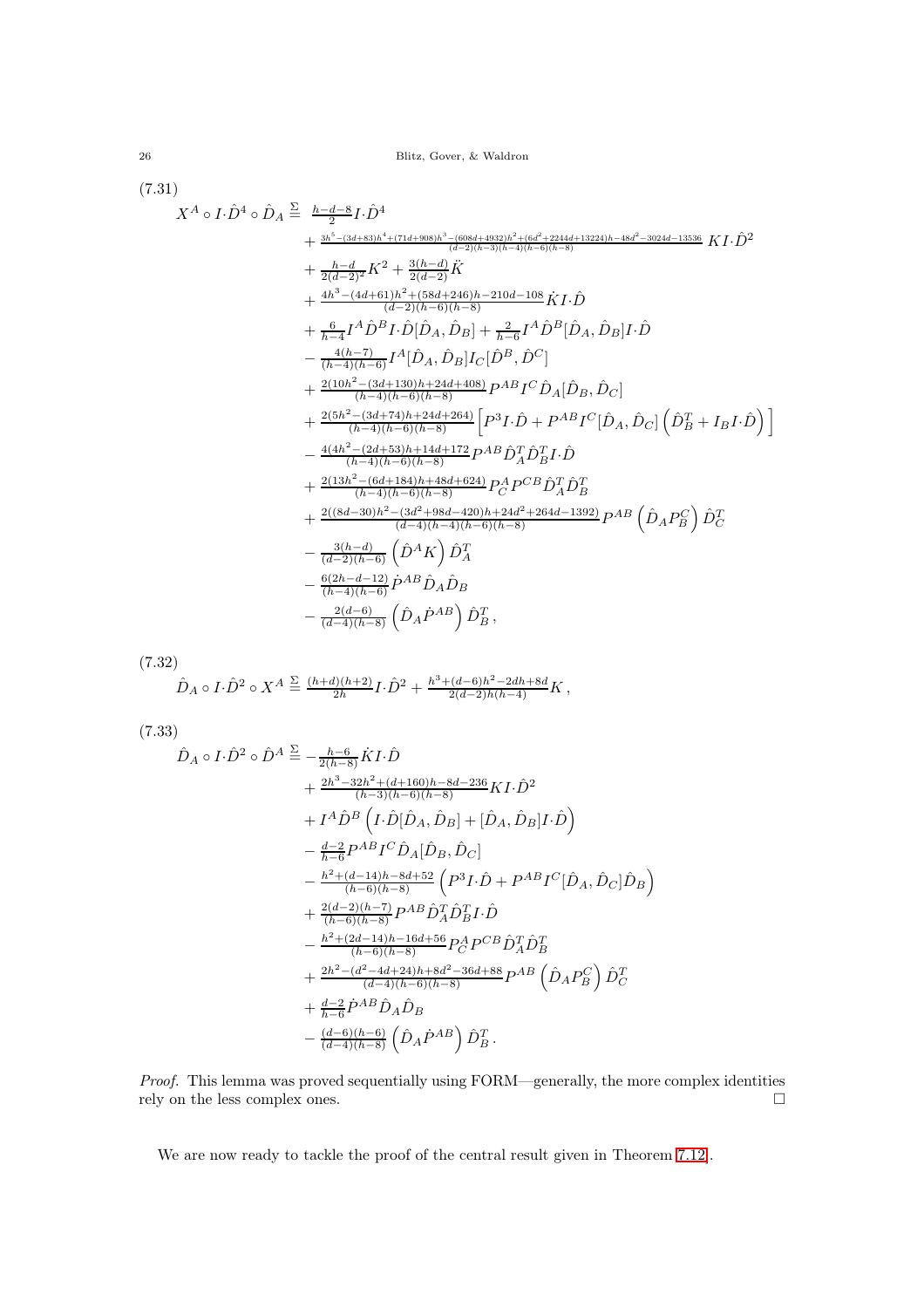<span id="page-26-0"></span>7.2. Boundary tractor formula for the extrinsic Paneitz operator. Recall that the Paneitz operator  $P_4$  intrinsic to a conformal n-manifold  $(\Sigma, c_{\Sigma})$ , acting on weight  $2 - \frac{n}{2} \neq 0$ densities, can be expressed as

$$
P_4 = \frac{8}{n-4} \hat{D}^A \circ P_2 \circ \hat{D}_A,
$$

where  $P_2$  is the Yamabe operator/conformal Laplacian on weight  $1 - \frac{n}{2}$  tractors defined by  $D^AT = -X_A P_2 T$  for  $T \in \Gamma(\mathcal{T}M[1-\frac{n}{2}])$ ; see for example [\[21,](#page-33-31) [26\]](#page-33-23). Therefore, to write the holographic formula of Theorem [2.4](#page-9-0) for  $P_4^{\Sigma \hookrightarrow M}$  explicitly in terms of hypersurface data, our plan is to convert the operator  $(I.\hat{D})^4$  to the form

$$
P_4^{\Sigma \hookrightarrow M} \stackrel{\Sigma}{=} \frac{8}{d-5} \hat{D}^{T A} \circ P_2^{\Sigma \hookrightarrow M} \circ \hat{D}_A^T + \text{lower derivative terms.}
$$

Here the *extrinsically-coupled Yamabe operator*  $P_2^{\Sigma \hookrightarrow M}$  is defined on tractors of weight  $\frac{3-d}{2}$  by the tangential operator  $I \cdot \hat{D}^2$  (again see Theorem [2.4\)](#page-9-0). In the case that the operator  $P_4^{\Sigma \hookrightarrow M}$  acts on sections of  $\mathcal{T}^{\Phi} \Sigma \left[ \frac{5-d}{2} \right]$ , Theorem [7.4](#page-21-0) can be used to convert tangential Thomas-D operators to hypersurface ones. The result of this computation is given below.

<span id="page-26-1"></span>**Theorem 7.12.** Let  $\sigma$  be a unit conformal defining density for  $\Sigma \hookrightarrow (M, c)$ , where M has dimension  $d \geq 8$ . Then, acting on sections of  $\Gamma(\mathcal{T}^{\Phi} M[\frac{5-d}{2}]\vert_{\Sigma})$ ,

$$
P_4^{\Sigma \to M} \stackrel{\Sigma}{=} \frac{8}{d-5} \hat{D}^{TA} \circ P_2^{\Sigma \to M} \circ \hat{D}_A^T
$$
  
+  $\left(\frac{4(2d-11)}{d-5} L^{AC} L_C^B + \frac{4(d-3)(d-6)}{d-5} F^{AB} - \frac{8}{d-5} W^{AB}{}^{\sharp}\right) \circ \hat{D}_A^T \circ \hat{D}_B^T$   
+  $\left(\frac{4(2d-11)}{d-5} L_{BC} (\hat{D}^B L^{CA}) - \frac{2(d^2-8d+17)}{(d-1)(d-2)(d-5)} (\hat{D}^A K) + \frac{4(3d-16)}{d-5} N_B L_{CD} W^{BCDA} - \frac{4(3d-16)}{d-5} N_B L_C^A W^{BC}{}^{\sharp} + \frac{4(d-4)}{d-5} N_B N^C (\hat{D}_C W^{BA} ..)^{\sharp}\right) \circ \hat{D}_A^T$   
+  $\frac{2d^4-21d^3+95d^2-200d+152}{(d-1)(d-2)^2(d-4)^2} K^2 + \frac{d-2}{(d-4)^2} L \cdot J - \frac{2(d-2)}{(d-4)^2} L^4 + \frac{2(2d^3-27d^2+118d-172)}{(d-4)^2} L \cdot F \cdot L$   
+  $\frac{(3d-16)(d-3)^2}{d-4} F^2 - \frac{2(d-5)(d-6)}{(d-4)^2} L^{AC} L^{BD} \bar{W}_{ABCD} + \frac{(d-5)(d-8)}{(d-4)(d-7)} (\hat{D}_A L_{BC}) (\hat{D}^A L^{BC})$   
+  $4W_N^{B}{}^{\sharp} \circ W_{NB}{}^{\sharp} - 4N_B L_{AC} (\hat{D}^A W^{BC} ..)^{\sharp}.$ 

The above result can in fact be profitably used in dimensions  $d = 5, 6, 7$  by a dimensional continuation argument because  $(I \cdot \hat{D})^4$  is well-defined in all these dimensions, so by construction so too must be the operator appearing in the theorem. The  $d = 5$  case is clearly the most complicated of these continuations, and has been performed in the cases when  $P_4^{\Sigma \hookrightarrow M}$  acts on scalars, the normal tractor, and standard tractors given by  $\hat{D}^T$  of a scalar density; see Corollary [1.1,](#page-3-0) Theorem [4.1](#page-15-0) and Equation [\(6.2\)](#page-19-2). Dimensions  $d = 6, 7$  are discussed below:

First consider  $d = 6$ . While there are no explicit poles here, since the tractor

$$
\hat{D}_AW\stackrel{g}{=}-2Y_AW+Z_A^a\nabla_aW-\tfrac{1}{d-6}X_A(\Delta W-2J^gW)\,,
$$

it actually has a pole at  $d = 6$ . However, note that in the theorem above, the tractor  $\hat{D}_A W$  only appears when contracted with  $N^A$  or  $L^{AB}$ . In both cases, the pole can be eliminated by first working in an arbitrary dimension, there noting that  $N^A X_A = 0 = L^{AB} X_A$ , and then continuing down to six dimensions.

Now consider the case where  $d = 7$ , which has one explicit pole with residue  $(\hat{\bar{D}}L)^2$ , and an implicit one:

$$
\hat{\bar{D}}_A K \stackrel{g}{=} -2 \bar{Y}_A K + \bar{Z}_A^a \bar{\nabla}_a K - \tfrac{1}{d-7} X_A (\bar{\Delta} K - 2 \bar{J}^{\bar{g}} K) \,.
$$

However, note that in  $d = 7$ ,

$$
(\hat{\bar{D}}L)^2 \stackrel{g}{=} \frac{1}{2} \left(\bar{\Delta} - 2 \bar{J}^{\bar{g}}\right)K = \frac{1}{2} \bar{\Box}_Y K \,,
$$

and acting on sections of  $\Gamma(\mathcal{E} M[\frac{5-d}{2}])|_{\Sigma}$ ,

$$
(\hat{\bar{D}}^A K)\hat{D}_A^T \stackrel{g}{=} \frac{d-5}{2(d-7)}(\bar{\Delta} - 2\bar{J}^{\bar{g}})K + \text{regular},
$$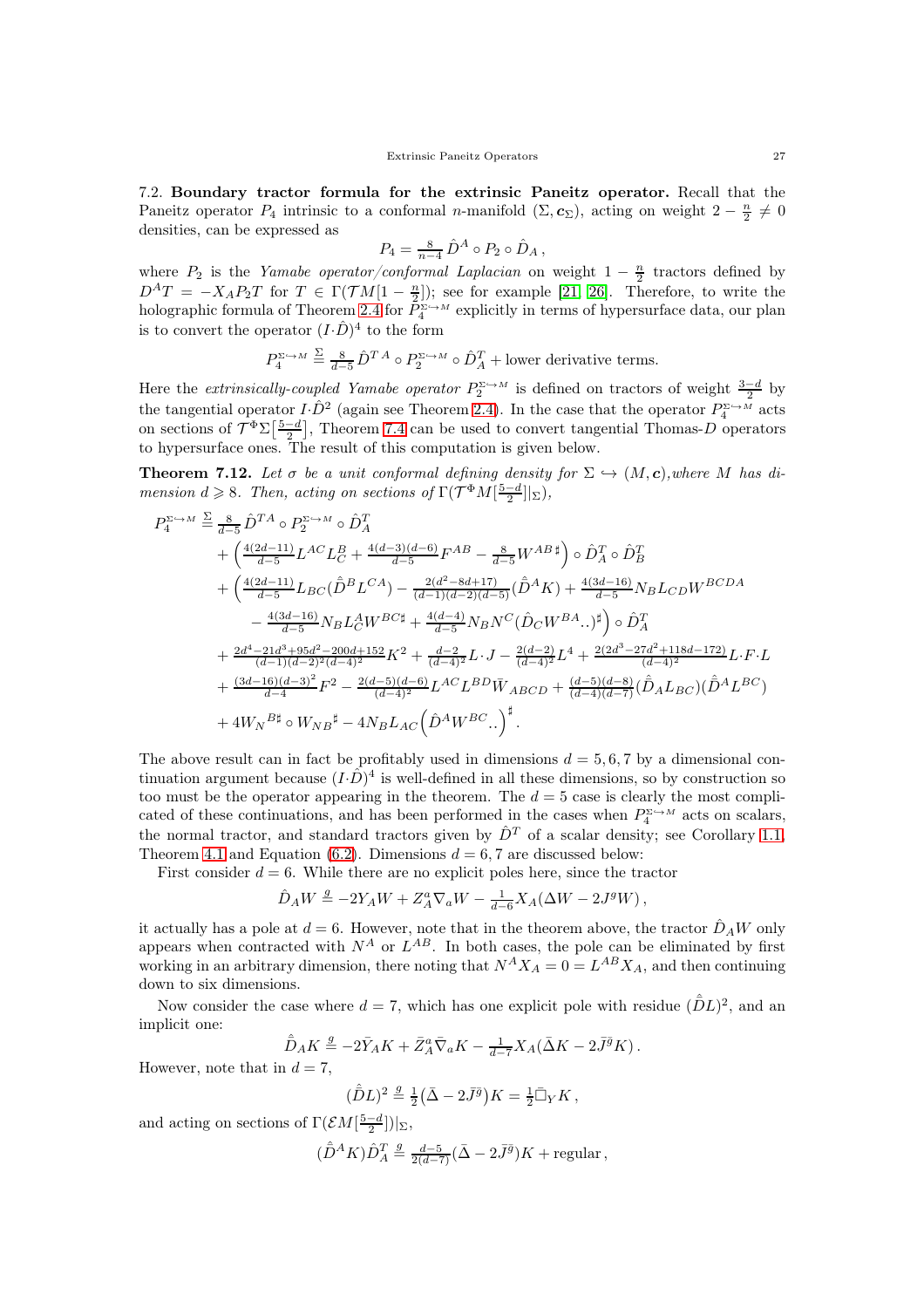where "regular" stands for terms that are regular in dimension  $d = 7$ . Therefore, away from  $d = 7$ 

$$
-\frac{2(d^2-8d+17)}{(d-1)(d-2)(d-5)}(\hat{\bar{D}}^AK)\hat{D}_A^T+\frac{(d-5)(d-8)}{(d-4)(d-7)}(\hat{\bar{D}}L)^2=\frac{d^3-7d^2+8d+8}{2(d-1)(d-2)(d-4)}(\bar{\Delta}-2\bar{J})K+\text{regular}\,.
$$

Thus, the operator  $P_4^{\Sigma \hookrightarrow M}$  can indeed be continued to seven dimensions.

Our next task is to prove the central Theorem [7.12.](#page-26-1) Note that the algorithm presented below can be used to decompose quite general tractor operators into tangential and higher transverse order pieces, the latter captured by powers of the  $I\cdot\overline{D}$  operator.

*Proof of Theorem [7.12.](#page-26-1)* As dictated by Theorem [2.4,](#page-9-0) we begin with the operator  $I \cdot \hat{D}^4$ , remembering that we will eventually restrict to the hypersurface  $\Sigma$ . Also, we are ultimately interested in this operator acting on tractors of weight  $\frac{5-d}{2}$ . However, to begin with we will take the weight to be arbitrary, equal to  $(h - d)/2$ , and such that denominators of the form  $h - k$  for certain k are avoided. Later we will employ a weight and dimension continuation argument. Note that all appearances of the operator  $\hat{D}$  in what follows are in fact well-defined even when  $h = 5$ . When problematic poles in the parameter h appear, we will draw the reader's attention to how these are handled.

Our strategy is to perform a series of manipulations converting the operator  $I \cdot \hat{D}^4$  to the operator  $\hat{D}_A^T \circ I \cdot \hat{D}^2 \circ \hat{D}^{T A}$  plus terms of lower transverse order. The transverse order of an operator measures the maximal number of normal derivatives; a detailed definition may be found in [\[6\]](#page-33-11). The first step is to note that  $I \cdot \hat{D} = \hat{D}_A \circ I^A$  (this follows by contracting the last identity in Lemma [7.5](#page-21-1) with the tractor metric and the fact that  $P_A{}^A = 0 = X_A P^{AB}$ ). Thus

$$
I \cdot \hat{D}^4 = \hat{D}_A \circ I^A I \cdot \hat{D}^2 \circ I^B \hat{D}_B.
$$

We would like to trade the explicit appearances of scale tractors  $I^A$  and  $I^B$  in the above display for an extension of the tractor first fundamental form  $I_{\text{ext}}^{AB} := h^{AB} - I^A I^B$ . For that we must first bring  $I^A$  and  $I^B$  together using Equation [\(7.6\)](#page-22-0), which gives

<span id="page-27-0"></span>
$$
I \cdot \hat{D}^4 \quad = \qquad \hat{D}_A \circ I \cdot \hat{D} \circ I^A I^B \circ I \cdot \hat{D} \circ \hat{D}_B + \mathcal{R}_1
$$

(7.34) 
$$
= -\hat{D}_A \circ I \cdot \hat{D} \circ I_{\text{ext}}^{AB} \circ I \cdot \hat{D} \circ \hat{D}_B + \mathcal{R}_2.
$$

Here  $\mathcal{R}_1:=\hat D_A\circ [I^A,I\cdot\hat D]\circ I\cdot\hat D\circ I^B\hat D_B+\hat D_A\circ I\cdot\hat D\circ I^A\circ [I\cdot\hat D,I^B]\circ\hat D_B$  has transverse order no more than three—see Equation [\(7.6\)](#page-22-0). The second remainder term  $\mathcal{R}_2 := \mathcal{R}_1 + \hat{D}_A \circ I \cdot \hat{D}^2 \circ \hat{D}^A$ also has transverse order no more than three which can be verified using the identity  $\hat{D}_A\hat{D}^A=0$ and Proposition [\(7.8\)](#page-22-5), which shows that the commutator of a pair of Thomas-D operators has transverse order one. Later, to simplify  $\mathcal{R}_2$ , we will apply Equation [\(7.33\)](#page-25-0). We will also handle lower transverse order remainder terms later.

We employ the identity

$$
I_{\rm ext}^{AD}=I_{\rm ext}^{AB}h_{BC}I_{\rm ext}^{CD}+\mathcal{O}(\sigma^d)\,,
$$

to produce a pair of extensions of the tractor first fundamental form. (Also observe from Equa-tion [\(7.1\)](#page-21-3) that  $I_{AB}\hat{D}^B$  is very nearly  $\hat{D}_A^T$ .) We then use Equation [\(7.6\)](#page-22-0) and Lemma [7.5](#page-21-1) to rewrite Equation [\(7.34\)](#page-27-0) as

$$
I\cdot \hat{D}^4 = -I_{\text{ext}}^{AB} \hat{D}_B \circ I\cdot \hat{D}^2 \circ I_{AC}^{\text{ext}} \hat{D}^C + \mathcal{R}_3.
$$

Similar arguments to above show that the latest remainder  $\mathcal{R}_3$  still has transverse order at most three. Using Equation [\(7.1\)](#page-21-3), note that  $\hat{D}_A^T = I_{AB}^{\text{ext}} \hat{D}^B + \frac{1}{d+2w-3} X_A I \cdot \hat{D}^2$ . Note that we encounter no poles applying this identity to the above display when  $h = 5$ . This maneuver produces

<span id="page-27-1"></span>
$$
(7.35) \quad I \cdot \hat{D}^4 = -\hat{D}_A^T \circ I \cdot \hat{D}^2 \circ \hat{D}^{T A} + \frac{1}{h-3} \hat{D}_A^T \circ I \cdot \hat{D}^2 \circ X_A I \cdot \hat{D}^2 + \frac{1}{h-9} X_A I \cdot \hat{D}^4 \circ \hat{D}^{T A} - \frac{1}{(h-3)(h-9)} X_A I \cdot \hat{D}^4 \circ X^A I \cdot \hat{D}^2 + \mathcal{R}_3 \, .
$$

Applying identities from Lemma [7.11,](#page-23-0) for the second, third, and fourth terms on the right hand side above, we find

$$
\hat{X}^{A}I \cdot \hat{D}^{4} \circ D_{A}^{T} = \frac{h(h-7)(h-d-8)}{2(h-3)(h-4)} I \cdot \hat{D}^{4} + \cdots,
$$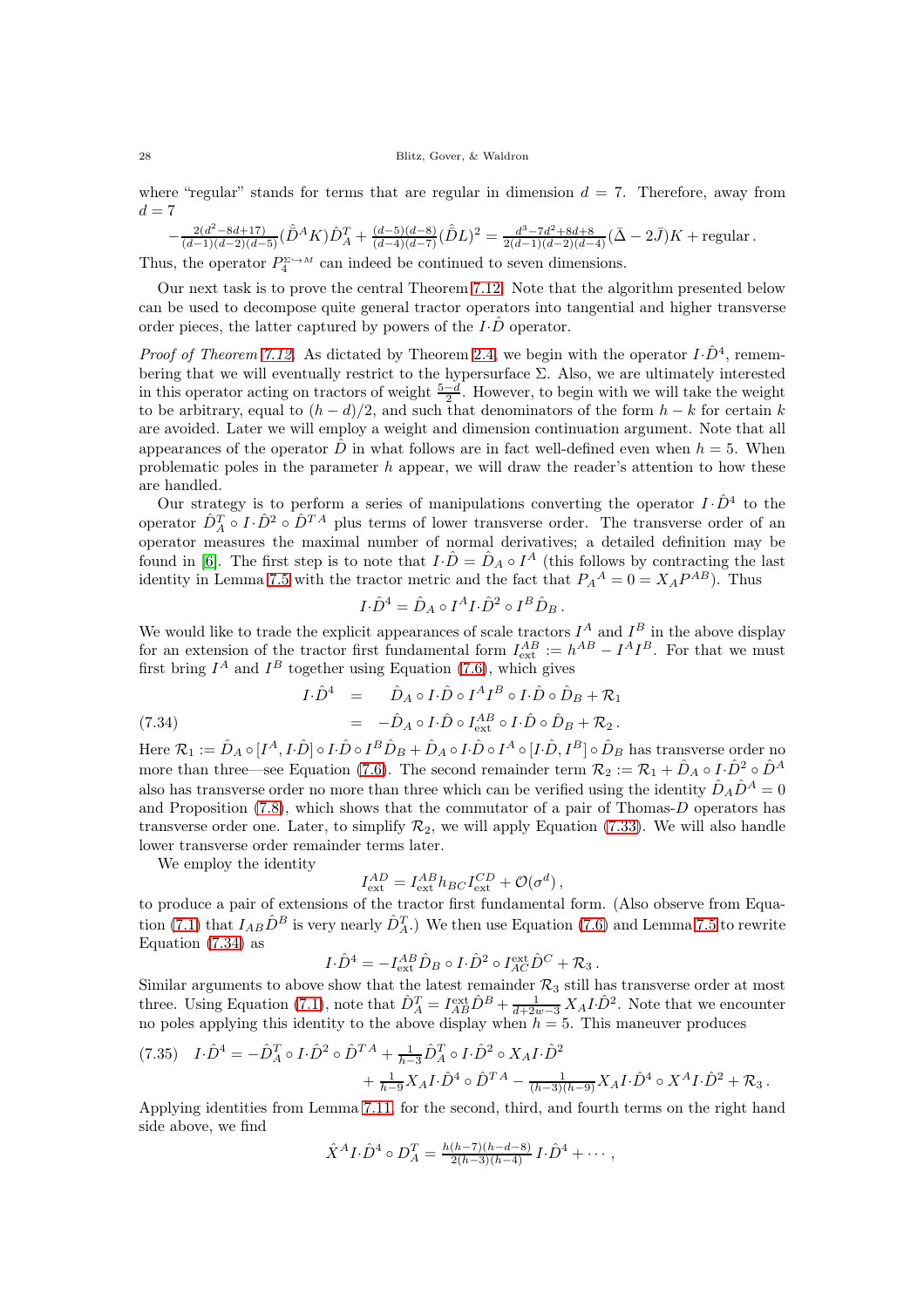Extrinsic Paneitz Operators 29

$$
\hat{D}_A^T \circ I \cdot \hat{D}^2 \circ X^A I \cdot \hat{D}^2 = \frac{(h-5)(h-6)(h+d-10)}{2(h-4)(h-9)} I \cdot \hat{D}^4 + \cdots ,
$$
  

$$
X_A I \cdot \hat{D}^4 \circ X^A I \cdot \hat{D}^2 = -\frac{6(h-d-8)}{h-4} I \cdot \hat{D}^4 + \cdots ,
$$

where  $\cdots$  represents lower transverse order terms. Then, after collecting all the terms in Equa-tion [\(7.35\)](#page-27-1) containing  $I \cdot \hat{D}^4$  on the left hand side, we have

$$
\tfrac{(2h-9)(h+d-10)}{(h-3)(h-4)(h-9)}\,I\!\cdot\!\hat{D}^4 = -\hat{D}^T_A\circ I\!\cdot\!\hat{D}^2\circ\hat{D}^{T\,A} + {\mathcal R}_4\,.
$$

When  $h = 5$ , the coefficient on the left hand side is  $-\frac{d-5}{8}$ . Moreover, at that value of h the operator  $I \cdot \hat{D}^2$  in the first term on the right hand side acts on tractors of weight  $1-\frac{d-1}{2}$ , in which case it is tangential and equals  $P_2^{\Sigma \hookrightarrow M}$ . Therefore we have established that

$$
P_4^{\Sigma \hookrightarrow M} \stackrel{\Sigma}{=} \frac{8}{d-5} \left( \hat{D}_{\Sigma}^{TA} \circ P_2^{\Sigma \hookrightarrow M} \circ \hat{D}_{\Sigma A}^T - \mathcal{R} \right).
$$

It remains to compute the operator R by evaluating  $\mathcal{R}_4$  along  $\Sigma$  in the limit  $h \to 5$ .

We must therefore now discuss the poles in  $\mathcal{R}_4$ . The issue is that we cannot use Equation [\(7.1\)](#page-21-3) to convert the operator  $\hat{D}$  to  $\hat{D}^T$  when acting on tractors of weight  $1 - \frac{d-1}{2}$ . However, since we know that the limit  $h \to 5$  of the operator  $I \cdot \hat{D}^4$  is well-defined, we may employ Equation [\(7.1\)](#page-21-3) at general weights and apply a limiting procedure at the end of our calculations.

Returning to  $\mathcal{R}$ , we first apply Lemma [7.33](#page-25-0) to simplify the term  $\hat{D}_A I \cdot \hat{D}^2 \hat{D}^A$  in  $\mathcal{R}_4$ . To compute  $\mathcal{R}_4$ , we employ an algorithm whose starting point  $\mathcal{R}_4$  is an operator of transverse order no more than three, that acts on an arbitrary weight tractors, and is evaluated along  $\Sigma$ . Moreover,  $\mathcal{R}_4$  is expressed as a sum of words (each of which has transverse order no more than three) composed of operator-valued letters in the alphabet given by the scale  $\sigma$ , the scale tractor I, the canonical tractor  $X$ , the Thomas- $D$  operator, the W tractor, the Thomas- $D$  operator acting on any of the other letters (possibly multiple times), and rational functions of h. Note that the tractor identities derived so far can be used to simplify these words, e.g.,  $X^A \circ (\hat{D}_A I_B) = 0$ . Our algorithm manipulates such words and letters. We also introduce the distinguished letter

 $\hat{y} := -I \cdot \hat{D}$ .

The aim of the algorithm is to iteratively convert any word of transverse order  $\ell$  into the form

$$
\mathsf{Op} \circ \hat{y}^{\ell} \circ f(\mathsf{h}) + \cdots,
$$

where the terms  $\cdots$  have transverse order lower than  $\ell$  and  $f(h)$  is some rational function of the operator h. Here  $\mathsf{Op}$  is some tangential operator that may involve an additional letter  $\hat{D}^T$ . Let us first sketch main ideas of the algorithm:

Step 0 of the algorithm takes any word containing rational functions of h and rewrites those words by shifting these operators to the right end of the word. Then, it applies a simplificationtype procedure. While in principle, this simplification is not necessary for the algorithm to achieve the goal desired, it significantly reduces computational complexity in the implementation in the attached documentation [\[7\]](#page-33-30). This step will be repeated after each of the following steps.

Step 1 takes any word ending in  $f_1(h)$  and rewrites it in the order

$$
U_1^{\Theta_1} \cdots \circ T_1^{\Phi_1 \sharp} \cdots \circ \hat{D}_{A_1}^T \cdots \circ \hat{D}_{B_1} \cdots \circ \hat{y}^{\ell} \circ f_2(\mathsf{h})\,,
$$

 $\{U_i^{\Theta_i}\}\$  some set of multiplicative letters (acting by tensor multiplication by a tractor),  $\{T_j^{\Phi_j \sharp}\}\$ some set of tractor-valued tractor-endomorphism letters, and  $f_2(h)$  some possibly new rational function of the letter h.

Step 2 prepares to combine pairs of letters  $I^A$  and  $\hat{D}_A$  into  $-\hat{y}$  by commuting the corresponding I's to the right of the multiplicative letters, the tractor-valued tractor endomorphisms, and the tangential Thomas-D operators. That is, words containing  $I^A$  and  $\hat{D}_A$  are manipulated to take the form

$$
U_1^{\Theta_1} \cdots \circ T_1^{\Phi_1 \sharp} \cdots \circ \hat{D}_{A_1}^T \cdots \circ I^{B_k} \circ \hat{D}_{B_1} \cdots \hat{D}_{B_k} \cdots \circ \hat{y}^{\ell} \circ f(\mathsf{h}).
$$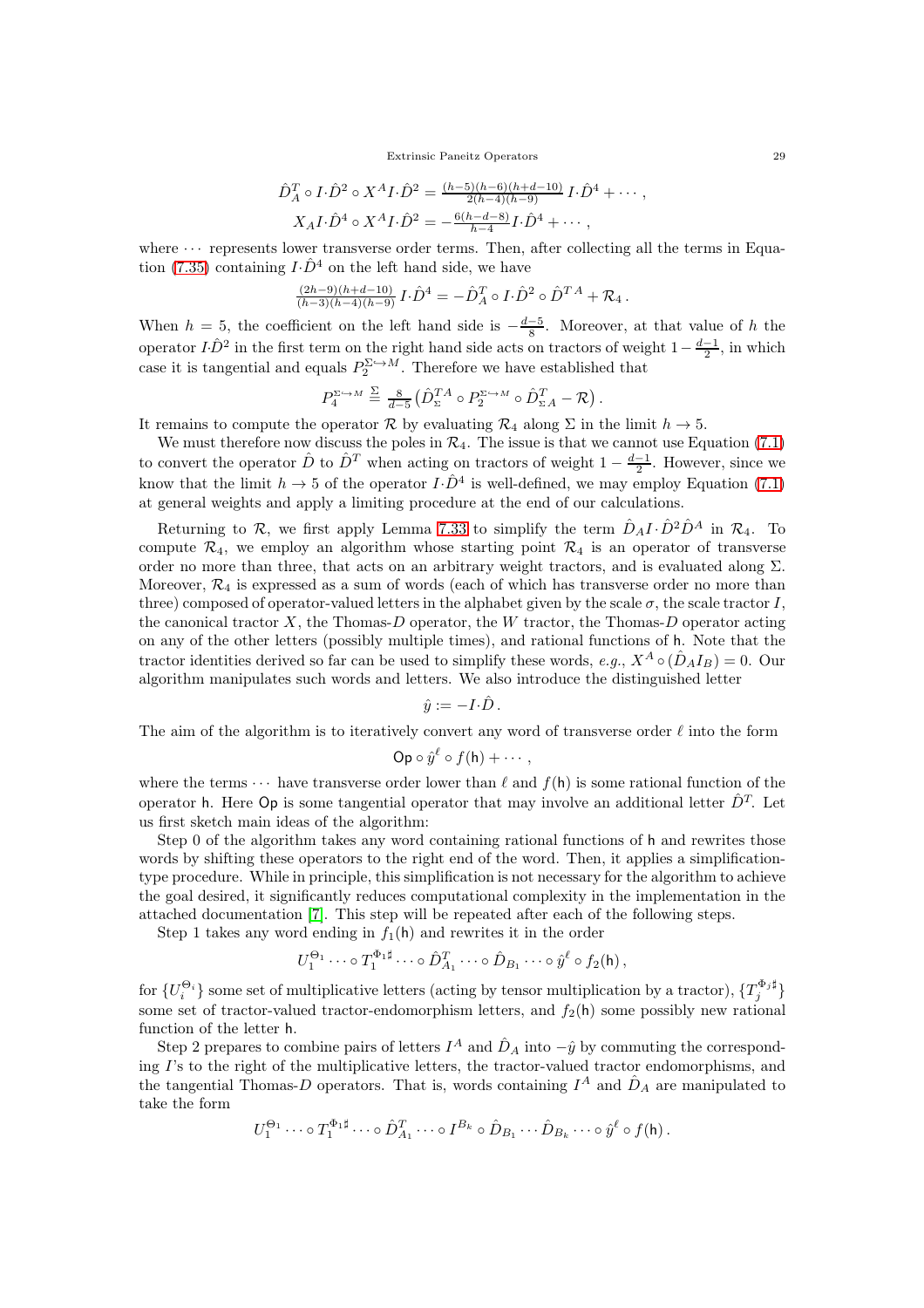Step 3 applies the tractor lemmas above to push every  $I^{B_k}$  past Thomas-D operators with different indices until it is left-adjacent to its corresponding  $\hat{D}_{B_k}$ , and then combines these terms to form  $-\hat{y}$ .

Step 4 reapplies Step 1 (so that this newly formed  $\hat{y}$  letter is commuted to the right), leaving us with words of the form

$$
U_1^{\Theta_1} \cdots \circ T_1^{\Phi_1 \sharp} \cdots \circ \hat{D}_{A_1}^T \cdots \circ \hat{D}_{B_1} \cdots \circ \hat{y}^{\ell} \circ f(\mathsf{h})\,,
$$

where no letter  $U_i^{\Theta_i}$  is a letter  $I^{B_i}$  with corresponding letter  $\hat{D}_{B_i}$ .

Step 5 rewrites  $\hat{D}_{B_1}$  (which by the previous step has no corresponding  $I^{B_1}$ ) in terms of the tangential Thomas-D operator,  $\hat{D}_{B_1}^T$ .

Step 6 repeats the previous five steps so long as any letters  $\hat{D}$  remain. The output of the algorithm is a linear combination of words of the form

$$
U_1^{\Theta_1} \cdots \circ T_1^{\Phi_1 \sharp} \cdots \circ \hat{D}_{A_1}^T \cdots \circ I \cdot \hat{D}^{\ell} \circ f(\mathsf{h})\,.
$$

We now present the algorithm in full detail.

Step 0:

- **Step 0a:** For every letter pair of an operator  $f(h)$  and some tractor-valued opera- $\text{tor } T: \Gamma(\mathcal{T}^\Phi M[w]) \to \Gamma(\mathcal{T}^\Theta M[w']) \text{ with "operator weight" } w'-w \text{, replace } f(\mathsf{h}) \circ T^\Theta_\Phi$ by  $T^{\Theta}_{\Phi} \circ f(\mathsf{h} + 2(w' - w)).$
- Step 0b: For any word beginning with multiplicative letters, combine those letters to reduce complexity using the definitions found in [7.2,](#page-20-2) the Leibniz failure [7.1,](#page-20-3) and Lemmas [7.5](#page-21-1) and [7.7.](#page-21-2) For example, one may write  $X_A(\hat{D}^B \hat{D}^C I^A) = -P^{BC}$ or  $I_A P^{AB} = -\frac{1}{d-2} K X^B$ .
- Step 1: Repeat the following sub-steps until a full iteration leaves the expression unchanged (i.e., "repeat until termination"):

**Step 1a:** Rewrite all two-letter pairs  $I^A \circ \hat{D}_A$  as  $-\hat{y}$ .

- **Step 1b:** Rewrite every instance of the letter combination  $[\hat{D}_A, \hat{D}_B]$  following Proposition [7.8.](#page-22-5)
- **Step 1c:** Repeat until termination: For every letter of the form  $T^{\Phi \sharp}$  and every multiplicative letter  $U^{\Theta} \in \Gamma(\mathcal{T}^{\Theta}M[w])$ , rewrite pairs  $T^{\Phi\sharp} \circ U^{\Theta}$  as

$$
(T^{\Phi\sharp}U^{\Theta}) + U^{\Theta} \circ T^{\Phi\sharp}.
$$

**Step 1d:** Repeat until termination: For some operators  $Op_1$ ,  $Op_2$ , and  $Op_3$ , apply Proposition [7.1](#page-20-3) and Lemmas [7.7](#page-21-2) and [7.9](#page-22-6) to write all words of the form  $\mathsf{Op}_1 \circ \hat{y} \circ \mathsf{Op}_2 \circ \hat{y}^\ell$ as

$$
\mathsf{Op}_1 \circ \mathsf{Op}_2 \circ \hat{y}^{\ell+1} + \mathsf{Op}_3 \circ \hat{y}^{\ell}.
$$

By construction  $\mathsf{Op}_3$  has fewer  $\hat{y}$ 's (including pairs  $I^A \circ \hat{D}_A$ ) in it than the operator  $\mathsf{Op}_1 \circ \mathsf{Op}_2$ . Then apply Step 0.

**Step 1e:** Repeat until termination: For any operators  $Op_1$ ,  $Op_2$  (where  $Op_2$  does not contain the letter  $\hat{D}$ ), and  $\mathsf{Op}_3$ , apply Proposition [7.1](#page-20-3) and Lemmas [7.5](#page-21-1) and [7.9](#page-22-6) to write all words of the form  $\mathsf{Op}_1 \circ \hat{D}^{A_1} \circ \mathsf{Op}_2 \circ \hat{D}^{A_2} \cdots \hat{D}^{A_k} \circ \hat{y}^\ell$  as

$$
\mathsf{Op}_1 \circ \mathsf{Op}_2 \circ \hat{D}^{A_1} \cdots \hat{D}^{A_k} \circ \hat{y}^{\ell} + \mathsf{Op}_3 \circ \hat{D}^{A_2} \cdots \hat{D}^{A_k} \circ \hat{y}^{\ell}.
$$

By construction  $\mathsf{Op}_3$  has no more operators  $\hat{D}$  in it than the operator  $\mathsf{Op}_1$ . Then apply Step 0.

Step 1f: Repeat until termination: Use Proposition [7.1](#page-20-3) and Lemmas [7.5](#page-21-1) and [7.7,](#page-21-2) for every combination of letters  $\hat{D}^T \circ I$  to the left of every appearance of  $\hat{D}$  or  $\hat{y}$ , to faithfully replace it with

$$
I \circ \hat{D}^T + \mathsf{Op}_1^T.
$$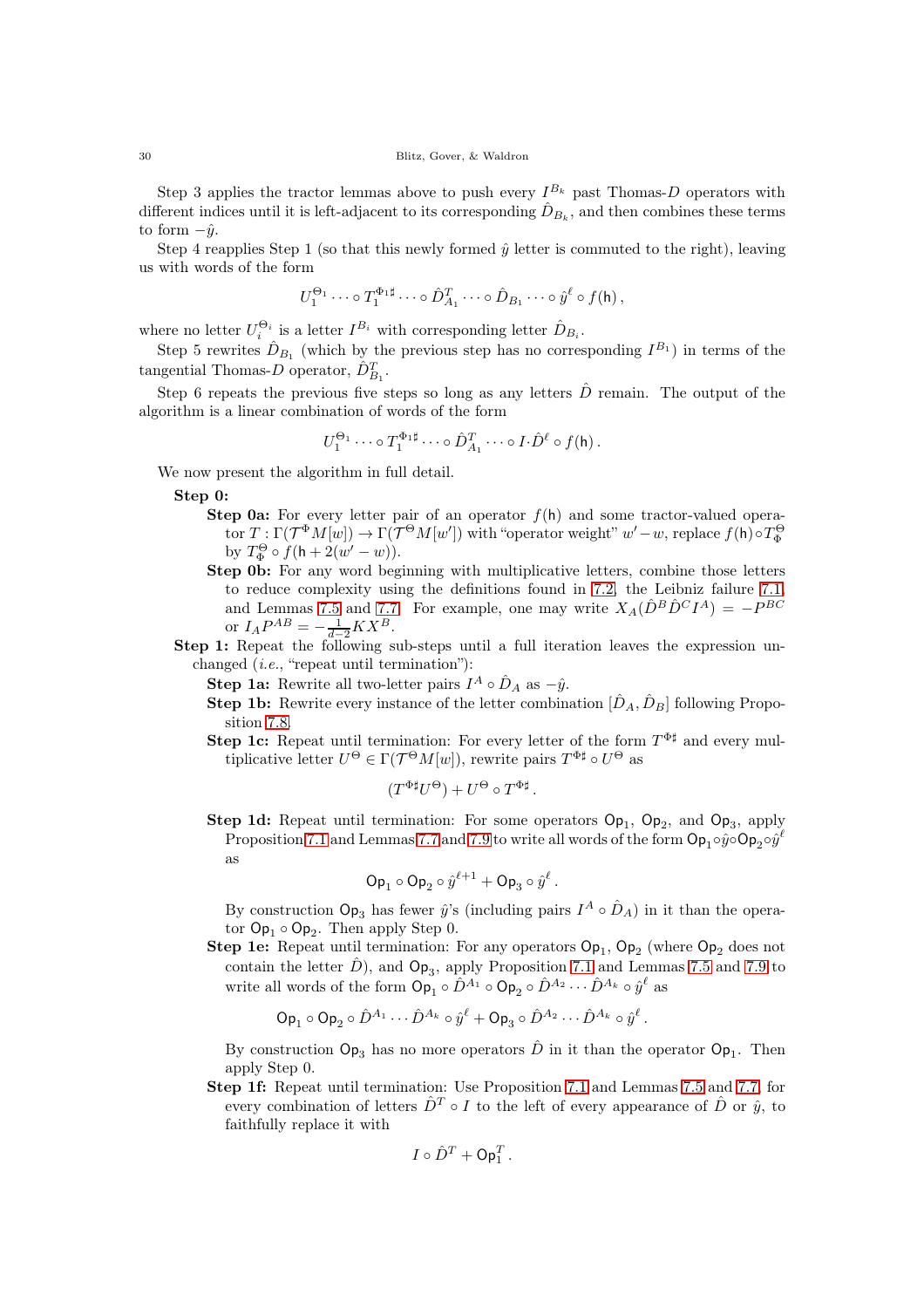By construction the operator  $\mathsf{Op}_1^T$  is tangential. Similarly, for every combination of letters  $\hat{D}^T \circ X$ , replace it with

$$
X\circ \hat{D}^T + \mathsf{Op}_2^T.
$$

Again the operator  $\mathsf{Op}_2^T$  must be tangential. Apply similar identities to letters of the form  $\hat{D}^T \circ U^{\Phi}$  where  $U^{\Phi}$  is a multiplicative letter. Then apply Step 0.

**Step 2:** Repeat until every word containing at least one pair  $I^A \circ \mathsf{Op} \circ \hat{D}_A$  is written as  $\mathsf{Op}' \circ I^{A_k} \circ \hat{D}_{A_1} \cdots \hat{D}_{A_k}$ , where  $\mathsf{Op}$  and  $\mathsf{Op}'$  are some combination of letters:

**Step 2a:** For some operators  $\mathsf{Op}_1$  and  $\mathsf{Op}_2$ , and for every multiplicative letter  $U^{\Theta} \in$  $\Gamma(\mathcal{T}^{\Theta} M[w])$ , rewrite every word of the form  $\mathsf{Op}_1 \circ I^A \circ U^{\Phi} \circ \mathsf{Op}_2$  as

$$
\mathsf{Op}_1 \circ U^{\Phi} \circ I^A \circ \mathsf{Op}_2.
$$

Step 2b: For some operators  $Op_1$ ,  $Op_2$ , and  $Op_3$ , and for each tractor-valued tractorendomorphism letter  $T^{\Phi \sharp}$ , rewrite every word of the form  $\mathsf{Op}_1 \circ I^A \circ T^{\Phi \sharp} \circ \mathsf{Op}_2 \circ$  $\hat{D}_A \circ \mathsf{Op}_3$  as

$$
\operatorname{Op}_1\circ T^{\Phi\sharp}\circ I^A\circ \operatorname{Op}_2\circ \hat D_A\circ \operatorname{Op}_3-\operatorname{Op}_1\circ T^{\Phi A}{}_{B}I^B\circ \operatorname{Op}_2\circ \hat D_A\circ \operatorname{Op}_3.
$$

**Step 2c:** For some operators  $Op_1$ ,  $Op_2$ , and  $Op_3$ , apply Lemmas [7.5](#page-21-1) and [7.7](#page-21-2) as well as the definition of  $\hat{D}^T$  in Definition [7.2](#page-20-2) to rewrite every word of the form  $\mathsf{Op}_1 \circ$  $I^A\circ \hat{D}^T\circ {\sf Op}_2\circ \hat{D}_A\circ {\sf Op}_3$  as

$$
\mathrm{Op}_1\circ \hat{D}^T\circ I^A\circ \mathrm{Op}_2\circ \hat{D}_A\circ \mathrm{Op}_3 + \mathrm{Op}_A'\circ \mathrm{Op}_2\circ \hat{D}^A\circ \mathrm{Op}_3\,,
$$

for some  $\mathsf{Op}'_A$  that does not contain the letter  $I^A$ . This step is designed to only move I's to the right when they can be contracted on to  $\hat{D}$ 's. Apply Step 0.

**Step 3:** Repeat until each word has one fewer (or zero) pair(s) of letters  $I^{A_i}$  and  $\hat{D}_{A_i}$ . For some operators  $\mathsf{Op}_1$  and  $\mathsf{Op}_2$ , apply Proposition [7.1](#page-20-3) and Lemma [7.5](#page-21-1) to rewrite every word of the form  $\mathsf{Op}_1 \circ I_{A_i} \circ \hat{D}^{A_1} \cdots \hat{D}^{A_i} \cdots \hat{D}^{A_k} \circ \hat{y}^{\ell}$  as

$$
-{\sf Op}_1\circ\hat{D}^{A_1}\cdots\hat{y}\cdots\hat{D}^{A_k}\circ\hat{y}^\ell+{\sf Op}_2\circ\hat{y}^\ell\,,
$$

where  $\mathsf{Op}_2$  is some operator that does not contain  $I_{A_i}$ . Apply Step 0. Step 4: Reapply Step 1.

**Step 5:** In any given word, by virtue of Proposition [7.3,](#page-21-4) rewrite the left-most letter  $\hat{D}_A$ as  $\hat{D}_A^T - I_A \circ \hat{y} - X_A \circ \hat{y}^2 \circ \frac{1}{h-3}$ .

**Step 6:** If any word contains the letter  $\hat{D}$ , repeat Steps 0 through 5.

The remainder of the calculation amounts to rewriting combinations of non-derivative letters

$$
U_1^{\Theta_1} \cdots \circ T_1^{\Phi_1 \sharp} \cdots
$$

in terms of hypersurface tractors via holographic formulæ. This process is generally tedious and relies on dozens of identities arising from the Leibniz failure (both on the hypersurface and in the ambient space), Lemma [7.5](#page-21-1) (and its direct application to the hypersurface operator  $\bar{D}$ ), Lemma [7.7,](#page-21-2) and the Gauss-Thomas formula [\(7.4\)](#page-21-0). Some of these identities can be found in [\[6\]](#page-33-11). Finally, we can take the limit  $h \to 5$  to resolve R. This entire procedure was implemented using FORM in the file

## anc/General-tensor/Paneitz-tensor-algorithm2.frm.

That the proposed algorithm here terminates requires no proof, since we explicitly verified that six iterations suffices. The result obtained from this computation is below:

$$
-\frac{8}{d-5}\mathcal{R} = +\left(\frac{4(2d-11)}{d-5}L^{AC}L_{C}^{B} + \frac{4(d-3)(d-6)}{d-5}F^{AB} - \frac{8}{d-5}W^{AB}^{\dagger}\right) \circ \hat{D}_{A}^{T} \circ \hat{D}_{B}^{T} + \left(\frac{4(2d-11)}{d-5}L_{BC}(\hat{D}^{B}L^{CA}) - \frac{2(d^{2}-8d+17)}{(d-1)(d-2)(d-5)}(\hat{D}^{A}K) + \frac{4(3d-16)}{d-5}N_{B}L_{CD}W^{BCDA} \right) - \frac{4(3d-16)}{d-5}N_{B}L_{C}^{A}W^{BC\sharp} + \frac{4(d-4)}{d-5}N_{B}N^{C}(\hat{D}_{C}W^{BA}.)^{\sharp}\right) \circ \hat{D}_{A}^{T}
$$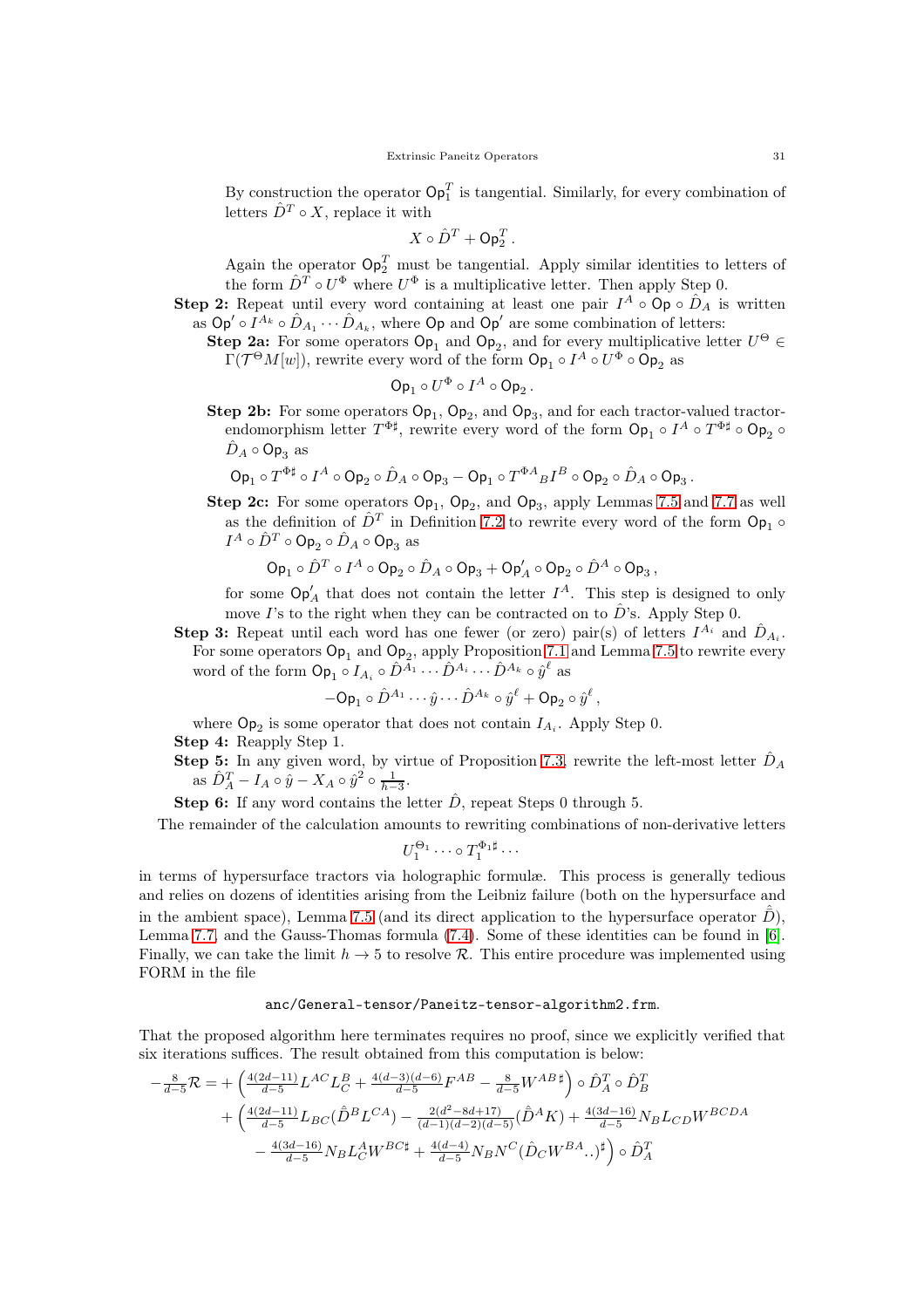32 Blitz, Gover, & Waldron

$$
+\frac{2d^4-21d^3+95d^2-200d+152}{(d-1)(d-2)^2(d-4)^2}K^2+\frac{d-2}{(d-4)^2}L\cdot J-\frac{2(d-2)}{(d-4)^2}L^4+\frac{2(2d^3-27d^2+118d-172)}{(d-4)^2}L\cdot F\cdot L\\+\frac{(3d-16)(d-3)^2}{d-4}F^2-\frac{2(d-5)(d-6)}{(d-4)^2}L^{AC}L^{BD}\bar{W}_{ABCD}+\frac{(d-5)(d-8)}{(d-4)(d-7)}(\hat{D}_AL_{BC})(\hat{D}^AL_{BC})\\+4W_N^{B\sharp}\circ W_{NB}{}^{\sharp}-4N_BL_{AC}\left(\hat{D}^AW^{BC}..\right)^{\sharp}.
$$

The above expression for R contains operators of the type  $W^A \circ \hat{D}_A^T \circ \hat{D}_B^T$  which, strictly, are not defined. However, because  $\mathcal{W}^A \circ X_A = 0$ , as discussed earlier, we have used use the notation  $\hat{D}^T$ for the left-most Thomas-D operator. This completes the proof.

# <span id="page-31-0"></span>7.3. Proofs of Results [1.1,](#page-3-0) [4.1](#page-15-0)[,5.1,](#page-17-2) [5.2,](#page-17-3) and [6.2.](#page-19-1)

Proof of Corollary [1.1.](#page-3-0) The proof mainly amounts to an application of Theorem [7.12.](#page-26-1) Because the operator acts on scalar densities, we may use Theorem [7.4](#page-21-0) to convert operators  $\hat{D}^T$  to  $\hat{\bar{D}}$  plus lower order terms. The proof then splits into two separate computations. The first expresses  $\hat{\bar{D}}^A \circ$  $P_2^{\Sigma \hookrightarrow M} \circ \hat{D}_A$  in terms of Riemannian operators, while the second similarly handles the subleading terms. The entire computation is carried out in FORM: the first computation can be found in the file

## anc/Paneitz-scalar/DbID2Db-scalar.frm

and the second in

# anc/Paneitz-scalar/Paneitz-scalar-Riemannian.frm.

The final step uses Equation [\(2.4\)](#page-11-3) to rewrite  $\mathring{IV}_{ab}$  in terms of  $C^{\top}_{\hat{n}(ab)}$  in order that the result can be continued to  $d = 5$  (and subsequently used in Theorem [1.2\)](#page-4-3). Well-definedness of the final result in  $d = 5$  can be established by inspection.

Proof of Theorem [4.1.](#page-15-0) As in Corollary [1.1,](#page-3-0) this theorem is also an application of Theorem [7.12.](#page-26-1) Note that the normal tractor has weight zero in all dimensions, while the  $P_4^{\Sigma \hookrightarrow M}$  acts on tractors of weight  $\frac{5-d}{2}$ . Moreover, to use Theorem [7.12](#page-26-1) in five dimensions we must compute in general d and then continue to  $d = 5$ . Thus we introduce a scalar density  $\tau$  of weight  $\frac{5-d}{2}$  and instead compute  $P_4^{\Sigma \hookrightarrow M}(N^A \tau)$ , continue to  $d=5$ , and thereafter set  $\tau$  to unity. Similarly to the previous proof, handling the term  $\hat{D}^{T}{}^B \circ P_2^{\Sigma \to M} \circ \hat{D}_B^T(N^A \tau)$  term is challenging. It is computed in the FORM file

## anc/Paneitz-N/DtID2Dt-N.frm

The remainder of the computation is performed by the file

anc/Paneitz-N/Paneitz-N-Riemannian.frm

Finally, we again write  $\mathring{IV}_{ab}$  in terms of  $C_{\hat{n}(ab)}^{\top}$  so that the result is well-defined in  $d=5$ .  $\Box$ 

Proof of Lemma [5.1.](#page-17-2) This calculation is a significant exercise in Riemannian hypersurface geometry. We use three facts: First, acting on a weight  $w \neq 1 - \frac{d}{2}$  tractor, the operator  $I \cdot \hat{D}$  is given by

$$
I \cdot \hat{D} \stackrel{g}{=} \nabla_n + w\rho - \frac{s}{d+2w-2}(\Delta + wJ).
$$

Second, written in terms of the canonical extension  $\mathring{\rm{I}}_{ab}^{\text{e}} = Z_a^A Z_b^B P_{AB}$ , we have that  $K^{\text{e}} = (\mathring{\rm{I}}^{\text{e}})^2$ . Third, this canonical extension can be written as  $\mathring{\rm H}_{ab}^{\rm e} = \nabla_a n_b + sP_{ab} + \rho g_{ab}$  (see the discussion in [\[6\]](#page-33-11)). Using these facts, we can recast  $\ddot{K} = I \cdot \hat{D}^3 K^e$  as a Riemannian operator on tensors, at which point the problem reduces to standard (albeit lengthy) hypersurface calculations, carried out in the FORM program

## anc/Riemannian-identities/Kddd.frm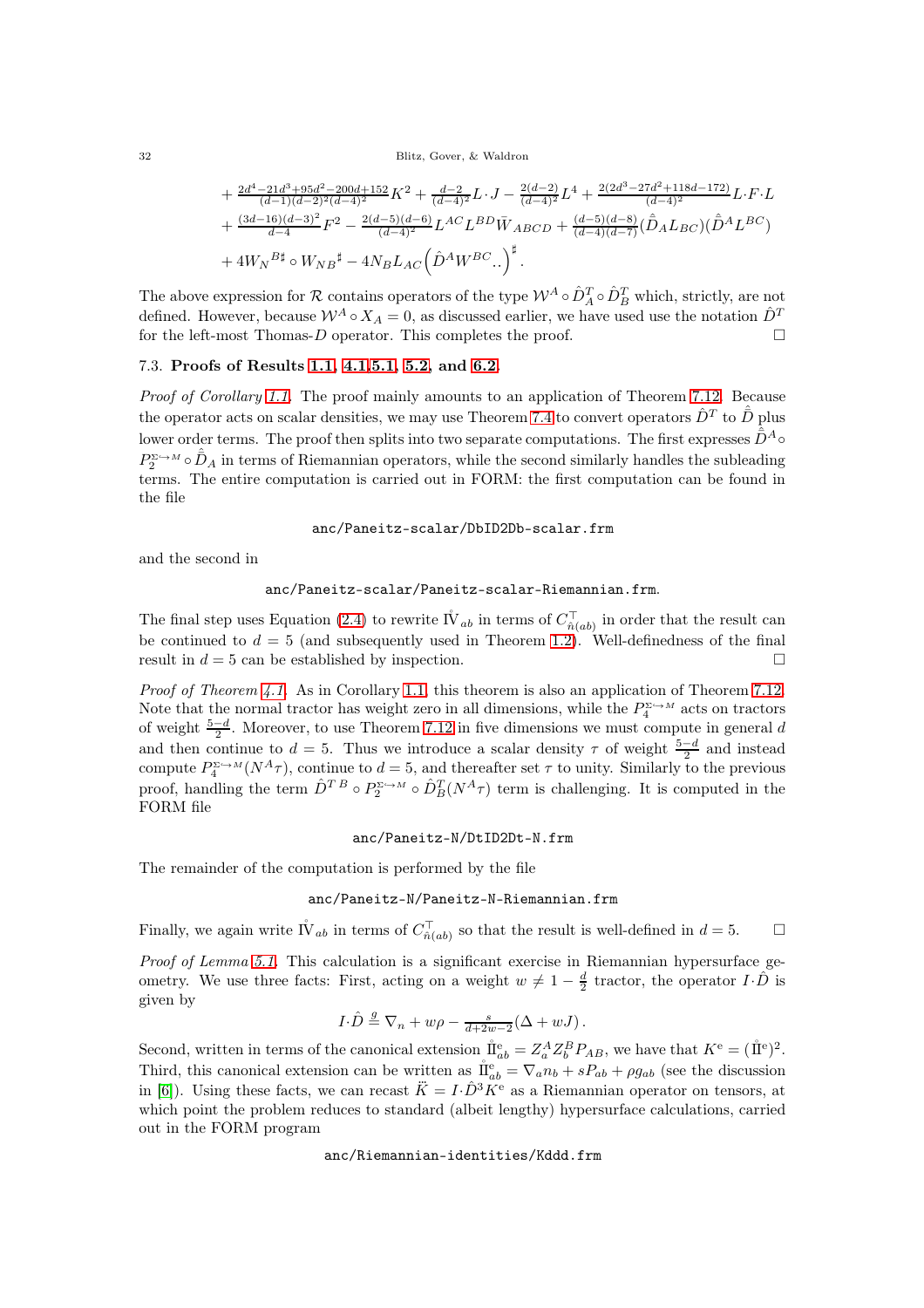In order to obtain a manifestly invariant result, we note that the operator  $L^{ab}$  given by

$$
\Gamma(\odot^2_\circ T^*\Sigma[4-d])\ni t\mapsto \bar\nabla\cdot\bar\nabla\cdot t+\bar P\cdot t\in\Gamma(\mathcal{E}\Sigma[-d])\,,
$$

described in [\[20\]](#page-33-17) can act on three independent structures appearing in  $\ddot{K}$ : namely,

$$
\mathring{\rm{1}}_{(ab)\circ}^3, 2\mathring{\rm{1}}_{(a}\cdot \mathring{F}_{b)\circ}, K\mathring{\rm{1}}_{ab} \in \Gamma(\odot_o^2 T^*\Sigma[4-d]).
$$

The conversion (in five dimensions) of the result to expressions involving the weight −1 densities  $L^{ab} \mathring{\rm II}^3_{(ab)\circ}$ ,  $2L^{ab}(\mathring{\rm II}_{(a}\cdot\mathring{F}_{b)\circ})$ , and  $L^{ab}(K\mathring{\rm II}_{ab})$  is also carried out in the above FORM file. The tractor expression  $W_{ABCN}^{\top} \hat{D}^{A} F^{BC}$  can be computed with standard tractor techniques and is also included in the above FORM computation.

*Proof of Theorem [5.2.](#page-17-3)* In the proof of Theorem [4.1](#page-15-0) above, we showed how to calculate  $P_4^{\Sigma \to M} N^A$ . As noted in Equation [\(5.1\)](#page-16-1), to calculate the obstruction density  $\mathcal{B}_{\Sigma}$ , we should first compute  $P_4^{\Sigma \hookrightarrow M} N^A - 3I \cdot \hat{D}^3(X^A K_e)$  and in turn

$$
\tfrac{1}{1440}(\bar{D}_A\circ \top)\big(P_4^{\Sigma\hookrightarrow M}N^A-3I\cdot \hat{D}^3(X^AK_{\mathrm{e}})\big)\,.
$$

To do so, we start with  $I \cdot \hat{D}^3(X^A K_e)$ , and employ a combination of the tractor and hypersurface calculi developed above. This is carried out in the FORM program

## anc/Paneitz-N/ID3xK.frm

Note that this computation involves  $\ddot{K}$  and thus requires Lemma [5.1.](#page-17-2) Combining this result with that for  $P_4^{\Sigma \hookrightarrow M} N^A$ , we can directly evaluate the obstruction; this is carried out in the FORM program

# anc/Paneitz-N/Obstruction-d5.frm

 $\Box$ 

*Proof of Theorem [6.2.](#page-19-1)* Because  $\Sigma$  is embedded as the conformal infinity of a Poincaré–Einstein structure  $(M, c)$ , from Theorem 1.8 of [\[6\]](#page-33-11), we have that  $\mathring{\rm{II}}_{ab} = \mathring{F}_{ab} = C_{\hat{n}(ab)}^{\top} = 0$ . Consequently, from Theorem 1.3 of the same,  $\hat{D}^T \stackrel{\Sigma}{=} \hat{D}$ . Note that another straightforward consequence is that  $C_{a\hat{n}\hat{n}} \stackrel{\Sigma}{=} B_{\hat{n}a} \stackrel{\Sigma}{=} 0$  (see [\[24,](#page-33-10) Proposition 4.3]), which implies that  $W_{NABC} \stackrel{\Sigma}{=} 0$ . Thus, to prove the theorem, from Equation [\(6.2\)](#page-19-2), it suffices to compute  $\hat{\bar{D}}^A \circ P_4^{\Sigma \hookrightarrow M} \circ \hat{D}_A$ . According to Theorem [7.12,](#page-26-1) in this case we have that

$$
P_4^{\Sigma \hookrightarrow M} \stackrel{\Sigma}{=} \frac{8}{d-5} \left( \hat{\bar{D}}^A \circ P_2^{\Sigma \hookrightarrow M} \circ \hat{\bar{D}}_A - W^{AB\sharp} \circ \hat{\bar{D}}_A \circ \hat{\bar{D}}_B + \frac{d-4}{2} N_B N^C (\hat{D}_C W^{BA} \dots )^{\sharp} \circ \hat{\bar{D}}_A \right).
$$

We explicitly compute the operator  $\hat{\bar{D}}^A \circ P_4^{\Sigma \hookrightarrow M} \circ \hat{D}_A$  using FORM to computing in dimension d, and then continue to  $d = 5$ . First, we compute

$$
(\hat{\bar{D}}^B \circ P_2^{\Sigma \hookrightarrow M} \circ \hat{\bar{D}}_B \circ \hat{\bar{D}}_A)f
$$

for  $f \in \Gamma(\mathcal{E} \Sigma[\frac{7-d}{2}])$  using the FORM file

# anc/P6/DbP2Db-Dbf.frm

We take the resulting expression and feed it into the following file which completes the calculation:

anc/P6/P6-PE.frm

This outputs the result displayed in the theorem.  $\Box$ 

#### <span id="page-32-0"></span>**ACKNOWLEDGEMENTS**

A.W. was also supported by a Simons Foundation Collaboration Grants for Mathematicians ID 317562 and 686131, and thanks the University of Auckland for warm hospitality. A.W. and A.R.G. gratefully acknowledge support from the Royal Society of New Zealand via Marsden Grants 16-UOA-051 and 19-UOA-008.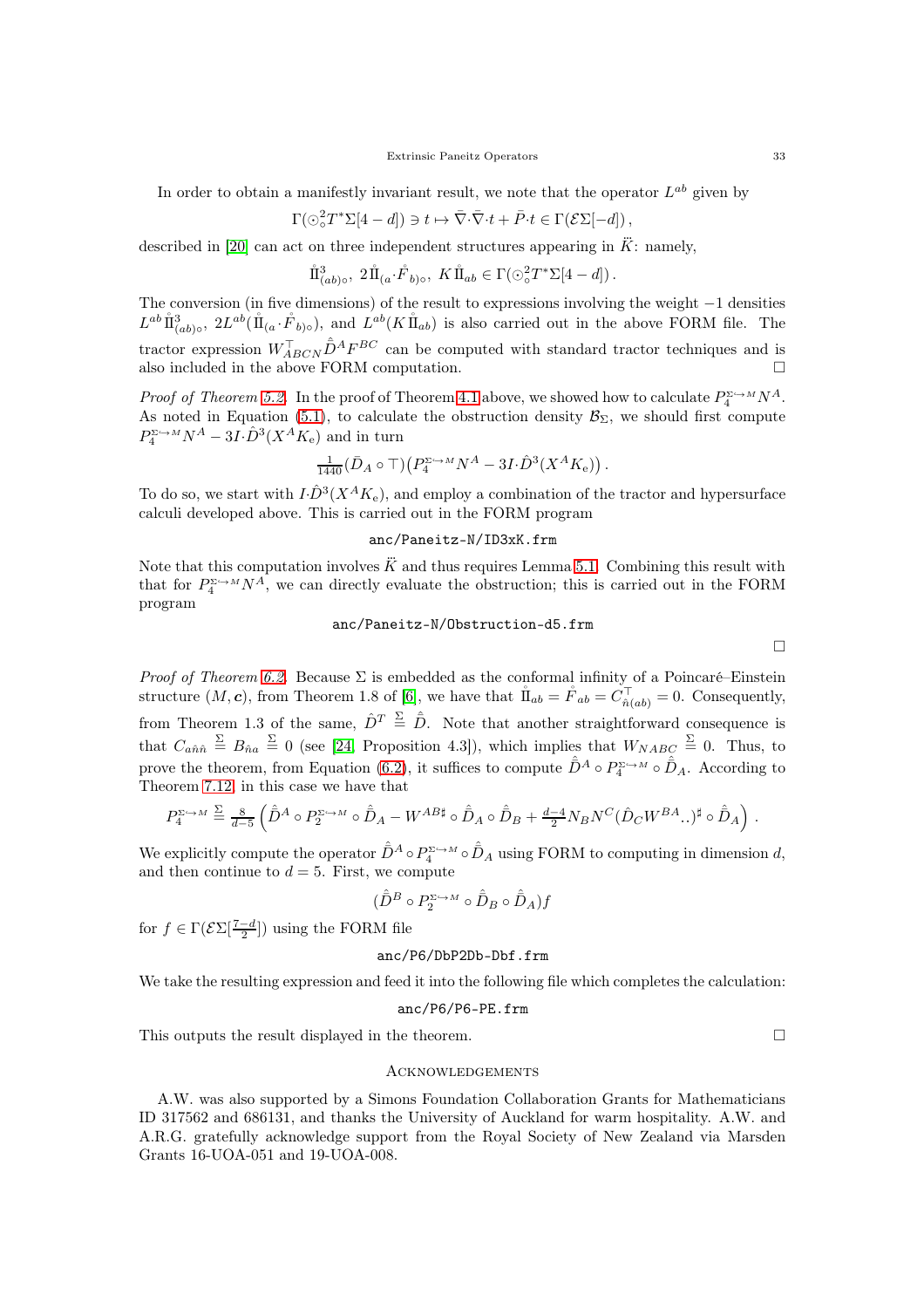#### 34 Blitz, Gover, & Waldron

### <span id="page-33-0"></span>**REFERENCES**

- <span id="page-33-12"></span>[1] L. Andersson, P. T. Chruściel, and H. Friedrich. On the regularity of solutions to the Yamabe equation and the existence of smooth hyperboloidal initial data for Einstein's field equations. Comm. Math. Phys., 149(3):587–612, 1992.
- <span id="page-33-24"></span>[2] C. Arias, A. R. Gover, A. Waldron. Conformal geometry of embedded manifolds with boundary from universal holographic formulæ. Adv. Math. 384: 107700-107775 (2021), arXiv:1906.01731.
- <span id="page-33-19"></span>[3] P. Aviles and R. C. McOwen. Complete conformal metrics with negative scalar curvature in compact Riemannian manifolds. Duke Math. J., 56(2):395–398, 1988.
- <span id="page-33-8"></span>[4] R. Bach. Zur Weylschen Relativitätstheorie und der Weylschen Erweiterung des Krümmungstensorbegriffs, Mathematische Zeitschrift 9: 110 (1921).
- <span id="page-33-16"></span>[5] T. N. Bailey, M. G. Eastwood, and A. R. Gover. T.'s structure bundle for conformal, projective and related structures. Rocky Mountain J. Math., 24(4):1191–1217, 1994.
- <span id="page-33-30"></span><span id="page-33-11"></span>[6] S. Blitz, A. R. Gover, and A. Waldron. Conformal fundamental forms and the asymptotically Poincaré– Einstein condition. arXiv:2107.10381.
- [7] See ancillary files included with this submission. Further documentation is in S. Blitz, A. Rod Gover, and A. Waldron, FORM documentation for Conformal fundamental forms and the asymptotically Poincaré–Einstein condition, included with submission [\[6\]](#page-33-11).
- <span id="page-33-7"></span>[8] T. P. Branson. Sharp inequalities, the functional determinant, and the complementary series, Trans. Amer. Math. Soc. 347: 3671–3742, 1995.
- <span id="page-33-25"></span>[9] T.P. Branson and A.R. Gover. Pontrjagin forms and invariant objects related to the Q-curvature. Comm. Cont. Math, 9: 335–358, (2007), arXiv:math/0511311.
- <span id="page-33-4"></span>[10] T. P. Branson, and A. R. Gover, Origins, applications and generalisations of the Q-curvature. Acta Appl. Math., 102: 131–146 2008.
- <span id="page-33-2"></span>[11] T.P. Branson and B. Ørsted. Explicit functional determinants in four dimensions, Proc. Amer. Math. Soc. 113, 669–682, 1991.
- <span id="page-33-27"></span>[12] 56822 (99j:53062) Reviewed D. M. J. Calderbank. Möbius structures and two-dimensional Einstein-Weyl geometry. J. Reine Angew. Math. 504: 37–53, 1998.
- <span id="page-33-6"></span><span id="page-33-5"></span>[13] S.-Y.A. Chang, Conformal invariants and partial differential equations. Bull. Am. Math. Soc. 42: 365–393, 2005.
- [14] S.-Y. A. Chang, M. Eastwood, B. Ørsted, Bent and P.C. Yang, What is Q-curvature?, Acta Appl. Math., 102: 119–125, 2008.
- <span id="page-33-9"></span><span id="page-33-3"></span>[15] S.-Y. Chang, S. E. McKeown, P. Yang, Scattering of Singular Yamabe Spaces , arXiv:2109.02014 [math.DG].
- [16] C. Fefferman and C. R. Graham. The ambient metric, volume 178 of Annals of Mathematics Studies. Princeton University Press, Princeton, NJ, 2012.
- <span id="page-33-18"></span>[17] C. Fefferman, and K. Hirachi. Ambient metric construction of Q-curvature in conformal and CR geometries. Math. Res. Lett. 10: 819–832 (2003).
- <span id="page-33-20"></span><span id="page-33-1"></span>[18] A. Fialkow. Conformal differential geometry of a subspace. Trans. Amer. Math. Soc., 56:309–433, 1944.
- <span id="page-33-17"></span>[19] E. Fradkin and A. Tseytlin in 1982 (Phys Lett B 110 (1982) 117 and Nucl Phys B 1982 (1982) 157 ).
- [20] M. Glaros, A. R. Gover, M. Halbasch, and A. Waldron. Variational calculus for hypersurface functionals: singular Yamabe problem Willmore energies. J. Geom. Phys., 138:168–193, 2019.
- <span id="page-33-31"></span>[21] A. R. Gover. Aspects of parabolic invariant theory. Number 59, pages 25–47. 1999. The 18th Winter School "Geometry and Physics" (Srní, 1998).
- <span id="page-33-26"></span><span id="page-33-21"></span>[22] A. R. Gover. Invariant theory and calculus for conformal geometries. Adv. Math., 163(2):206–257, 2001.
- [23] A.R. Gover. Conformal de Rham–Hodge theory and operators generalising the Q-curvature. Rend. Circ. Mat. di Palermo, Serie II, Supplemento, 75:109–137 (2005), arXiv:math/0404004.
- <span id="page-33-10"></span>[24] A. R. Gover. Almost Einstein and Poincaré-Einstein manifolds in Riemannian signature. J. Geom. Phys., 60(2):182–204, 2010.
- <span id="page-33-28"></span>[25] A. R. Gover, E. Latini, and A. Waldron. Poincaré–Einstein holography for forms via conformal geometry in the bulk. Mem. Amer. Math. Soc., 235(1106):vi+95, 2015.
- <span id="page-33-23"></span>[26] A. R. Gover and L. J. Peterson. Conformally invariant powers of the Laplacian, Q-curvature, and tractor calculus. Comm. Math. Phys., 235(2):339–378, 2003.
- <span id="page-33-22"></span>[27] A. R. Gover and L. J. Peterson. Conformal boundary operators, t-curvatures, and conformal fractional Laplacians of odd order. Pac. J. Math. in press, 2021.
- <span id="page-33-29"></span>[28] A. R. Gover and A. Waldron. The  $\mathfrak{so}(d+2,2)$  minimal representation and ambient tractors: the conformal geometry of momentum space. Adv. Theor. Math. Phys., 13(6):1875-1894, 2009.
- <span id="page-33-15"></span>[29] A. R. Gover and A. Waldron. Boundary calculus for conformally compact manifolds. Indiana Univ. Math. J., 63(1):119–163, 2014.
- <span id="page-33-14"></span>[30] A. R. Gover and A. Waldron. Conformal hypersurface geometry via a boundary Loewner–Nirenberg–Yamabe problem. Commun. Anal. Geom. to appear, 2015.
- <span id="page-33-13"></span>[31] A. R. Gover and A. Waldron. Submanifold conformal invariants and a boundary Yamabe problem. In Extended abstracts Fall 2013—geometrical analysis, type theory, homotopy theory and univalent foundations, volume 3 of Trends Math. Res. Perspect. CRM Barc., pages 21-26. Birkhäuser/Springer, Cham, 2015.